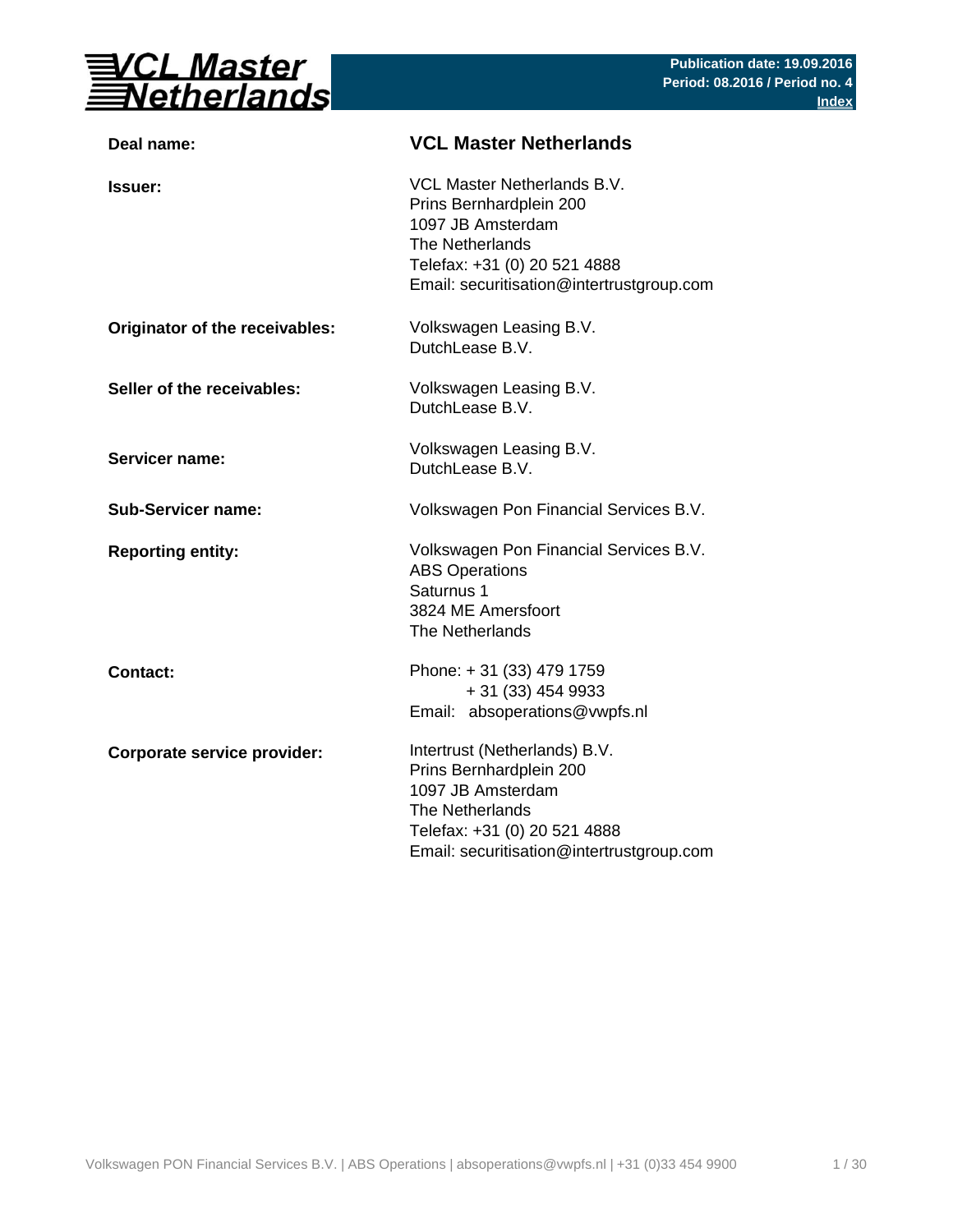

## **Contents**

| Page                                   | <b>Table of contents</b>                                                                                        |
|----------------------------------------|-----------------------------------------------------------------------------------------------------------------|
| 1                                      | Cover                                                                                                           |
| $\overline{2}$                         | <b>Contents</b>                                                                                                 |
| 3                                      | <b>Reporting details</b>                                                                                        |
| 4                                      | <b>Parties overview</b>                                                                                         |
| 5                                      | <b>Transaction events I</b>                                                                                     |
| 6                                      | <b>Transaction events II</b>                                                                                    |
| $\overline{7}$                         | <b>Transaction events III</b>                                                                                   |
| 8                                      | Information regarding the notes I                                                                               |
| 9                                      | Information regarding the notes II                                                                              |
| 10                                     | <b>Cash collateral account</b>                                                                                  |
| 11                                     | Swap fixing / Waterfall                                                                                         |
| 12                                     | <b>Retention</b>                                                                                                |
| 13                                     | <b>Amortisation profile I</b>                                                                                   |
| 14                                     | <b>Amortisation profile II</b>                                                                                  |
| 15                                     | Run out schedule I                                                                                              |
| 16                                     | Run out schedule II                                                                                             |
| 17                                     | <b>Outstanding contracts</b>                                                                                    |
| 18                                     | Delinquencies & defaults I                                                                                      |
| 19                                     | Delinquencies & defaults II                                                                                     |
| 20                                     | Delinquencies & defaults III                                                                                    |
| 21                                     | <b>Write-Offs</b>                                                                                               |
| 22                                     | <b>Prepayments</b>                                                                                              |
|                                        |                                                                                                                 |
|                                        |                                                                                                                 |
|                                        |                                                                                                                 |
|                                        |                                                                                                                 |
|                                        |                                                                                                                 |
|                                        |                                                                                                                 |
| 23<br>24<br>25<br>26<br>27<br>28<br>29 | Pool data I<br>Pool data II<br>Pool data III<br>Pool data IV<br>Pool data V<br>Pool data VI<br>Lease level data |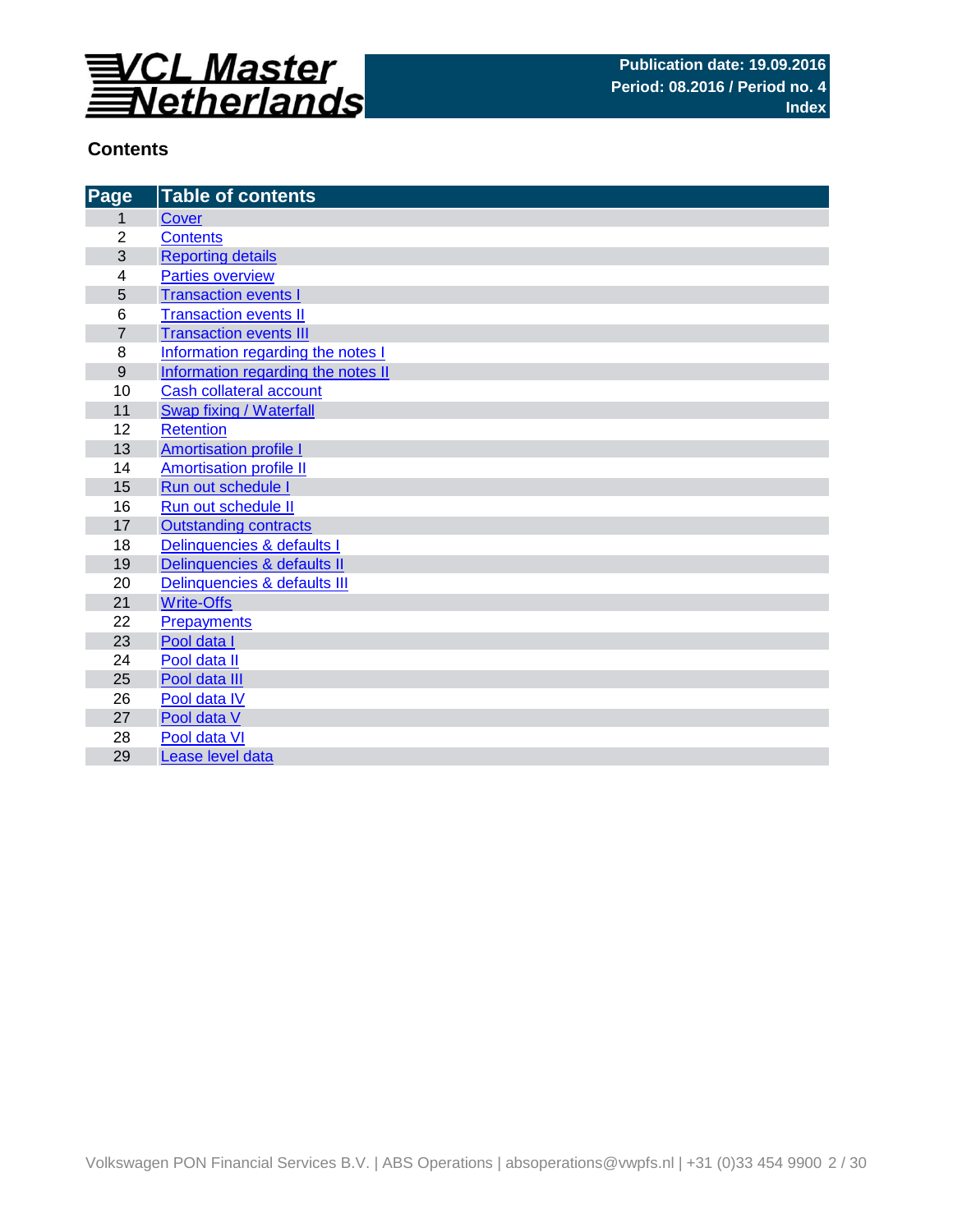

## **Reporting details**

| <b>Deal overview</b>                |                                    |                                     |
|-------------------------------------|------------------------------------|-------------------------------------|
| Cut-Off-Date                        | 30-4-2016 Publication date:        | 19.09.2016 (18th of each month)     |
| Scheduled date of Clean-Up-<br>Call | n.a. Payment date:                 | 26.09.2016 (25th of each month)     |
| Legal final maturity date           | 25-11-2024 Reporting date:         | 31.08.2016 (last day of each month) |
| <b>Issue date</b>                   | 31-5-2016 Asset collection period: | from 01.08.2016 until 31.08.2016    |
| Period no.:                         | 4 Interest accrual period          | from 25.08.2016 until 26.09.2016    |
| Reporting frequency:                | Monthly Note payment period:       | from 25.08.2016 until 26.09.2016    |
| Next payment date:                  | 25-10-2016 Days accrued:           | 32                                  |

| Type of car at pool cut | Number of<br><b>contracts</b> | Percentage of contracts discounted balance | <b>Outstanding</b> | <b>Percentage outstanding</b><br>discounted balance |
|-------------------------|-------------------------------|--------------------------------------------|--------------------|-----------------------------------------------------|
| New cars                | 13.108                        | 94.62%                                     | €244.342.851.74    | 96,01%                                              |
| Used cars               | 746                           | 5.38%                                      | €10.167.048.13     | 3.99%                                               |
| <b>Total</b>            | 13.854                        | 100,00%                                    | €254.509.899,87    | 100,00%                                             |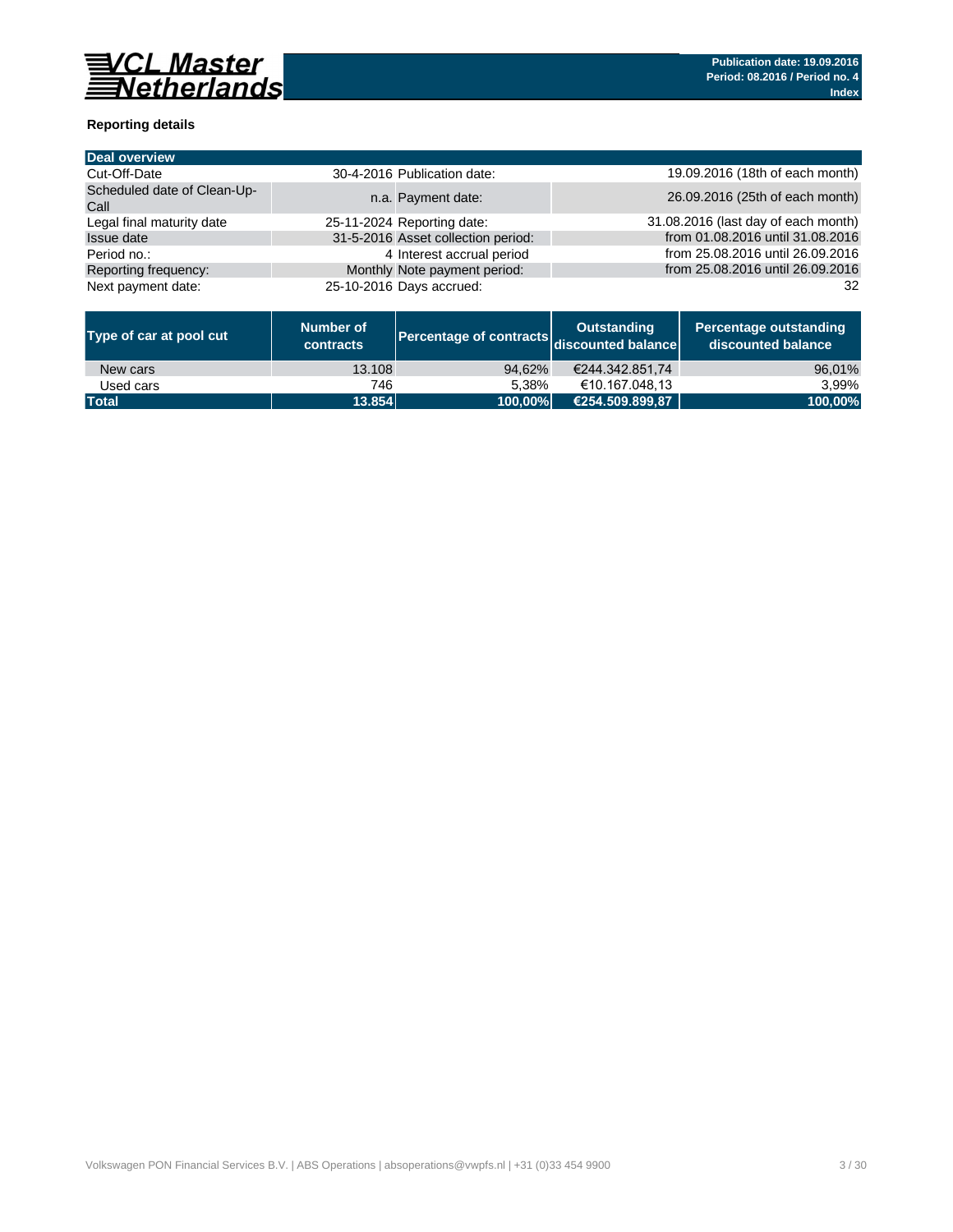

**Index**

### **Parties overview**

| Issuer:                                                                                                                                           | <b>VCL Master Netherlands B.V.</b><br>Attn.: Directors<br>Prins Bernhardplein 200<br>1097 JB Amsterdam<br>The Netherlands<br>Telefax: +31 (0)20 521 48888<br>Email: securitisation@intertrustgroup.com                                                                                                                                       | <b>Lead Manager</b>     | <b>HSBC Bank plc</b><br>Attn.: Transaction Management Group<br>8 Canada Square<br>London E14 5HQ<br>United Kingdom<br>Telefax: +44 20 7992 4973<br>Email: transaction.management@hsbcib.com                                                                                                                                                                                                                                                                                                                                                                                                                             |
|---------------------------------------------------------------------------------------------------------------------------------------------------|----------------------------------------------------------------------------------------------------------------------------------------------------------------------------------------------------------------------------------------------------------------------------------------------------------------------------------------------|-------------------------|-------------------------------------------------------------------------------------------------------------------------------------------------------------------------------------------------------------------------------------------------------------------------------------------------------------------------------------------------------------------------------------------------------------------------------------------------------------------------------------------------------------------------------------------------------------------------------------------------------------------------|
| Co-Arranger:                                                                                                                                      | Volkswagen Financial Services AG<br>Attn.: Heiko Wiegmann, Anita Kunze<br>Gifhorner StraBe 57<br>38112 Braunschweig<br>Germany<br>Telefax: +49 (531) 212 75423, +49 (531) 212 7 88276<br>Email: heiko.wiegmann@vwfs.com, anita.kunze@vwfs.com                                                                                                | Co-Arranger:            | <b>HSBC Bank plc</b><br>Attn.: Transaction Management Group<br>8 Canada Square<br>London E14 5HQ<br>United Kingdom<br>Telefax: +44 20 7992 4973<br>Email: transaction.management@hsbcib.com                                                                                                                                                                                                                                                                                                                                                                                                                             |
| <b>Principal Paying Agent,</b><br><b>Calculation Agent, Interest</b><br><b>Determination Agent, Account</b><br><b>Bank and Cash Administrator</b> | Elavon Financial Services Limited, UK Branch<br>Attn.: Structures Finance Relationship Management<br>5th Floor, 125 Old Broad Street<br>London EC2N 1AR<br>United Kingdom<br>Telefax: +44 207 365 2577<br>Email: mbs.relationship.management@usbank.com                                                                                      | <b>Security Trustee</b> | <b>Stichting Security Trustee VCL Master Netherlands</b><br>Attn.: Director<br>Prins Bernhardplein 200<br>1097 JB Amsterdam<br>The Netherlands<br>Telefax: +31 (0)20 521 48888<br>Email: securitisation@intertrustgroup.com                                                                                                                                                                                                                                                                                                                                                                                             |
| <b>Listing Agent</b>                                                                                                                              | <b>Lucid Issuer Services Limited</b><br>Attn.: Jackie Geisen<br><b>Tankerton Works</b><br>12 Argyle Walk<br>London WC1H 8HA<br>United Kingdom<br>Email: jgeisen@lucid-is.com                                                                                                                                                                 | Registrar               | <b>Elavon Financial Services Limited</b><br>Attn.: Structured Finance Agency Services<br>Block E, Cherrywood Business Park<br>Loughlinstown, Dublin<br>Ireland<br>Telefax: +353 (1) 6569442<br>Email: mbs.relationship.management@usbank.com                                                                                                                                                                                                                                                                                                                                                                            |
| Subservicer:                                                                                                                                      | Volkswagen Pon Financial Services B.V.<br>Attn.: ABS Operations<br>Saturnus 1<br>3824 ME Amersfoort<br>The Netherlands<br>Telefax: +31 (0) 33 479 1800<br>Email: absoperations@vwpfs.nl                                                                                                                                                      | Swap counterparty:      | <b>HSBC Bank plc</b><br>Attn.: Swaps & Derivatives Processing<br>8 Canada Square<br>London E14 5HQ<br>United Kingdom<br>Telefax: +44 207 992 4457<br>Email: transaction.management@hsbcib.com<br><b>ING Bank N.V.</b><br>Attn.: MJH Henzen/ S de Visser / TRC 00.040<br>Foppingadreef 7<br>NL-1000 BV Amsterdam<br>The Netherlands<br>Telephone: +31-20-563-8002<br>Email: mathijs.henzen@ingbank.com                                                                                                                                                                                                                   |
| Sellers, Servicers, Call Option<br><b>Buyers, Issuer Facility</b><br>Borrowers:                                                                   | Volkswagen Leasing B.V.<br>Attn.: ABS Operations<br>Saturnus 1<br>3824 ME Amersfoort<br>The Netherlands<br>Telefax: +31 (0) 33 479 1800<br>Email: absoperations@vwpfs.nl<br>DutchLease B.V.<br>Attn.: ABS Operations<br>Saturnus 1<br>3824 ME Amersfoort<br>The Netherlands<br>Telefax: +31 (0) 33 479 1800<br>Email: absoperations@vwpfs.nl | <b>Rating agencies:</b> | <b>DBRS Ratings Limited</b><br>Attn.: Alexander Garrod<br>1 Minister court, 10th Floor Mincing Lane<br>London, EC3R 7AA<br>United Kingdom<br>Telefax: +44 20 3137 5129<br>Email: EU.ABS.Surveillance@dbrs.com<br><b>Standard &amp; Poor's Ratings Group</b><br>Attn.: Structured Finance, Surveillance Department<br>20 Canada Square, Canary Wharf<br>London E14 5LH<br>United Kingdom<br>Telefax: +44 20 7176 3598<br>Email: ABSeuropeansurveillance@standardandpoors.com<br>Moody's Investors Service Ltd.<br>One Canada Square<br>Canary Wharf<br>London E14 5FA<br>United Kingdom<br>Email: monitor.abs@moodys.com |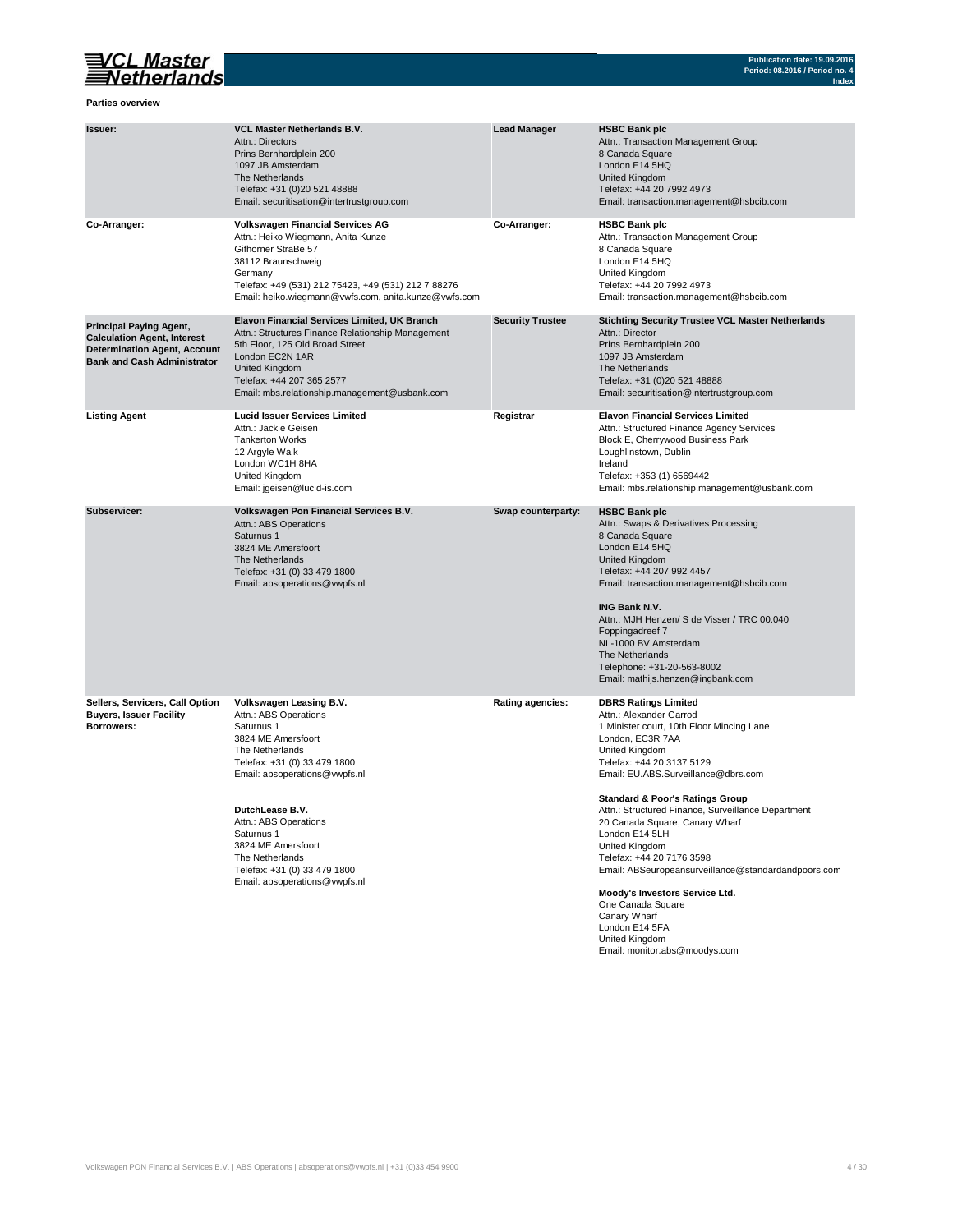

#### **Transaction events I**

#### **Clean-up-call**

| <b>Clean-Up-Call condition</b>                         |         |
|--------------------------------------------------------|---------|
| Percentage of current outstanding discounted portfolio | 160.70% |
| Min. Percentage of outstanding discounted portfolio    | 10.00%  |

\*N.B. This percentage may become greater 100% whenever the current total outstanding discounted balance is larger than the initial discounted balance as of initial Cut-Off-Date.

Fulfilled when the aggregate discounted Balance is less than 10,00% of the initial discounted balance as of initial Cut-Off date provided that all payment obligations under the Compartment 1 notes<br>will be thereby fulfilled

| <b>Repurchase of receivables</b> | <b>Number of contracts</b> | Percentage of contracts | balance | Outstanding discounted   Percentage of outstanding  <br>discounted balance | <b>Re-Purchase price</b> |
|----------------------------------|----------------------------|-------------------------|---------|----------------------------------------------------------------------------|--------------------------|
| Current period                   |                            |                         |         |                                                                            |                          |
| Previous periods                 |                            |                         |         |                                                                            |                          |
| <b>Total</b>                     |                            |                         |         |                                                                            |                          |

If a repurchase of receivables occurred, it would only result from non-eligibility as of the respective Cut-Off-Date (which has been discovered at a later stage).

### **Transaction party replacements**

| <b>Capacity of transaction party</b> | Date of replacement | Reason for replacement | <b>Replaced party</b> | <b>Replaced by</b> |
|--------------------------------------|---------------------|------------------------|-----------------------|--------------------|
|                                      |                     |                        |                       |                    |
|                                      |                     |                        |                       |                    |
|                                      |                     |                        |                       |                    |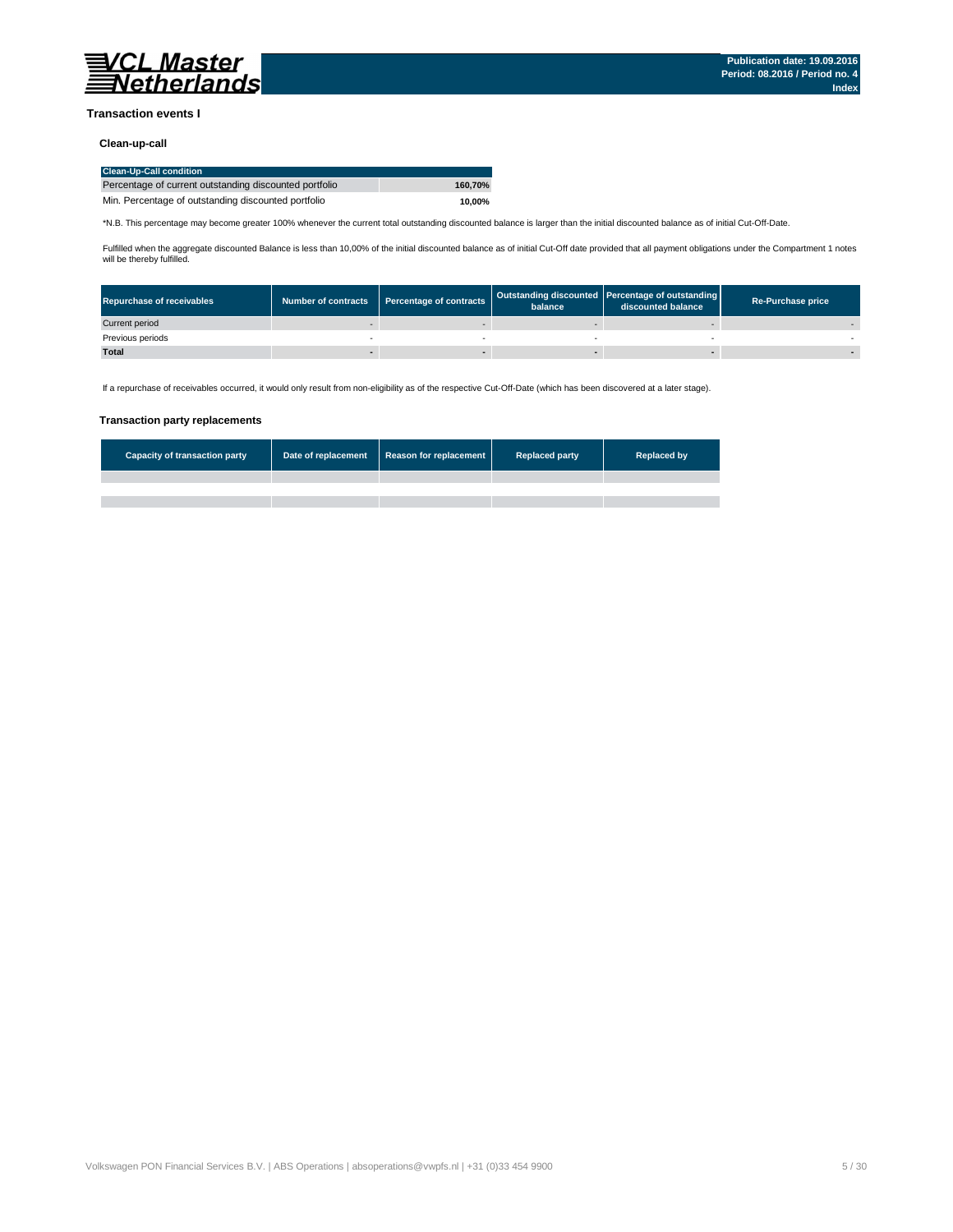# 

### **Transaction events II**

| <b>Revolving period</b>                                                            |           |
|------------------------------------------------------------------------------------|-----------|
| Series revolving period expiration date of<br>the last outstanding series of notes | 25-5-2017 |
| Date of occurance of an early amortisation<br>event                                | n.a.      |
| Revolving period                                                                   | 25-5-2017 |

| <b>Accumulation account balance</b>                              | $31 - 7 - 2016$ | 31-8-2016 |
|------------------------------------------------------------------|-----------------|-----------|
| Amounts not invested for the purchase of<br>additional assets    | €0.00           | €0.00     |
| Percentage not invested for the purchase of<br>additional assets | $0.00\%$        | $0.00\%$  |

| <b>Dynamic gross loss ratio</b> | <b>Ratio</b> | >1.0% | $> 2.0\%$ |
|---------------------------------|--------------|-------|-----------|
| $30 - 6 - 2016$                 | 0.00515%     | No    | No        |
| 31-7-2016                       | 0.01152%     | No    | No        |
| $31 - 8 - 2016$                 | 0.03076%     | No    | No        |

| Cumulative gross loss ratio                             | Ratio    | $> 2.00\%$ | $\geq 3.50\%$ | $\geq 4.50\%$ | $\geq 5.50\%$   |
|---------------------------------------------------------|----------|------------|---------------|---------------|-----------------|
| 31-8-2016                                               | 0.04428% | <b>No</b>  | <b>No</b>     | <b>No</b>     | <b>No</b>       |
|                                                         |          |            |               |               |                 |
| Discounted balance as of the previous period            |          |            |               |               | €347.052.186,47 |
| Discounted balance of all initial and additional assets |          |            |               |               | €435.251.214.16 |
| Weighted average seasoning                              |          |            |               |               | 11.01           |
| Late delingency ratio                                   |          |            |               |               | 0,00000%        |
|                                                         |          |            |               |               |                 |
| <b>Enforcement event</b>                                |          |            |               |               | No              |

### **Enforcement event**

| <b>Credit enhancement increase condition</b>                                                                               |       | <b>Not in effect</b> |  |  |  |  |
|----------------------------------------------------------------------------------------------------------------------------|-------|----------------------|--|--|--|--|
| a) the dynamic gross loss ratio for three consecutive payment dates exceeds                                                |       |                      |  |  |  |  |
| (i) if weighted average seasoning is less 12 months                                                                        | 1.00% | <b>No</b>            |  |  |  |  |
| (ii) if weighted average seasoning is $\geq$ 12 months                                                                     | 2.00% | <b>No</b>            |  |  |  |  |
| b) the cumulative gross loss ratio exceeds                                                                                 |       |                      |  |  |  |  |
| (i) if weighted average seasoning is less then 12 months                                                                   | 2,00% | <b>No</b>            |  |  |  |  |
| (ii) if weighted average seasoning is between 12 (incl.) - 24 (incl.) months                                               | 3.50% | <b>No</b>            |  |  |  |  |
| (iii) if weighted average seasoning is between 24 (excl.) - 36 (incl.) months                                              | 4.50% | <b>No</b>            |  |  |  |  |
| (iv) if weighted average seasoning is $>$ 36 months                                                                        | 5.50% | <b>No</b>            |  |  |  |  |
| c) the late delinquency ratio exceeds at any payment date                                                                  | 2,00% | <b>No</b>            |  |  |  |  |
| d) the occurence of a servicer replacement event                                                                           |       | <b>No</b>            |  |  |  |  |
| e) the occurence of an insolvency event with respect to VWL/DL                                                             |       | <b>No</b>            |  |  |  |  |
| f) the cash collateral account does not contain the specified general cash collateral account balance                      |       | <b>No</b>            |  |  |  |  |
|                                                                                                                            |       |                      |  |  |  |  |
| <b>Early amortisation event</b>                                                                                            |       | <b>No</b>            |  |  |  |  |
| (i) Occurence of a foreclosure event                                                                                       |       | <b>No</b>            |  |  |  |  |
| (ii) $1/C1$ Meeter esqumulation asseumt belange = 100/ of total discounted resolugibles belange on two consequitive months |       |                      |  |  |  |  |

| (ii) VCL Master accumulation account balance > 10% of total discounted receivables balance on two consecutive months                                                                                                                                                                                                                                                                                                       | No |
|----------------------------------------------------------------------------------------------------------------------------------------------------------------------------------------------------------------------------------------------------------------------------------------------------------------------------------------------------------------------------------------------------------------------------|----|
| (iii) the Credit Enhancement Increase Condition is in effect                                                                                                                                                                                                                                                                                                                                                               | No |
| (iv) In case of default/termination event: failure to replace swap counterparty or failure to post collatereal by swap counterparty                                                                                                                                                                                                                                                                                        | No |
| (v) Any payment date after six consecutive payment dates following the initial issue date, the sum of Class A Actual Overcollateralisation<br>Percentage is lower than 32,25% or the Class B Actual Overcollateralisation Percentage is lower than 24,75%                                                                                                                                                                  | No |
| (vi) Either of the Sellers ceases to be an Affiliate of the Volkswagen AG or any successor thereto                                                                                                                                                                                                                                                                                                                         | No |
| (vii) The 403-declaration with respect to a Seller is withdrawn by Volkswagen Pon Financial Services B.V. by depositing a declarartion to<br>this effect with the Trade Register of the Chamber of Commerce unless Volkswagen Pon Financial B.V. has provided to the relevant<br>Seller, no later than 30 Business Days following the depositing of the declaration to this effect, replacement security by other means in | No |
|                                                                                                                                                                                                                                                                                                                                                                                                                            |    |

form and substance sufficient to the Issuer and the Issuer and the Security Trustee (which may, at the sole discretion of Volkswagen Pon Financial Services B.V., take the form of a guarantee or any other form.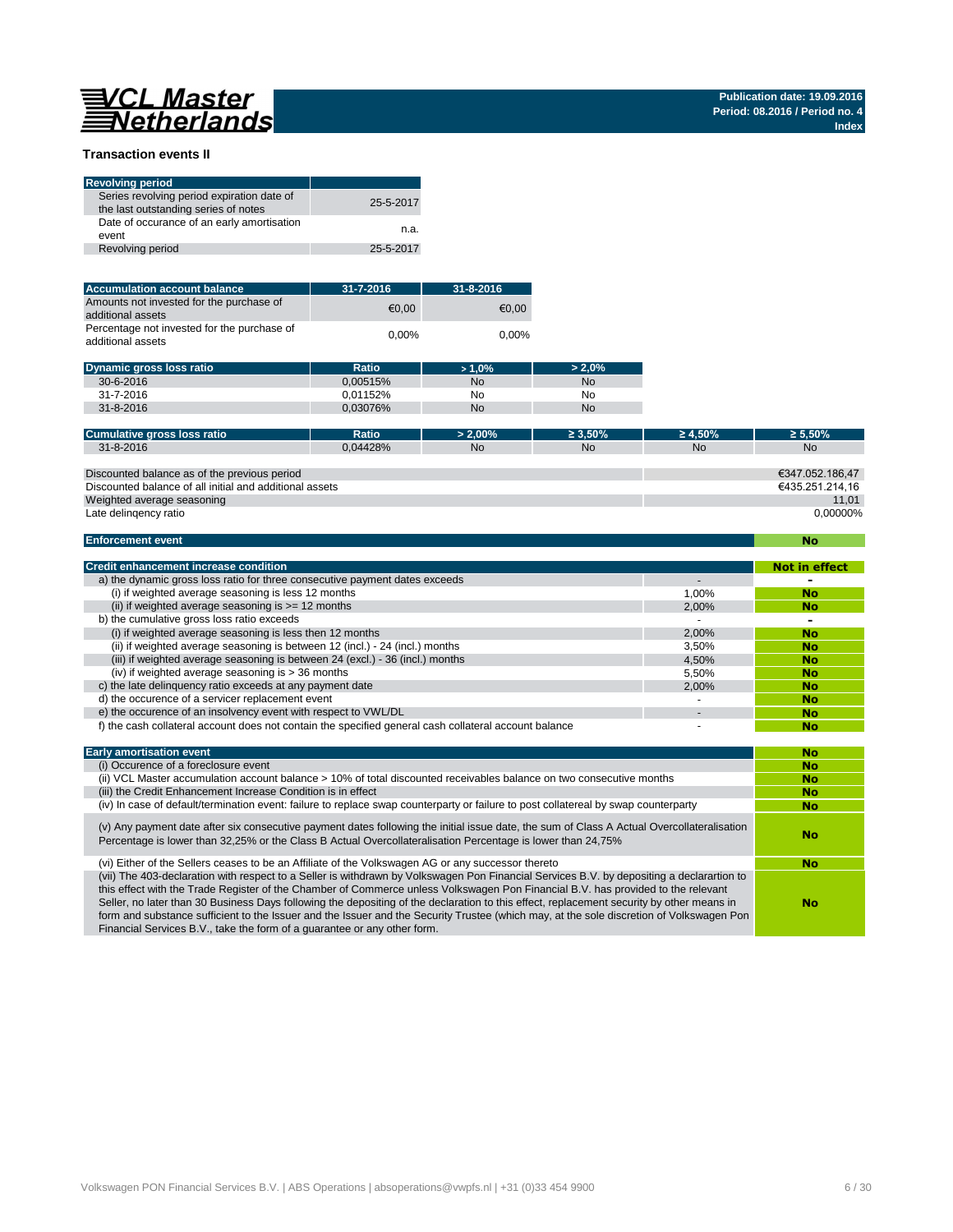

## **Publication date: 19.09.2016 Period: 08.2016 / Period no. 4 Index**

#### **Transaction events III**

| <b>Account bank</b>                                                                                                           |                             | Moody's                                                                                                                                                                                                                                              |                          |            | <b>DBRS</b>                                                                                                                                                   |                          |                      | S&P                      |                  |
|-------------------------------------------------------------------------------------------------------------------------------|-----------------------------|------------------------------------------------------------------------------------------------------------------------------------------------------------------------------------------------------------------------------------------------------|--------------------------|------------|---------------------------------------------------------------------------------------------------------------------------------------------------------------|--------------------------|----------------------|--------------------------|------------------|
| Elavon Financial Services Limited UK branch                                                                                   | Long term                   | <b>Short term</b>                                                                                                                                                                                                                                    | Outlook                  | Long term' | Short term                                                                                                                                                    | Outlook                  | Long term            | Short term               | Outlook          |
| Current rating                                                                                                                | Aa2                         | $P-1$                                                                                                                                                                                                                                                |                          | *AA        | R-1 (middle)                                                                                                                                                  |                          | AA-                  | $A-1+$                   | <b>Stable</b>    |
| Minimum required rating<br>· it no such rating assigned, a DBRS Equivalent                                                    |                             | $P-1$                                                                                                                                                                                                                                                |                          | A          | A-1                                                                                                                                                           |                          | $A/A+$               | $A-1$                    | $\sim$           |
| Poting<br>** if not subject to short-term rating, long term rating<br>of at least A+                                          |                             | If the account bank ceases to have the account bank required rating it shall, at its own cost,                                                                                                                                                       |                          |            | (i) procure transfer of the accounts held with it to an Eligible Collateral Bank which is to be appointed by the Issuer once selected by the Account Bank, or |                          |                      |                          |                  |
|                                                                                                                               |                             | (ii) find an irrevocable and unconditional guarantor providing the guarantee from an entity with Account Bank Required Rating, or<br>(iii) take any other action in order to maintain the rating of the Notes or to restore the rating of the Notes. |                          |            |                                                                                                                                                               |                          |                      |                          |                  |
|                                                                                                                               |                             |                                                                                                                                                                                                                                                      |                          |            |                                                                                                                                                               |                          |                      | Required rating:         | <b>Fulfilled</b> |
|                                                                                                                               |                             | (Please refer to the prospectus for a complete description of the mechanism)                                                                                                                                                                         |                          |            |                                                                                                                                                               |                          |                      |                          |                  |
|                                                                                                                               |                             |                                                                                                                                                                                                                                                      |                          |            |                                                                                                                                                               |                          |                      |                          |                  |
| Swap counterparty                                                                                                             |                             | Moody's                                                                                                                                                                                                                                              |                          |            | <b>DBRS</b>                                                                                                                                                   |                          |                      | S&P                      |                  |
| <b>HSBC Bank plc</b>                                                                                                          | Long term                   | <b>Short term</b>                                                                                                                                                                                                                                    | Outlook                  | Long term  | <b>Short term</b>                                                                                                                                             | Outlook                  | Long term            | Short term               | Outlook          |
| Current rating                                                                                                                | Aa2                         | $P-1$                                                                                                                                                                                                                                                | <b>Negative</b>          | AA (low)   | R-1 (middle)                                                                                                                                                  | <b>Stable</b>            | AA-                  | $A-1+$                   | <b>Negative</b>  |
| Minimum required rating                                                                                                       | Baa1                        | $\overline{\phantom{a}}$                                                                                                                                                                                                                             | $\sim$                   | A          | ٠                                                                                                                                                             | $\overline{\phantom{a}}$ | A+                   | . —                      |                  |
| * and either posts collateral or obtains garuantee from<br>a person having minimum required rating                            |                             |                                                                                                                                                                                                                                                      |                          |            |                                                                                                                                                               |                          |                      |                          |                  |
|                                                                                                                               |                             | If the swap counterparty ceases to maintain its credit rating at the miniumum required rating, the swap counterparty:<br>(i) posts an amount of collateral (in the form of cash and/or securities) as set forth in the Swap Agreement; or            |                          |            |                                                                                                                                                               |                          |                      |                          |                  |
|                                                                                                                               |                             | (ii) obtains a guaranty from an instituton with an acceptable ratng; or                                                                                                                                                                              |                          |            |                                                                                                                                                               |                          |                      |                          |                  |
|                                                                                                                               |                             | (iii) assigns its rights and obligations under the relevant Swap Agreement to a substitute swap counterparty with an acceptable rating.                                                                                                              |                          |            |                                                                                                                                                               |                          |                      | Required rating:         | <b>Fulfilled</b> |
|                                                                                                                               |                             | (Please refer to the prospectus for a complete description of the mechanism)                                                                                                                                                                         |                          |            |                                                                                                                                                               |                          |                      |                          |                  |
|                                                                                                                               |                             |                                                                                                                                                                                                                                                      |                          |            |                                                                                                                                                               |                          |                      |                          |                  |
|                                                                                                                               |                             |                                                                                                                                                                                                                                                      |                          |            |                                                                                                                                                               |                          |                      |                          |                  |
| ING Bank NV                                                                                                                   | ona term                    | <b>Short term</b>                                                                                                                                                                                                                                    | Outlook                  | ona term.  | <b>Short term</b>                                                                                                                                             | Outlook                  | ona term             | <b>Short term</b>        | Outlook          |
| Current rating                                                                                                                | A <sub>1</sub><br>Baa1      | $P-1$                                                                                                                                                                                                                                                | <b>Stable</b>            | A (high)   | R-1 (middle)                                                                                                                                                  | <b>Stable</b>            | A                    | $A-1$                    | <b>Stable</b>    |
| Minimum required rating<br>* and either posts collateral or obtains garuantee from<br>a person having minimum required rating |                             |                                                                                                                                                                                                                                                      |                          | А          |                                                                                                                                                               | ٠                        | A+                   |                          |                  |
|                                                                                                                               |                             | If the swap counterparty ceases to maintain its credit rating at the miniumum required rating, the swap counterparty:                                                                                                                                |                          |            |                                                                                                                                                               |                          |                      |                          |                  |
|                                                                                                                               |                             | (i) posts an amount of collateral (in the form of cash and/or securities) as set forth in the Swap Agreement; or<br>(ii) obtains a guaranty from an instituton with an acceptable ratng; or                                                          |                          |            |                                                                                                                                                               |                          |                      |                          |                  |
|                                                                                                                               |                             | (iii) assigns its rights and obligations under the relevant Swap Agreement to a substitute swap counterparty with an acceptable rating.                                                                                                              |                          |            |                                                                                                                                                               |                          |                      | <b>Required rating:</b>  | <b>Fulfilled</b> |
|                                                                                                                               |                             | (Please refer to the prospectus for a complete description of the mechanism)                                                                                                                                                                         |                          |            |                                                                                                                                                               |                          |                      |                          |                  |
|                                                                                                                               |                             |                                                                                                                                                                                                                                                      |                          |            |                                                                                                                                                               |                          |                      |                          |                  |
|                                                                                                                               |                             |                                                                                                                                                                                                                                                      |                          |            |                                                                                                                                                               |                          |                      |                          |                  |
|                                                                                                                               |                             | Moody's                                                                                                                                                                                                                                              |                          |            | <b>DBRS</b>                                                                                                                                                   |                          |                      | S&P                      |                  |
| Volkswagen AG                                                                                                                 | Lona term                   | <b>Short term</b>                                                                                                                                                                                                                                    | Outlook                  | Long term  | <b>Short term</b>                                                                                                                                             | Outlook                  | ona term.            | Short term               | Outlook          |
| Current rating                                                                                                                | A <sub>3</sub>              | $P-2$                                                                                                                                                                                                                                                | <b>Positive</b>          | BBB (high) |                                                                                                                                                               | <b>Negative</b>          | BBB+                 | $A-2$                    | <b>Negative</b>  |
| Minimum required rating                                                                                                       |                             | $\overline{\phantom{a}}$                                                                                                                                                                                                                             | ÷                        | BBB(high)  | $\overline{\phantom{a}}$                                                                                                                                      | ٠                        |                      | $\overline{\phantom{a}}$ | $\sim$           |
|                                                                                                                               |                             |                                                                                                                                                                                                                                                      |                          |            |                                                                                                                                                               |                          |                      |                          |                  |
|                                                                                                                               |                             |                                                                                                                                                                                                                                                      |                          |            |                                                                                                                                                               |                          |                      |                          |                  |
|                                                                                                                               |                             |                                                                                                                                                                                                                                                      |                          |            |                                                                                                                                                               |                          |                      |                          |                  |
|                                                                                                                               |                             |                                                                                                                                                                                                                                                      |                          |            |                                                                                                                                                               |                          |                      | Required rating:         | <b>Fulfilled</b> |
|                                                                                                                               |                             |                                                                                                                                                                                                                                                      |                          |            |                                                                                                                                                               |                          |                      |                          |                  |
|                                                                                                                               |                             |                                                                                                                                                                                                                                                      |                          |            |                                                                                                                                                               |                          |                      |                          |                  |
|                                                                                                                               |                             | Moody's                                                                                                                                                                                                                                              |                          |            | <b>DBRS</b>                                                                                                                                                   |                          |                      | S&P                      |                  |
| Volkswagen Financial Services AG                                                                                              |                             |                                                                                                                                                                                                                                                      | Outlook                  |            |                                                                                                                                                               | Outlook                  |                      | Short term               | Outlook          |
| Current rating                                                                                                                | Long term<br>A <sub>1</sub> | <b>Short term</b><br>$P-1$                                                                                                                                                                                                                           | <b>Negative</b>          | Long term  | Short term                                                                                                                                                    |                          | Long term<br>$BBB +$ | $A-2$                    | <b>Negative</b>  |
| Minimum required rating                                                                                                       | Baa1                        | $\sim$                                                                                                                                                                                                                                               | $\overline{\phantom{a}}$ | ÷          | $\overline{\phantom{a}}$                                                                                                                                      | ٠                        | <b>BBB</b>           | $A-2$                    | $\sim$           |
|                                                                                                                               |                             |                                                                                                                                                                                                                                                      |                          |            |                                                                                                                                                               |                          |                      |                          |                  |
|                                                                                                                               |                             |                                                                                                                                                                                                                                                      |                          |            |                                                                                                                                                               |                          |                      |                          |                  |
|                                                                                                                               |                             |                                                                                                                                                                                                                                                      |                          |            |                                                                                                                                                               |                          |                      |                          |                  |
|                                                                                                                               |                             |                                                                                                                                                                                                                                                      |                          |            |                                                                                                                                                               |                          |                      | Required rating:         | <b>Fulfilled</b> |
|                                                                                                                               |                             |                                                                                                                                                                                                                                                      |                          |            |                                                                                                                                                               |                          |                      |                          |                  |
|                                                                                                                               |                             |                                                                                                                                                                                                                                                      |                          |            |                                                                                                                                                               |                          |                      |                          |                  |
|                                                                                                                               |                             |                                                                                                                                                                                                                                                      |                          |            |                                                                                                                                                               |                          |                      |                          |                  |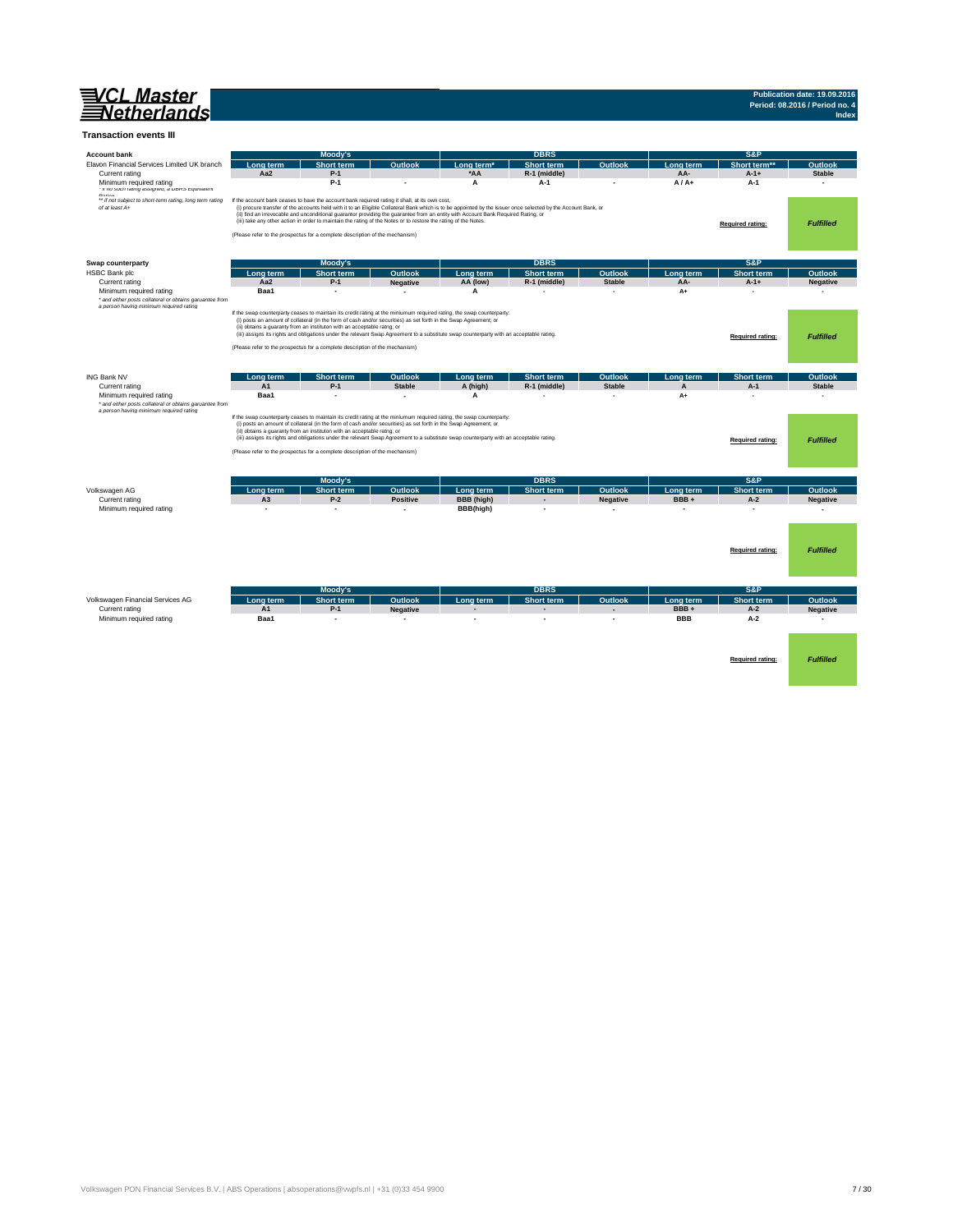|                             |                        | <b>Class B Notes</b>   |                        |                        |                        |                        |                        |                        |
|-----------------------------|------------------------|------------------------|------------------------|------------------------|------------------------|------------------------|------------------------|------------------------|
| Rating at issue date        | <b>Series A 2016-1</b> | <b>Series A 2016-2</b> | <b>Series A 2016-3</b> | <b>Series A 2016-4</b> | <b>Series A 2016-5</b> | <b>Series A 2016-6</b> | <b>Series B 2016-1</b> | <b>Series B 2016-2</b> |
| Moody's                     | Aaa (sf)               | Aaa (sf)               | Aaa (sf)               | Aaa (sf)               | Aaa (sf)               | Aaa (sf)               | Aa1 $(sf)$             | Aa1 $(sf)$             |
| <b>DBRS</b>                 | AAA (sf)               | AAA (sf)               | AAA (sf)               | AAA (sf)               | AAA (sf)               | AAA (sf)               | A (high) (sf)          | A (high) (sf)          |
| S&P                         | AAA (sf)               | AAA (sf)               | AAA (sf)               | AAA (sf)               | AAA (sf)               | AAA (sf)               | $AA - (sf)$            | $AA - (sf)$            |
|                             |                        |                        |                        |                        |                        |                        |                        |                        |
| <b>Current rating</b>       |                        |                        |                        |                        |                        |                        |                        |                        |
| Moodv's                     | Aaa (sf)               | Aaa (sf)               | Aaa (sf)               | Aaa (sf)               | Aaa (sf)               | Aaa (sf)               | Aa1 $(sf)$             | Aa1 $(sf)$             |
| <b>DBRS</b>                 | AAA (sf)               | AAA (sf)               | AAA (sf)               | AAA (sf)               | AAA (sf)               | AAA (sf)               | A (high) (sf)          | A (high) (sf)          |
| S&P                         | AAA (sf)               | AAA (sf)               | AAA (sf)               | AAA (sf)               | AAA (sf)               | AAA (sf)               | $AA - (sf)$            | $AA - (sf)$            |
|                             |                        |                        |                        |                        |                        |                        |                        |                        |
| <b>Information on notes</b> |                        |                        |                        |                        |                        |                        |                        |                        |
| <b>ISIN</b>                 | XS1417315725           | XS1419661035           | XS1419662272           | XS1419662603           | XS1419662942           | XS1452378745           | XS1417318588           | XS1419666851           |
| Common code                 | 141731572              | 141966103              | 141966227              | 141966260              | 141966294              | 145237874              | 141731858              | 141966685              |
| Original face value         | €16.200.000.00         | €48,600,000,00         | €32.400.000.00         | €16.200.000.00         | €58.300.000.00         | €37.100.000.00         | €13.600.000.00         | €5.400.000,00          |
| Spread / Margin             | 0.700%                 | 0,700%                 | 0,700%                 | 0,700%                 | 0,700%                 | $0,700\%$              | 1,350%                 | 1,350%                 |
| Current coupon              | 0.331%                 | 0.331%                 | 0,331%                 | 0,331%                 | 0.331%                 | 0.331%                 | 0,981%                 | 0,981%                 |

## **Information regarding the notes I**

| <b>Information on notes</b>  | <b>Class A-Series</b> | <b>Class B-Series</b> |
|------------------------------|-----------------------|-----------------------|
| Legal final maturity date    | $nov-24$              | $nov-24$              |
| Fixed/Floating               | floating              | floating              |
| Day count convention         | actual/360            | actual/360            |
| Index rate (1-Month-Euribor) | $-0.369%$             | $-0.369\%$            |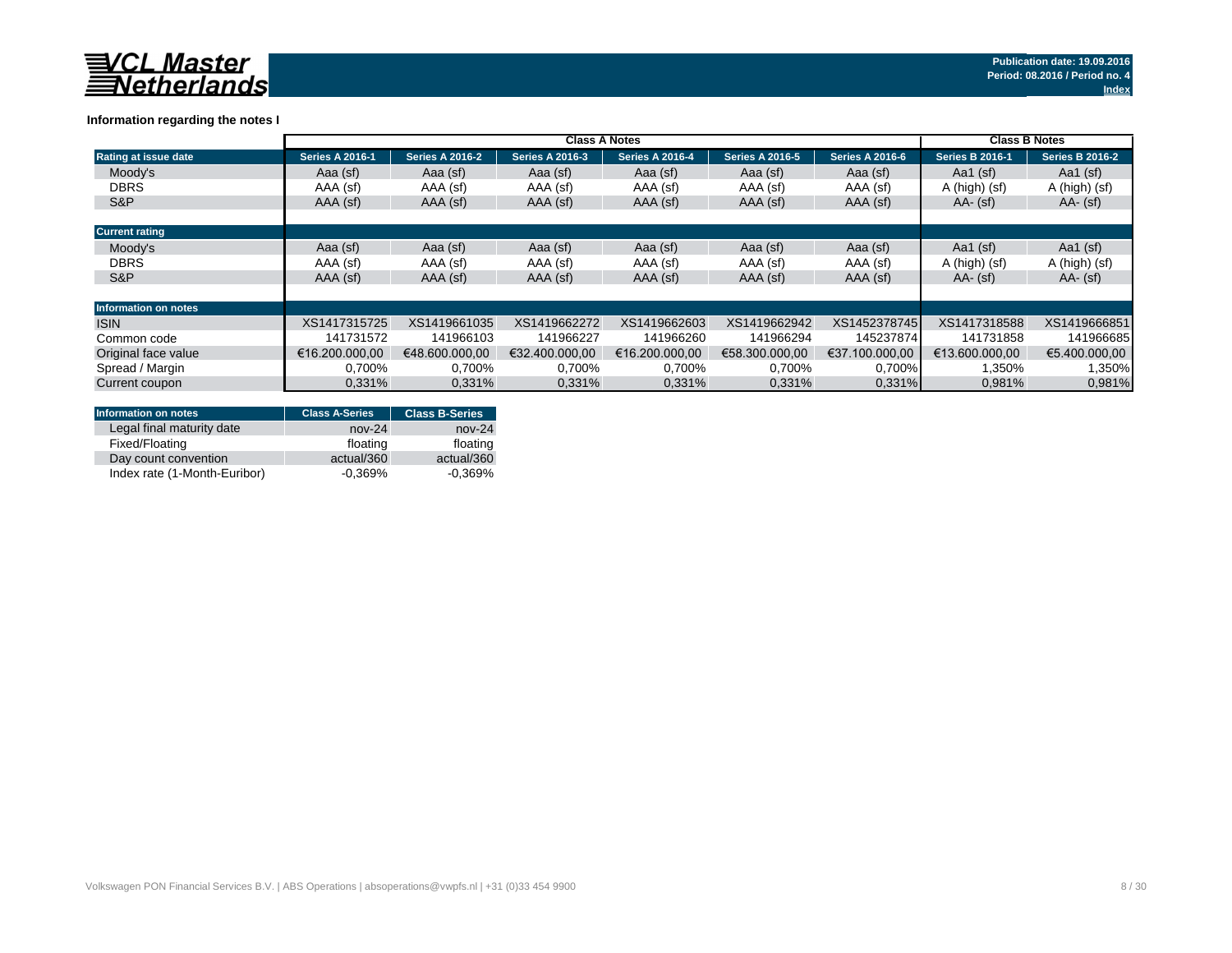### **Information regarding the notes II**

| Monthly period:                      | 8-2016                      |
|--------------------------------------|-----------------------------|
| Payment date:                        | 26-9-2016                   |
| Interest accrual period (from/until) | 25.08.2016 until 26.09.2016 |
| Days accrued                         | 32                          |
| Index rate                           | 1-Month Euribor             |
| Base interest rate:                  | $-0.3690%$                  |
| Day count convention                 | actual/360                  |

|                                                           |                            | <b>Class A Notes</b>   |                        |                        |                        |                        |                        | <b>Class B Notes</b> |                        |                        |                      |
|-----------------------------------------------------------|----------------------------|------------------------|------------------------|------------------------|------------------------|------------------------|------------------------|----------------------|------------------------|------------------------|----------------------|
| <b>Interest payments</b>                                  | <b>Total Class A and B</b> | <b>Series A 2016-1</b> | <b>Series A 2016-2</b> | <b>Series A 2016-3</b> | <b>Series A 2016-4</b> | <b>Series A 2016-5</b> | <b>Series A 2016-6</b> | <b>Total Class A</b> | <b>Series B 2016-1</b> | <b>Series B 2016-2</b> | <b>Total Class B</b> |
| Note balance                                              | €259.000.000.00            | €18,500,000,00         | €55,400,000,00         | €37.100.000,00         | €18,500,000,00         | €66,600,000,00         | €37.100.000.00         | €233.200.000,00      | €18,500,000,00         | €7.300.000,00          | €25.800.000,00       |
| Paid interest                                             | €80.194.58                 | €5.443.11              | €16.299.91             | €10.915.64             | €5.443.11              | €19.595.20             | €10.915.64             | €57.696.98           | €16.132.00             | €6.365.60              | €22.497.60           |
|                                                           |                            |                        |                        |                        |                        |                        |                        |                      |                        |                        |                      |
| <b>Unpaid Interest</b>                                    |                            |                        |                        |                        |                        |                        |                        |                      |                        |                        |                      |
| Unpaid interest of the reporting period                   | €0.00                      | €0.00                  | €0.00                  | €0.00                  | €0,00                  | €0.00                  | €0,00                  | €0,00                | €0.00                  | €0,00                  | €0,00                |
| Cumulative unpaid interest                                | €0.00                      | €0,00                  | €0,00                  | €0,00                  | €0,00                  | €0,00                  | €0,00                  | €0,00                | €0,00                  | €0,00                  | €0.00                |
| <b>Note balance</b>                                       |                            |                        |                        |                        |                        |                        |                        |                      |                        |                        |                      |
| Note balance as of the beginning of the period            | €259.000.000.00            | €18.500.000.00         | €55.400.000.00         | €37.100.000.00         | €18.500.000.00         | €66,600,000,00         | €37.100.000.00         | €233.200.000.00      | €18.500.000.00         | €7.300.000.00          | €25.800.000.00       |
| Additional issue amount                                   | €46.400.000.00             | €3.300.000.00          | €10.000.000.00         | €6.600.000.00          | €3.300.000.00          | €12.000.000.00         | €6.600.000.00          | €41.800.000.00       | €3.300.000.00          | €1.300.000.00          | €4.600.000.00        |
| Redemption amount due to amortizing series                | €0,00                      | €0.00                  | €0.00                  | €0,00                  | €0.00                  | €0,00                  | €0,00                  | €0.00                | €0,00                  | €0,00                  | €0,00                |
| Term take out redemption                                  | €0.00                      | €0.00                  | €0.00                  | €0.00                  | €0.00                  | €0.00                  | €0.00                  | €0.00                | €0.00                  | €0.00                  | €0,00                |
| Class balance as of the end of the period                 | €305.400.000.00            | €21.800.000.00         | €65,400,000,00         | €43.700.000.00         | €21.800.000.00         | €78.600.000.00         | €43.700.000.00         | €275,000,000,00      | €21.800.000.00         | €8.600.000.00          | €30.400.000.00       |
|                                                           |                            |                        |                        |                        |                        |                        |                        |                      |                        |                        |                      |
| Payments to Investors per note                            |                            |                        |                        |                        |                        |                        |                        |                      |                        |                        |                      |
| Interest                                                  |                            | €29,42                 | €29,42                 | €29,42                 | €29,42                 | €29,42                 | €0,00                  |                      | €87,20                 | €87,20                 |                      |
| Principal repayment by note                               |                            | €0.00                  | €0,00                  | €0,00                  | €0,00                  | €0,00                  | €0,00                  |                      | €0,00                  | €0,00                  |                      |
| <b>Total</b>                                              |                            | €29,42                 | €29.42                 | €29,42                 | €29,42                 | €29.42                 | E(0,00)                |                      | €0.00                  | €0,00                  |                      |
|                                                           |                            |                        |                        |                        |                        |                        |                        |                      |                        |                        |                      |
| <b>Notes</b>                                              |                            |                        |                        |                        |                        |                        |                        |                      |                        |                        |                      |
| Number of notes as of the beginning of the period         | 2.590                      | 185                    | 554                    | 371                    | 185                    | 666                    | 371                    | 2.332                | 185                    | 73                     | 258                  |
| Increase of outstanding notes from tap-up                 | 464                        | 33                     | 100                    | 66                     | 33                     | 120                    |                        | 418                  | 33                     |                        | 46                   |
| Reduction of outstanding notes from term take out         |                            |                        |                        |                        |                        |                        |                        |                      |                        |                        |                      |
| Number of notes as of the end of the period               | 3.054                      | 218                    | 654                    | 437                    | 218                    | 786                    | 437                    | 2.750                | 218                    | 86                     | 304                  |
| Face value per note                                       |                            | €100.000.00            | €100.000,00            | €100,000,00            | €100.000,00            | €100.000.00            | €100,000,00            | €100.000,00          | €100.000,00            | €100.000,00            | €100.000,00          |
| Balance per note                                          |                            | €100.000.00            | €100.000.00            | €100.000.00            | €100.000.00            | €100.000.00            | €100.000.00            | €100.000.00          | €100.000.00            | €100.000.00            | €100.000,00          |
| <b>Note factor</b>                                        |                            | 1.000000               | 1.000000               | 1.000000               | 1.000000               | 1.000000               | 1.000000               | 1.000000             | 1.000000               | 1.000000               | 1.000000             |
|                                                           |                            |                        |                        |                        |                        |                        |                        |                      |                        |                        |                      |
| Overcollateralisation                                     |                            |                        |                        |                        |                        |                        |                        |                      |                        |                        |                      |
| Current OC amount (before TU / TTO)                       |                            | €8.551.689.81          | €25.608.844.09         | €17.149.604.98         | €8.551.689.81          | €30.786.083.33         | €17,149,604,98         | €107.797.516.99      | €58,796,669,16         | €23.200.847.83         | €81.997.516.99       |
| Current OC percentage (before TU / TTO)                   |                            | 31.6124%               | 31.6124%               | 31.6124%               | 31.6124%               | 31.6124%               | 31.6124%               | 31.6124%             | 23.6269%               | 23.6269%               | 23.6269%             |
| Target OC percentage (revolving period/amortising period) |                            | 34% / 43%              | 34% / 43%              | 34% / 43%              | 34% / 43%              | 34% / 43%              | 34% / 43%              | 34% / 43%            | 26.5% / 35.5%          | 26.5% / 35.5%          | 26.5% / 35.5%        |
| Current OC amount (after TU / TTO)                        |                            | €10.622.951.44         | €31.868.854.33         | €21.294.632.02         | €10.622.951.44         | €38.301.100.16         | €21.294.632.02         | €134.005.121.41      | €74.295.777.85         | €29.309.343.56         | €103.605.121.41      |
| Current OC percentage (after TU / TTO)                    |                            | 32.7637%               | 32.7637%               | 32.7637%               | 32.7637%               | 32.7637%               | 32.7637%               | 32.7637%             | 25.3310%               | 25.3310%               | 25.3310%             |

| <b>Subordinated loan</b>                  |                      |                      |
|-------------------------------------------|----------------------|----------------------|
| Balance as of the beginning of the period | €79.881.401.27       |                      |
| Balance increase from tap up              | €14.384.073.41       |                      |
| Redemption payments from term take out    | €0.00                |                      |
| Regular redemption from waterfall         | €0.00                |                      |
| Redemption from cash collateral account   | €0.00                |                      |
| Balance as of the end of the period       | €94.265.474.68       |                      |
| Capitalization of interest                | €549.625.73          |                      |
| O/C                                       | <b>Class A Notes</b> | <b>Class B Notes</b> |
| Current OC amount (before TU / TTO)       | € 107.797.516,99     | € 81.997.516.99      |
| Current OC percentage (before TU / TTO)   | 31.6124%             | 23.6269%             |
| Current OC amount (after TU / TTO)        | €134.005.121.41      | €103.605.121.41      |
| Current OC percentage (after TU / TTO)    | 32.7637%             | 25.3310%             |
|                                           |                      |                      |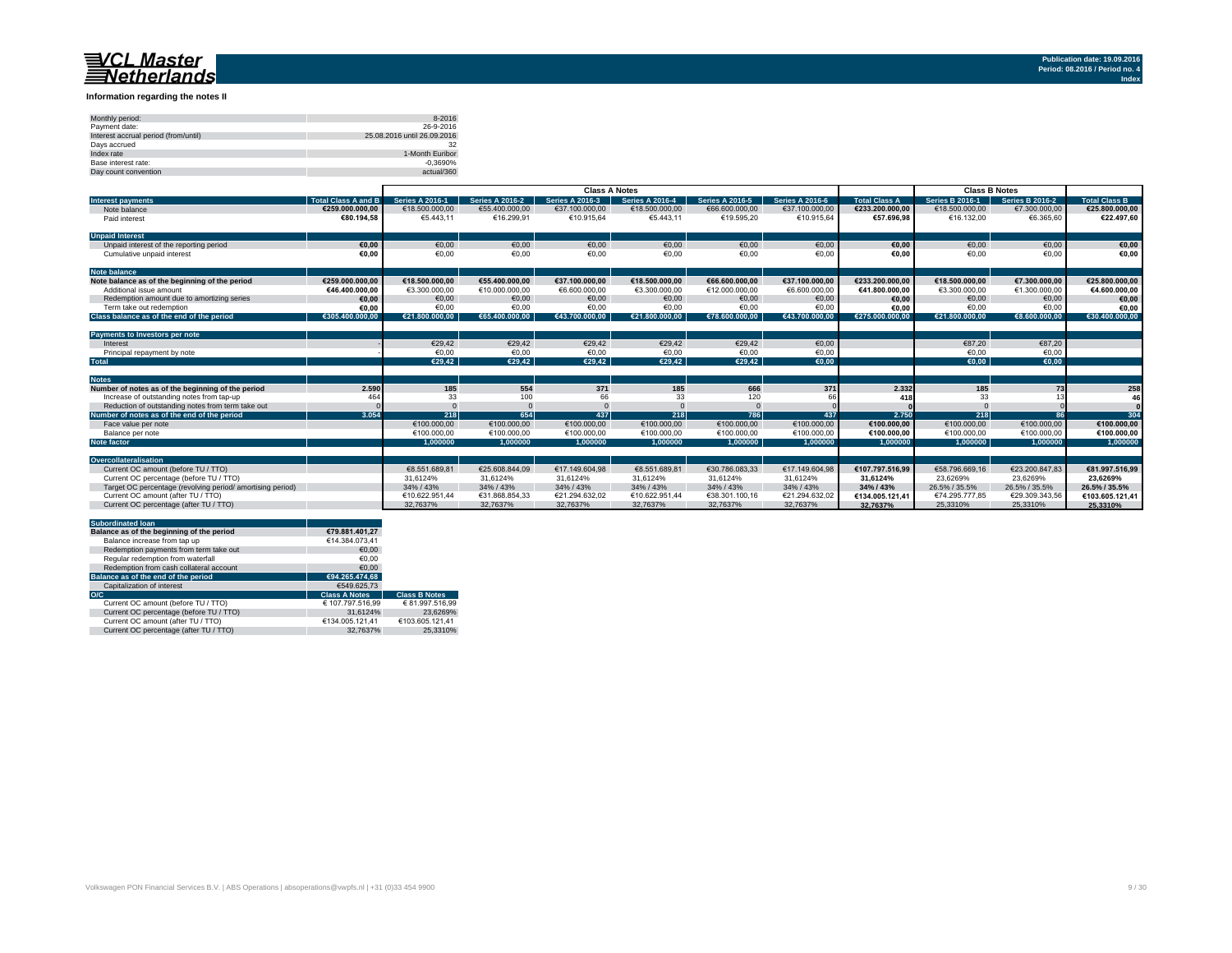

## **Credit enhancement**

| <b>Cash collateral account (CCA)</b>                             | in EUR         |
|------------------------------------------------------------------|----------------|
| Initial balance at poolcut                                       | €9.158.618,28  |
| Thereof general cash reserve                                     | €2.288.400,00  |
| Thereof maintenance reserve                                      | €6.870.218,28  |
| Targeted balance (floor after Top Up)                            | €18.429.415,89 |
| Thereof general cash reserve                                     | €3.664.800,00  |
| Thereof maintenance reserve                                      | €14.764.615,89 |
| Balance as of the beginning of the period                        | €15.122.371,14 |
| Thereof general cash reserve                                     | €3.108.000,00  |
| Thereof maintenance reserve                                      | €12.014.371,14 |
| <b>Payments</b>                                                  | €3.307.044,75  |
| General payment from CCA                                         | € $0,00$       |
| General payment to CCA                                           | € $0,00$       |
| Payment from CCA due to TTO                                      | €0,00          |
| Payment to CCA due to tap-up                                     | €556.800,00    |
| Payment from CCA due to maintenance reserve                      | (E600.238, 84) |
| Payment to CCA due to maintenance reserve                        | €1.613.986,39  |
| Payment to CCA due to top-up                                     | €1.736.497,20  |
| Balance as of the end of the period                              | €18.429.415,89 |
| Thereof general cash reserve                                     | €3.664.800,00  |
| Thereof maintenance reserve                                      | €14.764.615,89 |
| General cash reserve in percent of total current note<br>balance | 4,506%         |
| Specified general cash collateral amount                         | €3.664.800,00  |
| <b>Accrued interest</b>                                          | €0,00          |

## **Set off risk**

There is no set off risk applicable.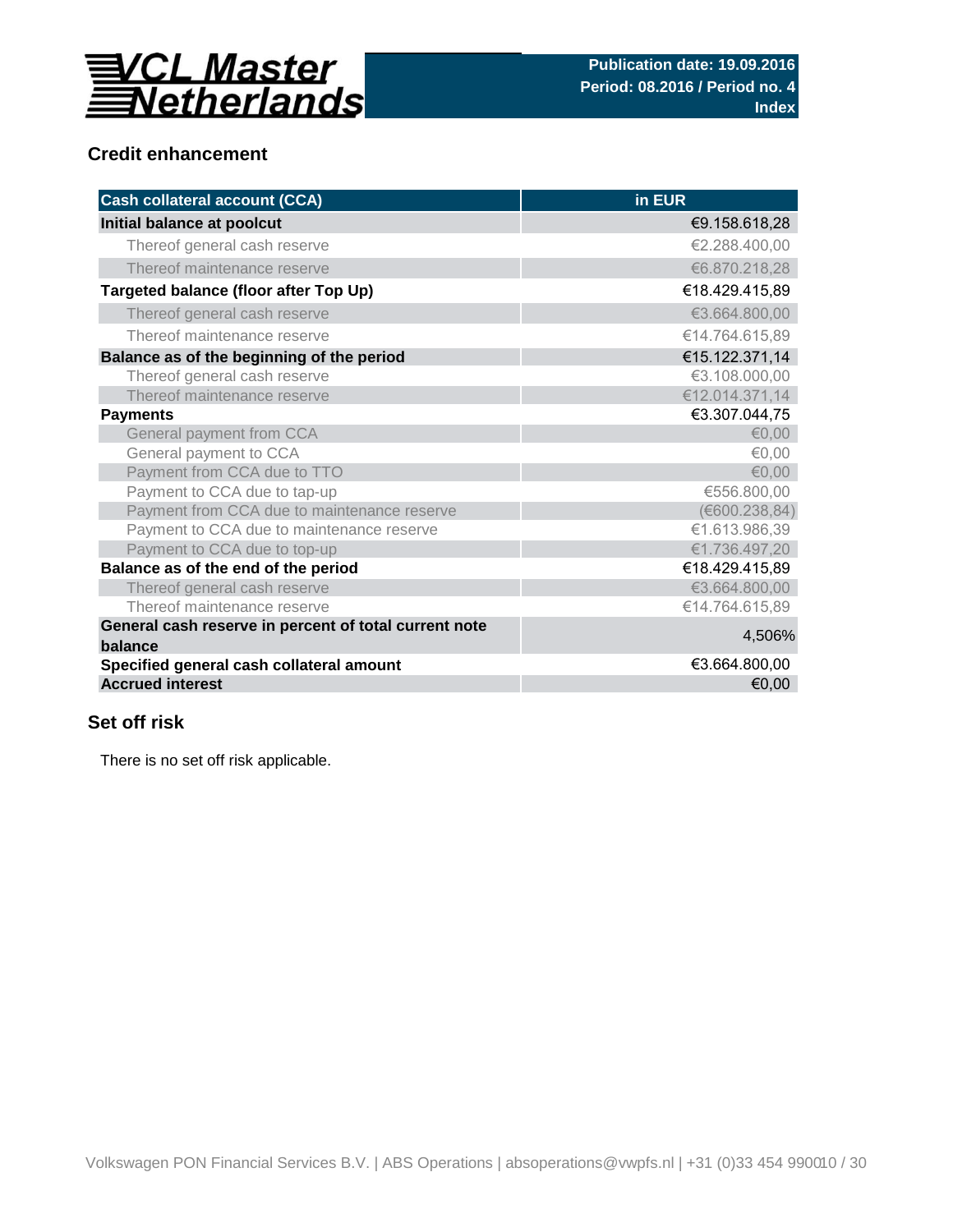

### **Swap fixing / Waterfall**

| Amortising interest rate swap                                                                                                            | <b>Class A</b>                       | <b>Class B</b>                   |
|------------------------------------------------------------------------------------------------------------------------------------------|--------------------------------------|----------------------------------|
| Underlying principal for reporting period                                                                                                | €233.200.000,00                      | €25.800.000,00                   |
| Paying leg                                                                                                                               | Fix interest rate                    | Fix interest rate                |
| Receiving leg                                                                                                                            | Floating interest rate               | Floating interest rate           |
| Net swap payments / receipts                                                                                                             | (E7.867,26)                          | €352,60                          |
|                                                                                                                                          |                                      |                                  |
| Available distribution amount calculation<br>(i) Lease Collections, minus (A) amounts credited to the Maintenance Surplus Reserve Ledger | <b>Payment to waterfall position</b> | <b>Remaining amount</b>          |
| and (B) amounts of any Issuer Increase Advance                                                                                           | €11.711.857.50                       | €11.711.857,50                   |
| (ii) amounts of interest paid or principal repaid under the Issuer Facility Agreement                                                    | €0,00                                | €11.711.857,50                   |
| (iii) Vehicle Realisation Proceeds                                                                                                       | €1.024.748,78                        | €12.736.606,28                   |
| (iv) Lease Incidental Shortfall payments                                                                                                 | €0,00                                | €12.736.606,28                   |
| (vi) payments from the CCA                                                                                                               | €0,00                                | €12.736.606,28                   |
| (vii) amounts debited from the Maintenance Reserve Ledger                                                                                | €600.238,84                          | €13.336.845,12                   |
| (viii) Maintenance Surplus debited from the Maintenance Reserve Ledger                                                                   | €0,00                                | €13.336.845.12                   |
| (ix) Net Swap Receipts                                                                                                                   | €1.789,19                            | €13.338.634,31                   |
| (x) transfers from the Accumulation Account to the Distribution Account                                                                  | €0,00                                | €13.338.634,31                   |
| (xi) the Buffer Release Amount                                                                                                           | (€709.953,09)                        | €12.628.681,22                   |
| Waterfall                                                                                                                                | Payment to waterfall position        | <b>Remaining amount</b>          |
| Available distribution amount                                                                                                            |                                      | €12.628.681,22                   |
| 1) Taxes and Issuer Profit Amount                                                                                                        | €0,00                                | €12.628.681,22                   |
| 1.i) Taxes                                                                                                                               | 60,00                                | €12.628.681,22                   |
| 1.ii) Issuer Profit Amount                                                                                                               | €0,00                                | €12.628.681,22                   |
| 2) Senior Maintenance Coordinator Fee                                                                                                    | (E6.051.596,78)                      | €6.577.084,44                    |
| 3) Payments in respect of fees I                                                                                                         | (€621.774,42)                        | €5.955.310,02                    |
| 3.i) Payment to directors of the issuer                                                                                                  | (€3.940,77)                          | €6.573.143,67                    |
| 3.ii) Servicer Fee - Volkswagen Leasing B.V.                                                                                             | (E246.758,86)                        | €6.326.384,81                    |
| Servicer Fee - DutchLease B.V.                                                                                                           | (642.451,30)                         | €6.283.933,52                    |
| 3.iii) Payment to Maintenance Coordinator - Volkswagen Leasing B.V.                                                                      | (E246.758,86)                        | €6.037.174,66                    |
| Payment to Maintenance Coordinator - DutchLease B.V.                                                                                     | (642.451,30)                         | €5.994.723,36                    |
| 3.iv) Payment to Rating Agencies                                                                                                         | €0,00                                | €5.994.723.36                    |
| 3.v) Payment to Process Agent                                                                                                            | 60,00                                | €5.994.723,36                    |
| 3.vi) Payment to Account Bank                                                                                                            | €0,00                                | €5.994.723,36                    |
| 3.vii) Payment to Agents                                                                                                                 | €0,00                                | €5.994.723,36                    |
| 3. viii) Payment in respect of listing of the notes                                                                                      | €0,00                                | €5.994.723,36                    |
| 3.ix) Payment in respect of auditors' fees and legal counsel fees                                                                        | €0,00                                | €5.994.723,36                    |
| 3.x) Payment in respect administration costs and expenses                                                                                | (E23.413.34)                         | €5.971.310,02                    |
| 3.xi) Payment to other third parties providing services                                                                                  | (€16.000,00)                         | €5.955.310,02                    |
| 4) Net Swap Payments or Swap Termination Payments - Series A and B                                                                       | (E9.303,86)                          | €5.946.006,17                    |
| - Net swap payments on series A 2016-1                                                                                                   | (6877, 72)                           | €5.954.432,30                    |
| - Net swap payments on series A 2016-2                                                                                                   | (€2.628,42)                          | €5.951.803,88                    |
| - Net swap payments on series A 2016-3                                                                                                   | (€1.760, 19)                         | €5.950.043,69                    |
| - Net swap payments on series A 2016-4                                                                                                   | (€877,72)                            | €5.949.165,97                    |
| - Net swap payments on series A 2016-5                                                                                                   | (€3.159,80)                          | €5.946.006,17                    |
| - Net swap payments on series A 2016-6                                                                                                   | €0,00                                | €5.946.006,17                    |
| - Net swap payments on series B 2016-1                                                                                                   | €0,00                                | €5.946.006,17                    |
| - Net swap payments on series B 2016-2                                                                                                   | €0,00                                | €5.946.006,17                    |
| 5) Interest payment class A                                                                                                              | (€68.612,62)                         | €5.877.393,55                    |
| (a) Accrued interest & (b) interest shortfalls on series A 2016-1                                                                        | (65.443, 11)                         | €5.940.563,06                    |
| (a) Accrued interest & (b) interest shortfalls on series A 2016-2                                                                        | (€16.299,91)                         | €5.924.263,15                    |
| (a) Accrued interest & (b) interest shortfalls on series A 2016-3                                                                        | (€10.915,64)                         | €5.913.347,50                    |
| (a) Accrued interest & (b) interest shortfalls on series A 2016-4                                                                        | (65.443, 11)                         | €5.907.904,39                    |
| (a) Accrued interest & (b) interest shortfalls on series A 2016-5                                                                        | (€19.595,20)                         | €5.888.309,19                    |
| (a) Accrued interest & (b) interest shortfalls on series A 2016-6                                                                        | (E10.915, 64)                        | €5.877.393,55                    |
| 6) Interest payment class B                                                                                                              | (E22.497,60)                         | €5.854.895,95                    |
| (a) Accrued interest & (b) interest shortfalls on series B 2016-1                                                                        | (€16.132,00)                         | €5.861.261,55                    |
| (a) Accrued interest & (b) interest shortfalls on series B 2016-2                                                                        | (66.365, 60)                         | €5.854.895,95                    |
| 7) Payment to cash collateral account until the general CCA equals specified general CCA                                                 | €0,00                                | €5.854.895,95                    |
| 8) Redemption amount class A                                                                                                             | €0,00                                | €5.854.895,95                    |
| (a) Redemption on series A 2016-1                                                                                                        | 60,00                                | €5.854.895,95                    |
| (a) Redemption on series A 2016-2                                                                                                        | €0,00                                | €5.854.895,95                    |
| (a) Redemption on series A 2016-3                                                                                                        | 0.09                                 | €5.854.895,95                    |
| (a) Redemption on series A 2016-4                                                                                                        | €0,00                                | €5.854.895,95                    |
| (a) Redemption on series A 2016-5                                                                                                        | 60,00                                | €5.854.895,95                    |
| (a) Redemption on series A 2016-6                                                                                                        | €0,00                                | €5.854.895.95                    |
| Class A accumulation account                                                                                                             | (E5.854.895,95)                      | €0,00                            |
| 9) Redemption amount class B                                                                                                             | €0,00                                | €0,00                            |
| (a) Redemption on series B 2014-1                                                                                                        | €0,00                                | €0,00                            |
| (a) Redemption on series B 2014-2                                                                                                        | €0,00                                | €0,00                            |
| Class B accumulation account                                                                                                             | €0,00                                | €0,00                            |
| 10) Payments to swap counterparties, other than those made under item 4                                                                  |                                      | €0,00                            |
| 11) Accrued and unpaid interest on the subordinated loan                                                                                 |                                      |                                  |
|                                                                                                                                          | €0,00                                | €0,00                            |
| (a) Interest subordinated loan                                                                                                           | € $0,00$                             | €0,00                            |
| (b) Unpaid interest subordinated loan                                                                                                    | €0,00                                | €0,00                            |
| 12) Redemption subordinated loan<br>13) Final success fee                                                                                | €0,00<br>€0,00                       | €0,00<br>€0,00                   |
|                                                                                                                                          |                                      |                                  |
| Distribution of cash collateral account surplus                                                                                          | Payment to waterfall position        | <b>Remaining amount</b>          |
| Payment in respect of accrued and unpaid interest on the Subordinated Loan                                                               | €0,00                                | €0,00                            |
| Payment in respect of reduction of outstanding principal amount of Subordinated Loan                                                     | €0,00                                | €0,00                            |
| Payment in respect of Sellers final success fee                                                                                          | $\epsilon$ 0,00                      | €0,00                            |
| Payments due to term take out - not part of the waterfall                                                                                |                                      |                                  |
|                                                                                                                                          | Payment<br>€0,00                     | <b>Remaining amount</b><br>€0,00 |
|                                                                                                                                          |                                      |                                  |
| Purchase price from term take out                                                                                                        |                                      |                                  |
| Redemption class A<br>Redemption class B                                                                                                 | €0,00<br>€0,00                       | €0,00<br>€0,00                   |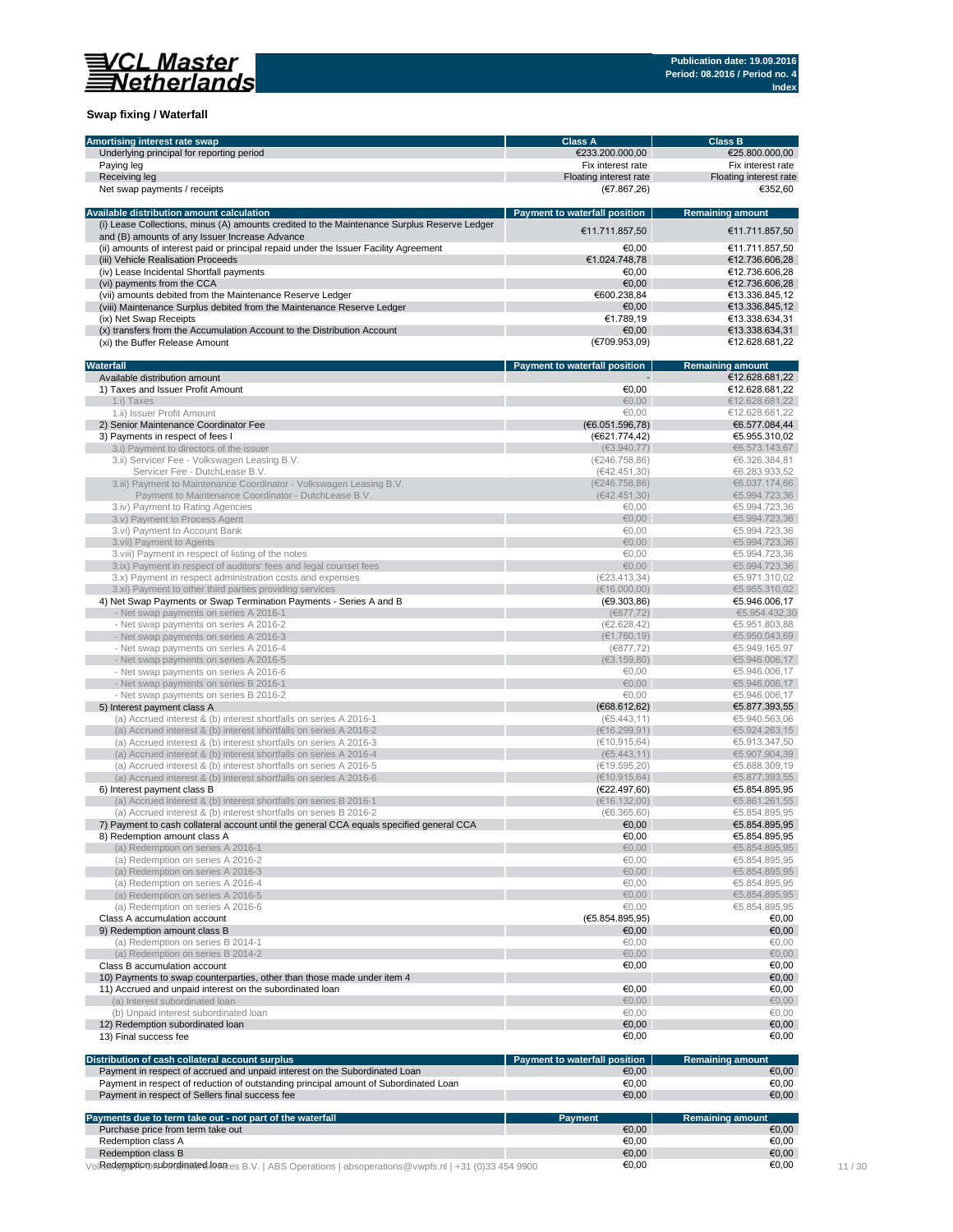

## **Retention of net economic interest**

## **Retention amount at poolcut**

| <b>Type of asset</b>     | <b>Number of</b><br><b>contracts</b> | <b>Percentage of</b><br>contracts | <b>Outstanding</b><br>nominal balance | Percentage of<br>nominal balance |
|--------------------------|--------------------------------------|-----------------------------------|---------------------------------------|----------------------------------|
| Portfolio sold to SPV    | 13.854                               | 95,05%                            | €280.729.495,18                       | 95,00%                           |
| Retention of VWL/DLN     | 722                                  | 4,95%                             | €14.783.720,00                        | 5,00%                            |
| <b>Total</b>             | 14.576                               | 100,00%                           | €295.513.215,18                       | 100,00%                          |
|                          |                                      |                                   |                                       |                                  |
| <b>Retention amounts</b> |                                      |                                   |                                       |                                  |
| Minimum retention        | €14.775.660,76                       | 5,00%                             |                                       |                                  |
| Actual retention         | €14.783.720,00                       | 5,00%                             |                                       |                                  |

## **Retention amount end of reporting period**

| <b>Type of asset</b>  | Number of<br><b>contracts</b> | Percentage of<br><b>contracts</b> | <b>Outstanding</b><br>nominal balance | Percentage of<br>nominal balance |
|-----------------------|-------------------------------|-----------------------------------|---------------------------------------|----------------------------------|
| Portfolio sold to SPV | 21.653                        | 94,99%                            | €449.297.119,87                       | 94,97%                           |
| Retention of VWL/DLN  | 1.142                         | 5.01%                             | €23.785.542,57                        | 5,03%                            |
| <b>Total</b>          | 22.795                        | 100,00%                           | €473.082.662,44                       | 100,00%                          |

| <b>Retention amounts</b> |                |       |
|--------------------------|----------------|-------|
| Minimum retention        | €23.647.216.84 | 5.00% |
| Actual retention         | €23.785.542.57 | 5.03% |

article 405 Abs. 1 c CRR. In its capacity as originator and original lender, Volkswagen Leasing B.V. and DutchLease B.V. comply with the retention requirements of a material net economic interest in accordance with

By adhering to option c) of the direction, Volkwagen Leasing B.V. and DutchLease B.V. keep the exposure designated for retention on its balance sheet on an ongoing basis.

The latest end of month level of retention will be published on a monthly basis within the investor report.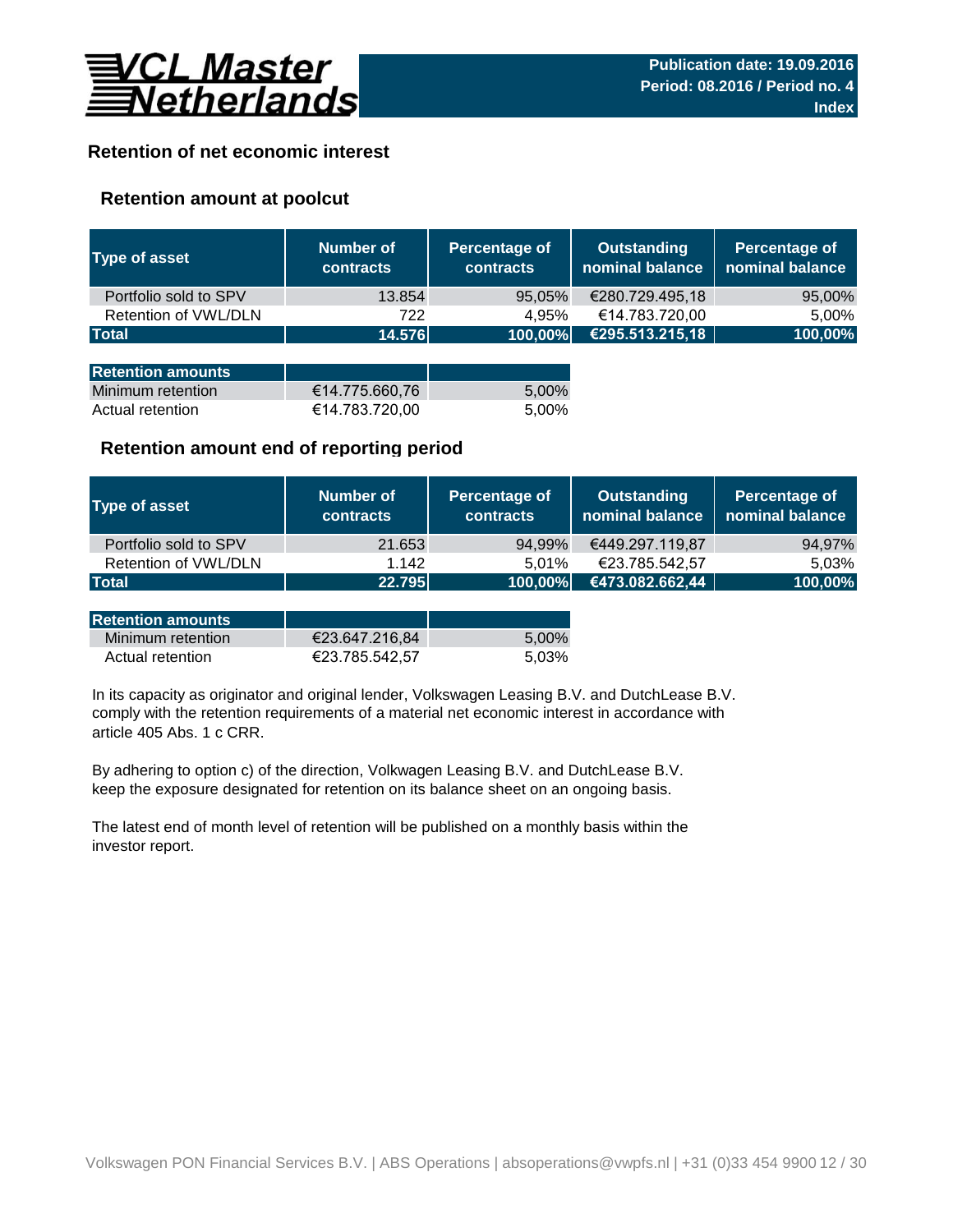

### **Amortisation profile I**

| <b>Note class</b>   | <b>Class A</b>             |                                  | <b>Class B</b>             |                                |
|---------------------|----------------------------|----------------------------------|----------------------------|--------------------------------|
| <b>Payment date</b> | <b>Actual note balance</b> | <b>Forecasted note balance</b>   | <b>Actual note balance</b> | <b>Forecasted note balance</b> |
| Poolcut             | €171.700.000,00            |                                  | €19.000.000,00             |                                |
| 05-2016             | €171.700.000,00            |                                  | €19.000.000,00             |                                |
| 06-2016             | €171.700.000,00            |                                  | €19.000.000,00             |                                |
| 07-2016             | €233.200.000,00            |                                  | €25.800.000,00             |                                |
| 08-2016             | €233.200.000,00            |                                  | €25.800.000,00             |                                |
| 09-2016             | €275.000.000,00            |                                  | €30.400.000,00             |                                |
| 10-2016             |                            | €275.000.000,00                  |                            | €30.400.000,00                 |
| 11-2016             |                            | €275.000.000,00                  |                            | €30.400.000,00                 |
| 12-2016             |                            | €275.000.000,00                  |                            | €30.400.000,00                 |
| 01-2017             |                            | €275.000.000,00                  |                            | €30.400.000,00                 |
| 02-2017             |                            | €275.000.000,00                  |                            | €30.400.000,00                 |
|                     |                            |                                  |                            |                                |
| 03-2017             |                            | €275.000.000,00                  |                            | €30.400.000,00                 |
| 04-2017             |                            | €275.000.000,00                  |                            | €30.400.000,00                 |
| 05-2017             |                            | €275.000.000,00                  |                            | €30.400.000,00                 |
| 06-2017             |                            | €264.532.605,53                  |                            | €30.400.000,00                 |
| 07-2017             |                            | €254.318.413,33                  |                            | €30.400.000,00                 |
| 08-2017             |                            | €243.873.661,01                  |                            | €30.400.000,00                 |
| 09-2017             |                            | €233.639.841,59                  |                            | €30.400.000,00                 |
| 10-2017             |                            | €223.648.098,12                  |                            | €30.400.000,00                 |
| 11-2017             |                            | €213.821.651,81                  |                            | €30.400.000,00                 |
| 12-2017             |                            | €203.532.564,96                  |                            | €30.400.000,00                 |
| 01-2018             |                            | €193.009.745,66                  |                            | €30.400.000,00                 |
| 02-2018             |                            | €184.302.362,34                  |                            | €28.847.464,38                 |
| 03-2018             |                            | €177.867.483,16                  |                            | €23.639.250,03                 |
| 04-2018             |                            | €172.904.362,66                  |                            | €22.750.574,03                 |
|                     |                            |                                  |                            |                                |
| 05-2018             |                            | €167.193.783,60                  |                            | €21.999.182,05                 |
| 06-2018             |                            | €161.620.573,39                  |                            | €21.265.864,92                 |
| 07-2018             |                            | €155.930.178,97                  |                            | €20.517.128,81                 |
| 08-2018             |                            | €150.485.631,71                  |                            | €19.800.741,01                 |
| 09-2018             |                            | €145.012.113,81                  |                            | €19.080.541,29                 |
| 10-2018             |                            | €139.742.872,25                  |                            | €18.387.220,03                 |
| 11-2018             |                            | €134.525.456,33                  |                            | €17.700.717,94                 |
| 12-2018             |                            | €129.112.066,00                  |                            | €16.988.429,74                 |
| 01-2019             |                            | €123.259.473,94                  |                            | €16.218.351,83                 |
| 02-2019             |                            | €117.826.836,53                  |                            | €15.503.531,12                 |
| 03-2019             |                            | €111.379.379,36                  |                            | €14.655.181,49                 |
| 04-2019             |                            | €106.710.423,26                  |                            | €14.040.845,17                 |
| 05-2019             |                            | €101.156.932,99                  |                            | €13.310.122,76                 |
| 06-2019             |                            | €95.930.787,71                   |                            | €12.622.472,07                 |
| 07-2019             |                            | €90.648.482,36                   |                            | €11.927.431,89                 |
| 08-2019             |                            | €85.256.060,70                   |                            | €11.217.902,72                 |
| 09-2019             |                            | €80.061.968,57                   |                            | €10.534.469,55                 |
| 10-2019             |                            | €75.053.473,36                   |                            | €9.875.457,02                  |
| 11-2019             |                            | €69.618.953,56                   |                            | €9.160.388,63                  |
| 12-2019             |                            | €63.786.827,80                   |                            | €8.393.003,66                  |
| 01-2020             |                            | €56.856.074,20                   |                            | €7.481.062,39<br>€6.669.439,64 |
| 02-2020<br>03-2020  |                            | €50.687.741,29<br>€42.156.582,65 |                            | €5.546.918,77                  |
| 04-2020             |                            | €37.779.625,66                   |                            | €4.971.003,38                  |
| 05-2020             |                            | €33.349.312,70                   |                            | €4.388.067,46                  |
| 06-2020             |                            | €29.508.197,68                   |                            | €3.882.657,59                  |
| 07-2020             |                            | €25.701.410,66                   |                            | €3.381.764,56                  |
| 08-2020             |                            | €0,00                            |                            | €0,00                          |
| 09-2020             |                            | €0,00                            |                            | €0,00                          |
| 10-2020             |                            | €0,00                            |                            | €0,00                          |
| 11-2020             |                            | €0,00                            |                            | €0,00                          |
| 12-2020             |                            | €0,00                            |                            | €0,00                          |
| 01-2021             |                            | €0,00                            |                            | €0,00                          |
| 02-2021             |                            | €0,00                            |                            | €0,00                          |
| 03-2021             |                            | €0,00                            |                            | €0,00                          |
| 04-2021             |                            | €0,00                            |                            | €0,00                          |
| 05-2021             |                            | €0,00                            |                            | €0,00                          |
| 06-2021             |                            | €0,00                            |                            | €0,00                          |
| 07-2021             |                            | €0,00                            |                            | €0,00                          |
| 08-2021             |                            | €0,00                            |                            | €0,00                          |
| 09-2021             |                            | €0,00                            |                            | €0,00                          |
| 10-2021             |                            | €0,00                            |                            | €0,00                          |
| 11-2021             |                            | €0,00                            |                            | €0,00                          |
| 12-2021             |                            | €0,00                            |                            | €0,00                          |
| 01-2022<br>02-2022  |                            | €0,00                            |                            | €0,00                          |
| 03-2022             |                            | €0,00<br>€0,00                   |                            | €0,00<br>€0,00                 |
| 04-2022             |                            | €0,00                            |                            | €0,00                          |
| 05-2022             |                            | €0,00                            |                            | €0,00                          |
| 06-2022             |                            | €0,00                            |                            | €0,00                          |
| 07-2022             |                            | €0,00                            |                            | €0,00                          |
| 08-2022             |                            | €0,00                            |                            | €0,00                          |
| 09-2022             |                            | €0,00                            |                            | €0,00                          |
| 10-2022             |                            | €0,00                            |                            | €0,00                          |
| 11-2022             |                            | €0,00                            |                            | €0,00                          |
| 12-2022             |                            | €0,00                            |                            | €0,00                          |
| 01-2023             |                            | €0,00                            |                            | €0,00                          |
| 02-2023             |                            | €0,00                            |                            | €0,00                          |
| 03-2023             |                            | €0,00                            |                            | €0,00                          |
| 04-2023             |                            | €0,00                            |                            | €0,00                          |
| 05-2023             |                            | €0,00                            |                            | €0,00                          |
| 06-2023             |                            | €0,00                            |                            | €0,00                          |
| 07-2023<br>08-2023  |                            | €0,00                            |                            | €0,00                          |
| 09-2023             |                            | €0,00<br>€0,00                   |                            | €0,00<br>€0,00                 |
|                     |                            |                                  |                            |                                |
| 10-2023<br>11-2023  |                            | €0,00<br>€0,00                   |                            | €0,00<br>€0,00                 |
| 12-2023             |                            | €0,00                            |                            | 60,00                          |
| 01-2024             |                            | €0,00                            |                            | €0,00                          |
| 02-2024             |                            | €0,00                            |                            | €0,00                          |
| 03-2024             |                            | €0,00                            |                            | €0,00                          |
| 04-2024             |                            | €0,00                            |                            | €0,00                          |
| 05-2024             |                            | €0,00                            |                            | €0,00                          |
| 06-2024             |                            | €0,00                            |                            | €0,00                          |
| 07-2024             |                            | €0,00                            |                            | €0,00                          |
| 08-2024             |                            | €0,00                            |                            | €0,00                          |
| 09-2024             |                            | €0,00                            |                            | €0,00                          |
| 10-2024             |                            | €0,00                            |                            | 60,00                          |
| 11-2024             |                            | €0,00                            |                            | €0,00                          |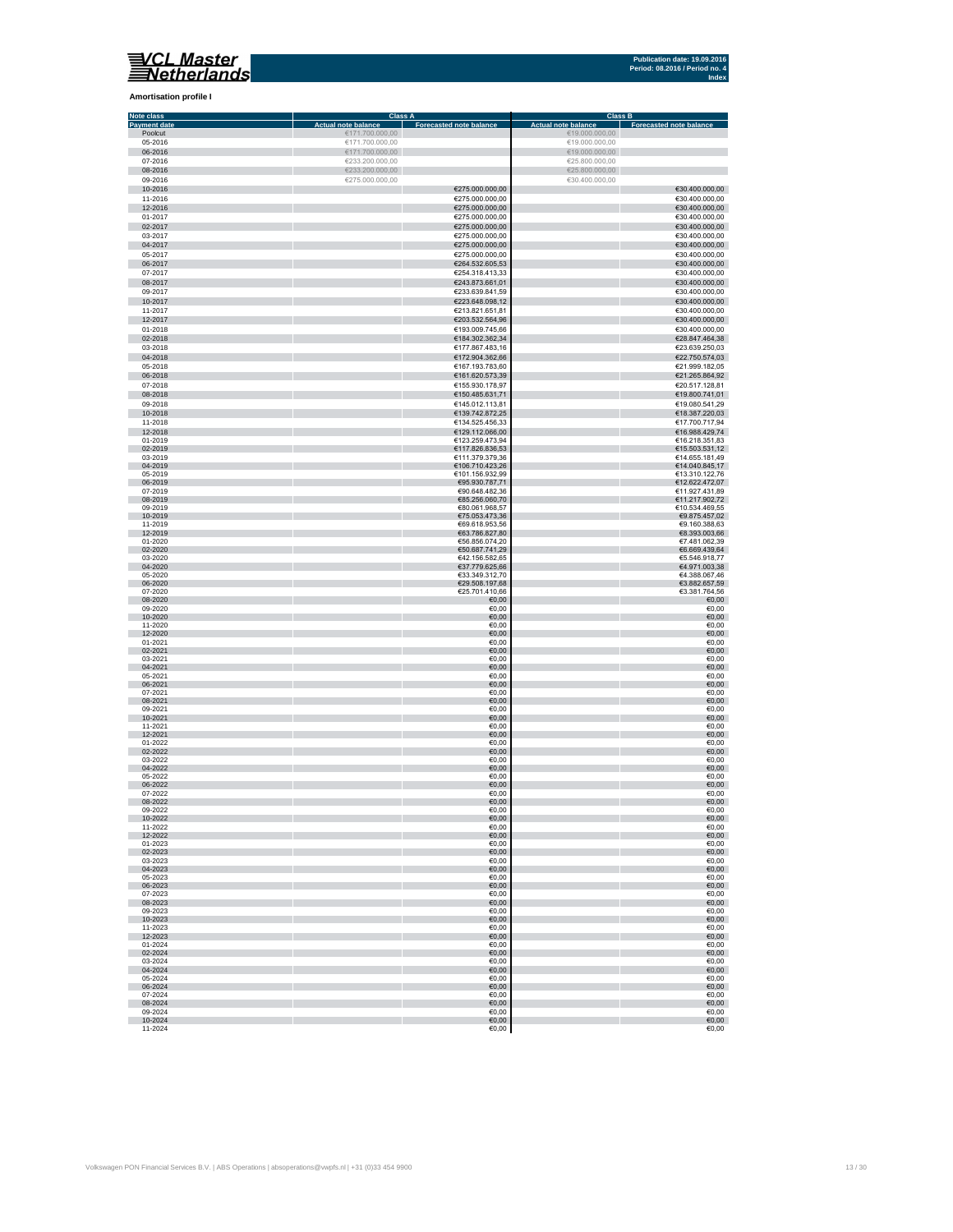

### **Amortisation profile II**



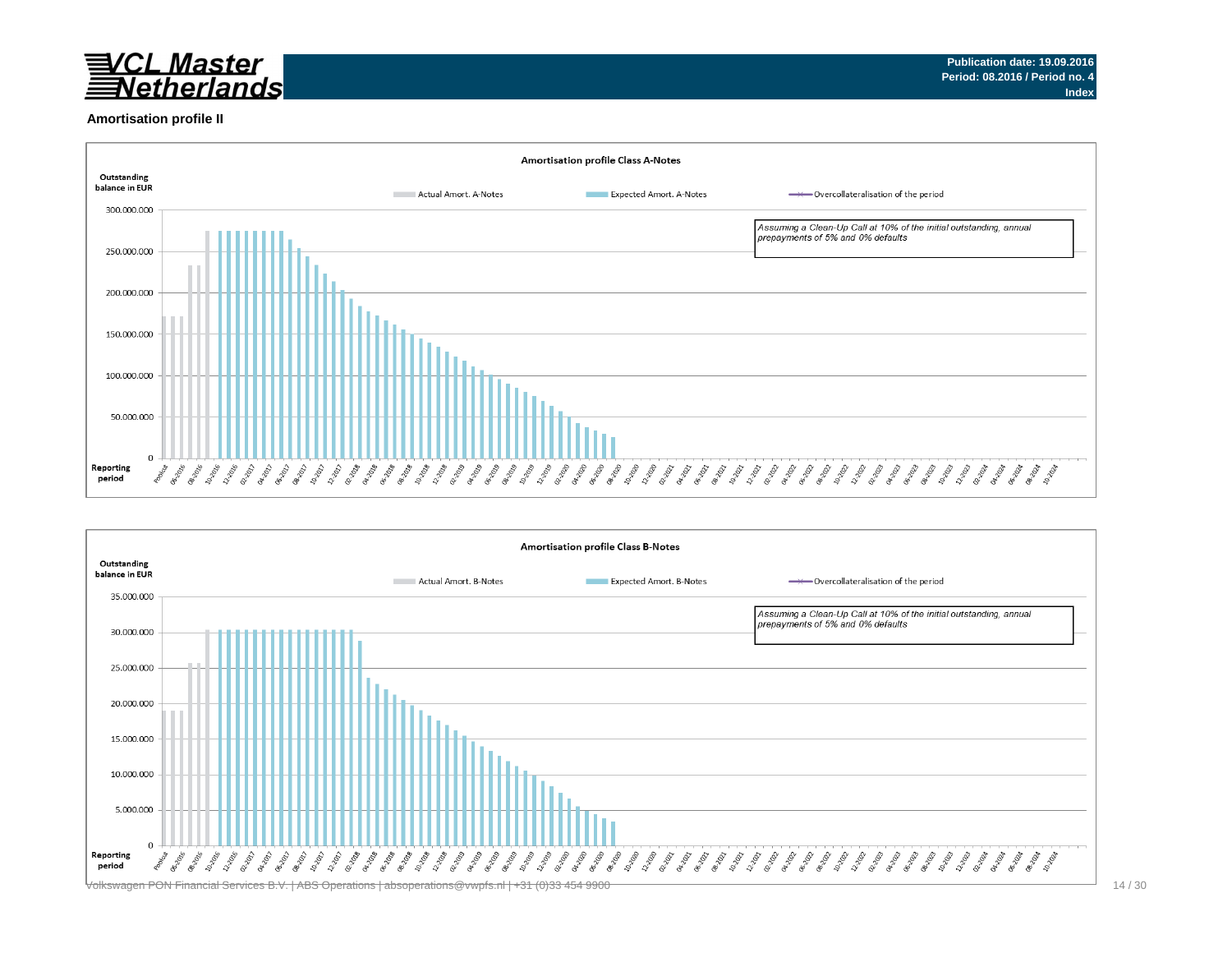

## **Run out schedule I**

| <b>Reporting period</b> | <b>Principal</b>                 | <b>Interest</b>            | <b>Instalment</b>               |
|-------------------------|----------------------------------|----------------------------|---------------------------------|
| arrears                 | €234.599,78                      | €56.166,63                 | €290.766,41                     |
| 09-2016                 | €6.272.033.77                    | €1.505.876,57              | €7.777.910,34                   |
| 10-2016                 | €6.271.665,94                    | €1.482.770,72              | €7.754.436,66                   |
| 11-2016                 | €6.480.665,74                    | €1.459.666,36              | €7.940.332,10                   |
| 12-2016                 | €6.535.954,53                    | €1.435.792,71              | €7.971.747,24                   |
| 01-2017                 | €7.314.023.12                    | €1.411.715,15              | €8.725.738,27                   |
| 02-2017                 | €6.546.827,34                    | €1.242.386,11              | €7.789.213,45                   |
| 03-2017                 | €7.807.573,63                    | €1.503.560,43              | €9.311.134,06                   |
| 04-2017                 | €7.380.341,30                    | €1.331.430,74              | €8.711.772,04                   |
| 05-2017                 | €7.526.409,58                    | €1.305.162.80              | €8.831.572.38                   |
| 06-2017                 | €7.879.149,95                    | €1.276.974,89              | €9.156.124,84                   |
| 07-2017                 | €7.710.692.36                    | €1.247.948,72              | €8.958.641,08                   |
| 08-2017                 | €7.505.662,75                    | €1.219.543,14              | €8.725.205,89                   |
| 09-2017                 | €7.317.257,35                    | €1.191.892,78              | €8.509.150,13                   |
| 10-2017                 | €7.988.811,18                    | €1.164.936,55              | €9.153.747,73                   |
| 11-2017                 | €8.152.562,69                    | €1.135.505,71              | €9.288.068,40                   |
| 12-2017                 | €8.027.301,38                    | €1.105.472,55              | €9.132.773,93                   |
| 01-2018                 | €9.519.983,91                    | €1.075.900,99              | €10.595.884,90                  |
| 02-2018                 | €6.762.143,77                    | €935.051,53                | €7.697.195,30                   |
| 03-2018                 | €8.291.705.79                    | €1.122.086,82              | €9.413.792,61                   |
| 04-2018                 | €8.147.747,62                    | €985.090,85                | €9.132.838,47                   |
| 05-2018                 | €8.488.982,12                    | €955.639.78                | €9.444.621,90                   |
| 06-2018                 | €7.995.852,77                    | €924.085,01                | €8.919.937,78                   |
| 07-2018                 | €8.111.208,48                    | €894.629,32                | €9.005.837,80                   |
| 08-2018                 | €7.817.905,56                    | €864.747,89                | €8.682.653,45                   |
| 09-2018                 | €7.564.687,66                    | €835.946,37                | €8.400.634,03                   |
| 10-2018                 | €8.466.568,83                    | €808.079,58                | €9.274.648,41                   |
| 11-2018                 | €9.181.181,66                    | €776.889,59                | €9.958.071,25                   |
| 12-2018                 | €8.464.295,68                    | €743.066,33                | €9.207.362,01                   |
| 01-2019                 | €10.522.604,15                   | €711.885,21                | €11.234.489,36                  |
| 02-2019                 | €7.143.698,90                    | €605.715,68                | €7.749.414,58                   |
| 03-2019                 | €8.980.890,17                    | €714.456,77                | €9.695.346,94                   |
| 04-2019                 | €8.457.475,00                    | €613.676,19                | €9.071.151,19                   |
| 05-2019                 | €8.697.920,13                    | €582.605,52                | €9.280.525,65                   |
| 06-2019                 | €8.868.814,49                    | €550.519,97                | €9.419.334,46                   |
| 07-2019                 | €8.441.443.80                    | €517.848,46                | €8.959.292,26                   |
|                         | €8.260.564,08                    |                            | €8.747.314,46                   |
| 08-2019                 | €8.901.514.29                    | €486.750,38                |                                 |
| 09-2019                 |                                  | €456.318,25<br>€423.527,06 | €9.357.832,54<br>€10.773.363,93 |
| 10-2019                 | €10.349.836,87                   |                            |                                 |
| 11-2019                 | €12.448.868,99                   | €385.398,97                | €12.834.267,96                  |
| 12-2019                 | €11.058.499,43                   | €339.537,48                | €11.398.036,91                  |
| 01-2020                 | €16.089.498,77                   | €298.799,70                | €16.388.298,47                  |
| 02-2020                 | €7.455.503,78                    | €224.473.91                | €7.679.977,69                   |
| 03-2020                 | €7.713.075,21                    | €227.169,75                | €7.940.244,96                   |
| 04-2020                 | €6.567.486,05                    | €183.646,98                | €6.751.133,03                   |
| 05-2020                 | €6.462.136,00                    | €159.453,42                | €6.621.589,42                   |
| 06-2020                 | €6.296.019,36                    | €135.647,30                | €6.431.666,66                   |
| 07-2020                 | €2.917.033,99                    | €112.453,35                | €3.029.487,34                   |
| 08-2020                 | €1.906.374,96                    | €101.707,46                | €2.008.082,42                   |
| 09-2020                 | €2.241.508,85                    | €94.684,37                 | €2.336.193,22                   |
| 10-2020                 | €2.685.241,11                    | €86.426,59                 | €2.771.667,70                   |
| 11-2020                 | €3.631.203,91                    | €76.534,22                 | €3.707.738,13                   |
| 12-2020                 | €5.191.189,94                    | €63.157,30                 | €5.254.347,24                   |
| 01-2021                 | €3.306.907,93                    | €44.033,59                 | €3.350.941,52                   |
| 02-2021                 | €1.836.704,12                    | €28.372,37                 | €1.865.076,49                   |
| 03-2021                 | €1.819.437,68                    | €28.577,23                 | €1.848.014,91                   |
| 04-2021                 | €1.527.510,45                    | €18.382,13                 | €1.545.892,58                   |
| 05-2021                 | €1.283.048,96                    | €12.755,26                 | €1.295.804,22                   |
| 06-2021                 | €1.788.839,85                    | €8.028,49                  | €1.796.868,34                   |
| 07-2021                 | €390.473,95                      | €1.438,48                  | €391.912,43                     |
| <b>Total</b>            | $\epsilon$<br>409.005.121,41   € | 40.291.998,46   €          | 449.297.119,87                  |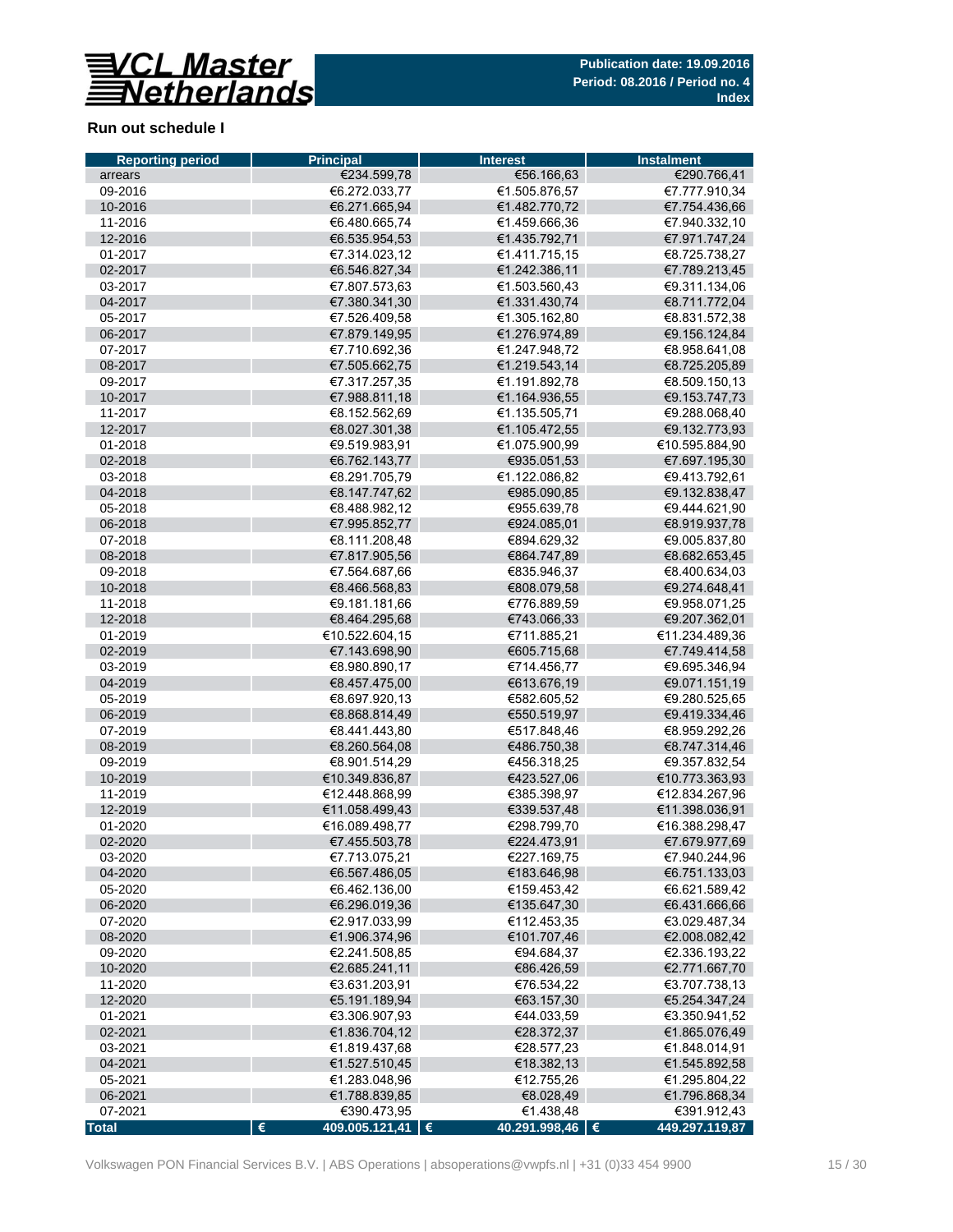

## **Run out schedule II**

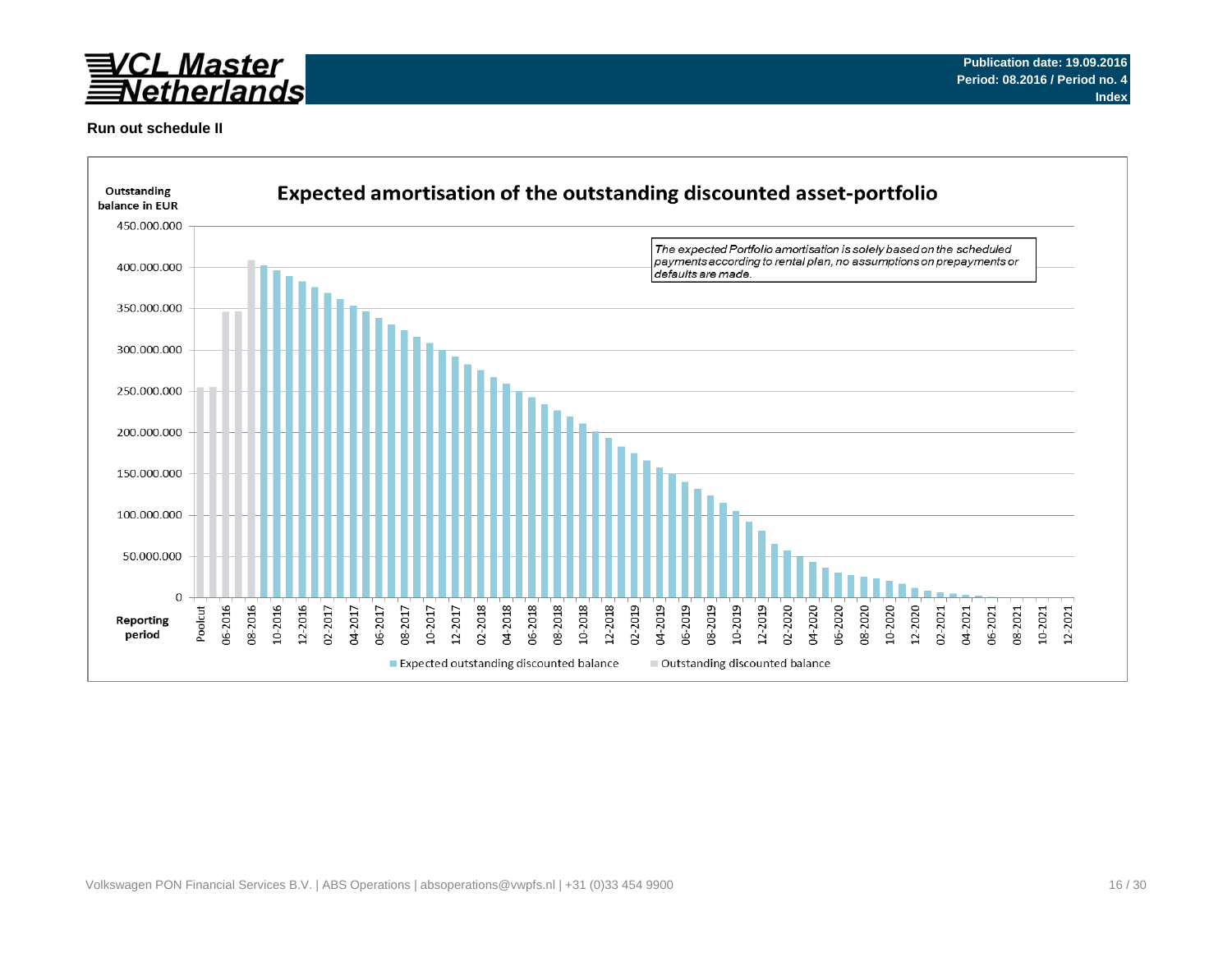## <u>WCL Master</u><br>ENetherlands

#### **Outstanding contracts**

| <b>Collections by source</b>                | <b>Collections</b><br>۰ |
|---------------------------------------------|-------------------------|
| Paid instalments of monthly period          | €6.083.541.21           |
| therof capital                              | €4.831.670.98           |
| therof interest                             | €1.251.870.23           |
| Paid instalments of previous periods        | €158.454.33             |
| Payment due from early settlement           | €149.257.83             |
| Compensation Payments from contract changes | €7.129.05               |
| thereof payments from the Issuer to VWL/DLN | (€47.127.79)            |
| therof payments from VWL/DLN to the Issuer  | €54.256.84              |
| Servicing collections                       | €4.880.089.91           |
| VAT collections                             | €2.047.371.56           |
| <b>Total Lease Collections</b>              | €13.325.843.89          |

| <b>Collections by status</b> | <b>Number of</b><br>contracts | <b>Collections</b> |
|------------------------------|-------------------------------|--------------------|
| Current                      | 17.937                        | €13.081.065.17     |
| Delinquent                   | 569                           | €82.588.10         |
| Early settlement             | 71                            | €149.257.83        |
| Default                      | 10                            | €5.765.51          |
| End of term                  | $\mathbf{8}$                  | €7.167.28          |
| Write Off                    | $\overline{\phantom{0}}$      | €0.00              |
| <b>Total</b>                 | 18.595                        | €13.325.843.89     |

| Evolution of outstanding pool during the reporting<br>period                                         | <b>Number of active</b><br>contracts | Outstanding<br>discounted<br>balance | Outstanding<br>nominal balance |
|------------------------------------------------------------------------------------------------------|--------------------------------------|--------------------------------------|--------------------------------|
| Balance as of the begin of the period                                                                | 18.595                               | €347.052.186.47                      | €381.162.339.07                |
| Balance at the end of the period - before top/tap-up                                                 | 18.527                               | €340.997.516.99                      | €373.761.172.09                |
| Top/tap-up of the period                                                                             | 3.126                                | €68.007.604.42                       | €75.535.947.78                 |
| Term take out                                                                                        | $\overline{\phantom{0}}$             | $\overline{\phantom{0}}$             |                                |
| $\mathbf{B}$ and $\mathbf{B}$ are associated to the contribution of the contribution of $\mathbf{B}$ | 24.25                                |                                      | 0.110,000,110,00               |

#### **Balance as of the end of the period 21.653 €409.005.121,41 €449.297.119,87**

|                                      | Total portfolio as of pool cut date |                                      |                               |                                          |                               | Type of car                          |                               |                                      |                               |                                      |  |  |  |
|--------------------------------------|-------------------------------------|--------------------------------------|-------------------------------|------------------------------------------|-------------------------------|--------------------------------------|-------------------------------|--------------------------------------|-------------------------------|--------------------------------------|--|--|--|
|                                      |                                     |                                      |                               | <b>New vehicle</b>                       | <b>Used vehicle</b>           |                                      |                               | <b>Commercial</b>                    | <b>Private</b>                |                                      |  |  |  |
| <b>Contract status development I</b> | Number of<br>contracts              | Outstanding<br>discounted<br>balance | <b>Number of</b><br>contracts | <b>Outstanding</b><br>discounted balance | <b>Number of</b><br>contracts | Outstanding<br>discounted<br>balance | <b>Number of</b><br>contracts | Outstanding<br>discounted<br>halance | <b>Number of</b><br>contracts | Outstanding<br>discounted<br>balance |  |  |  |
| Current                              | 13.854                              | €254.509.899.87                      | 13.108                        | €244.342.851.74                          | 746                           | €10.167.048.13                       | 7.789                         | €178.013.878.55                      | 6.065                         | €76.496.021,32                       |  |  |  |
| Delinquent                           |                                     | €0,00                                |                               | €0,00                                    |                               | €0,00                                |                               | €0,00                                |                               | €0,00                                |  |  |  |
| Early settlement                     |                                     | €0.00                                |                               | €0,00                                    |                               | €0.00                                |                               | €0.00                                |                               | €0,00                                |  |  |  |
| Default                              |                                     | €0.00                                |                               | €0.00                                    |                               | €0.00                                |                               | €0.00                                |                               | €0,00                                |  |  |  |
| End of term                          |                                     | €0.00                                |                               | €0.00                                    |                               | €0.00                                |                               | €0.00                                |                               | €0.00                                |  |  |  |
| Write Off                            |                                     | €0.00                                |                               | €0.00                                    |                               | €0.00                                |                               | €0.00                                |                               | €0,00                                |  |  |  |
| Total                                | 13.854                              | €254.509.899.87                      | 13.108                        | €244.342.851.74                          | 746                           | €10.167.048.13                       | 7.789                         | €178.013.878.55                      | 6.065                         | €76.496.021,32                       |  |  |  |

| Total portfolio as of current reporting period |           |                 | Type of car      |                    | <b>Customer type</b> |                |                   |                 |                  |                 |
|------------------------------------------------|-----------|-----------------|------------------|--------------------|----------------------|----------------|-------------------|-----------------|------------------|-----------------|
|                                                |           |                 |                  | <b>New vehicle</b> | <b>Used vehicle</b>  |                | <b>Commercial</b> |                 | <b>Private</b>   |                 |
|                                                | Number of | Outstanding     | <b>Number of</b> | Outstanding        | Number of            | Outstanding    | <b>Number</b> of  | Outstanding     | <b>Number of</b> | Outstanding     |
| <b>Contract status development II</b>          |           | discounted      |                  |                    |                      | discounted     |                   | discounted      |                  | discounted      |
|                                                | contracts | balance         | contracts        | discounted balance | contracts            | balance        | contracts         | halance         | contracts        | balance         |
| Current                                        | 21.063    | €395.940.604.44 | 19.734           | €370.181.709.33    | 1.329                | €25.758.895.11 | 12.630            | €289.941.567.76 | 8.433            | €105.999.036.68 |
| Delinquent                                     | 571       | €12.861.297.62  | 536              | €12.210.192.76     | 35                   | €651.104.86    | 491               | €11.935.488.24  | 80               | €925.809,38     |
| Early settlement                               | 205       | €77.419.86      | 182              | €70.532.51         | 23                   | €6.887.35      | 123               | €71.193.47      | 82               | €6.226.39       |
| Default                                        |           | €125.799.49     |                  | €125.799.49        |                      | €0.00          | 10                | €125.332.42     |                  | €467.07         |
| End of term                                    | 144       | €0.00           | 15               | €0.00              | 129                  | €0.00          | 144               | €0.00           |                  | €0.00           |
| Write Off                                      |           | €0.00           |                  | €0,00              |                      | €0.00          |                   | €0.00           |                  | €0,00           |
| <b>Total</b>                                   | 21.994    | €409.005.121.41 | 20.478           | 382.588.234.09     | 1.516 €              | 26.416.887.32  | 13.398            | 302.073.581.89  | 8.596            | 106.931.539.52  |

| <b>Contract status development III</b>        |                               | Contract status as of the end of the current period |                               |                                   |                               |                                                                       |  |                                      |                               |                                      |                        |                                   |  |  |
|-----------------------------------------------|-------------------------------|-----------------------------------------------------|-------------------------------|-----------------------------------|-------------------------------|-----------------------------------------------------------------------|--|--------------------------------------|-------------------------------|--------------------------------------|------------------------|-----------------------------------|--|--|
|                                               | Current                       |                                                     |                               | <b>Delinquent</b>                 |                               | <b>Early settlement</b>                                               |  | <b>Default</b>                       | End of term                   |                                      |                        | <b>Write Off</b>                  |  |  |
| Contract status as of the begin of the period | <b>Number of</b><br>contracts | Outstanding<br>discounted<br>balance                | <b>Number of</b><br>contracts | Outstanding<br>discounted balance | <b>Number of</b><br>contracts | Outstanding<br><b>Number of</b><br>discounted<br>contracts<br>balance |  | Outstanding<br>discounted<br>balance | <b>Number of</b><br>contracts | Outstanding<br>discounted<br>balance | Number of<br>contracts | Outstanding<br>discounted balance |  |  |
| Top-/Tap-Up contracts                         | 3.126                         | €68.007.604.42                                      |                               | €0.00                             |                               | €0,00                                                                 |  | €0,00                                |                               | €0,00                                |                        | €0,00                             |  |  |
| Current                                       | 17.710                        | €323.450.283,95                                     | 470                           | €11.131.395,73                    | 66                            | €47.958,83                                                            |  | €108.026,19                          |                               | €0,00                                |                        | €0,00                             |  |  |
| Delinquent                                    | 227                           | €4.482.716.07                                       | 100                           | €1.729.901.89                     |                               | €0.00                                                                 |  | €467.07                              |                               | €0.00                                |                        | €0,00                             |  |  |
| Early settlement                              |                               | €0,00                                               |                               | €0,00                             | 138                           | €29.461.03                                                            |  | €0,00                                |                               | €0,00                                |                        | €0,00                             |  |  |
| Default                                       |                               | €0.00                                               |                               | €0.00                             |                               | €0.00                                                                 |  | €17.306.23                           |                               | €0.00                                |                        | €0,00                             |  |  |
| End of term                                   |                               | €0,00                                               |                               | €0,00                             |                               | €0,00                                                                 |  | €0,00                                | 136                           | €0,00                                |                        | €0,00                             |  |  |
| Write Off                                     |                               | €0.00                                               |                               | €0,00                             |                               | €0,00                                                                 |  | €0,00                                |                               | €0,00                                |                        | €0,00                             |  |  |
| <b>Total</b>                                  | 21.063                        | €395.940.604.44                                     | 571                           | €12.861.297.62                    | 205                           | €77.419.86                                                            |  | €125.799.49                          | 144                           | $\epsilon$ 0,00                      |                        | €0,00                             |  |  |

**Publication date: 19.09.2016 Period: 08.2016 / Period no. 4 Index**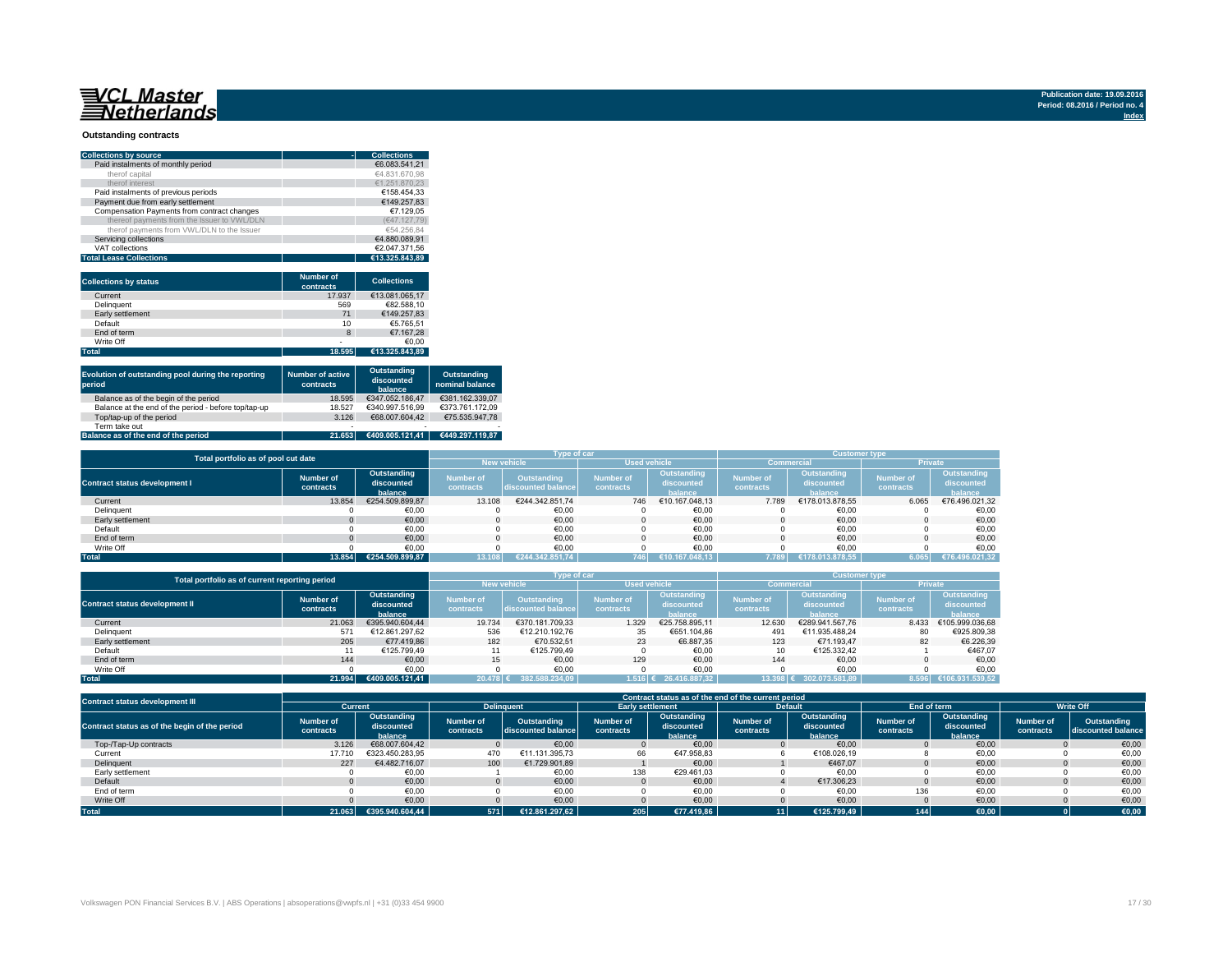## 已 *CL Master* **Netherlands**

**Publication date: 19.09.2016 Period: 08.2016 / Period no. 4 Index**

### **Delinquencies & defaults I**

|                        |                        |                            | <b>Delinquent contracts</b>                          |                              |                               |                                      | Type of car            |                                      | <b>Customer type,</b>         |                                      |                        |                                      |  |  |
|------------------------|------------------------|----------------------------|------------------------------------------------------|------------------------------|-------------------------------|--------------------------------------|------------------------|--------------------------------------|-------------------------------|--------------------------------------|------------------------|--------------------------------------|--|--|
|                        |                        |                            |                                                      |                              | <b>New vehicle</b>            |                                      | <b>Used vehicle</b>    |                                      | <b>Commercial</b>             |                                      | <b>Private</b>         |                                      |  |  |
| Days in arrears        | Number of<br>contracts | Percentage of<br>contracts | Outstanding<br>discounted balance discounted balance | Percentage of<br>outstanding | <b>Number of</b><br>contracts | Outstanding<br>discounted<br>balance | Number of<br>contracts | Outstanding<br>discounted<br>balance | <b>Number of</b><br>contracts | Outstanding<br>discounted<br>balance | Number of<br>contracts | Outstanding<br>discounted<br>balance |  |  |
| < 1 month delinguent   | 580                    | 2,68%                      | €12.827.972.82                                       | 3,14%                        | 545                           | 12.302.667,45                        | 35                     | 651.104,86                           | 500 $\epsilon$                | 12.040.271.61                        | 80 €                   | 913.500,70                           |  |  |
| 1 month delinquent     |                        | 0,01%                      | €33.324,80                                           | 0,01%                        | $2 \in$                       | 33.324,80                            | $0 \in$                |                                      |                               | 20.549,05                            |                        | 12.775,75                            |  |  |
| 2 months delinquent    | $\overline{0}$         | 0,00%                      | €0,00                                                | 0,00%                        | $0 \in$                       | $\overline{\phantom{a}}$             | $0 \in$                | $\overline{\phantom{a}}$             | $0 \in$                       | $\sim$                               | $0 \in$                | the con-                             |  |  |
| 3 months delinquent    |                        | 0,00%                      | €0,00                                                | 0,00%                        | $0 \in$                       |                                      | $0 \in$                |                                      | $0 \in$                       |                                      | $0 \in$                |                                      |  |  |
| 4 months delinguent    |                        | 0,00%                      | €0,00                                                | 0,00%                        | $0 \in$                       | $\sim$                               | $0 \in$                | . .                                  | 0 <sub>6</sub>                | $\sim$                               | $0 \in$                | . .                                  |  |  |
| 5 months delinguent    |                        | 0,00%                      | €0,00                                                | 0,00%                        | $0 \in$                       |                                      | $0 \in$                |                                      | $0 \in$                       |                                      | $0 \in$                | <b>COL</b>                           |  |  |
| 6 months delinquent    | $\overline{0}$         | 0,00%                      | €0,00                                                | 0,00%                        | $0 \in$                       | $\sim$                               | $0 \in$                | . .                                  | $0 \in$                       | $\sim$                               | $0 \in$                | $\sim$                               |  |  |
| 7 months delinquent    |                        | 0,00%                      | €0,00                                                | 0,00%                        | $0 \in$                       |                                      | $0 \in$                |                                      | 0                             |                                      | $0 \in$                |                                      |  |  |
| 8 months delinquent    | $\overline{0}$         | 0,00%                      | €0,00                                                | 0,00%                        | $0 \in$                       | $\overline{\phantom{a}}$             | $0 \in$                | . .                                  | $0 \in$                       | $\sim$                               | $0 \in$                | ۰.                                   |  |  |
| 9 months delinquent    |                        | 0,00%                      | €0,00                                                | 0,00%                        |                               |                                      | $0 \in$                |                                      | 0                             |                                      | $0 \in$                |                                      |  |  |
| 10 months delinquent   | $\overline{0}$         | 0,00%                      | €0,00                                                | 0,00%                        | $0 \in$                       |                                      | $0 \in$                |                                      | $0 \div$                      |                                      | $0 \in$                | . .                                  |  |  |
| > 10 months delinquent |                        | 0,00%                      | €0,00                                                | 0,00%                        | $0 \in$                       |                                      | $0 \in$                |                                      | $^{\circ}$                    |                                      | $0 \in$                |                                      |  |  |
| <b>Total</b>           | 582                    | 2,69%                      | €12.861.297,62                                       | 3,14%                        | 547                           | 12.335.992.25                        | 35                     | €651.104.86                          | 501 L                         | €12.060.820.66                       | 81                     | €926.276,45                          |  |  |

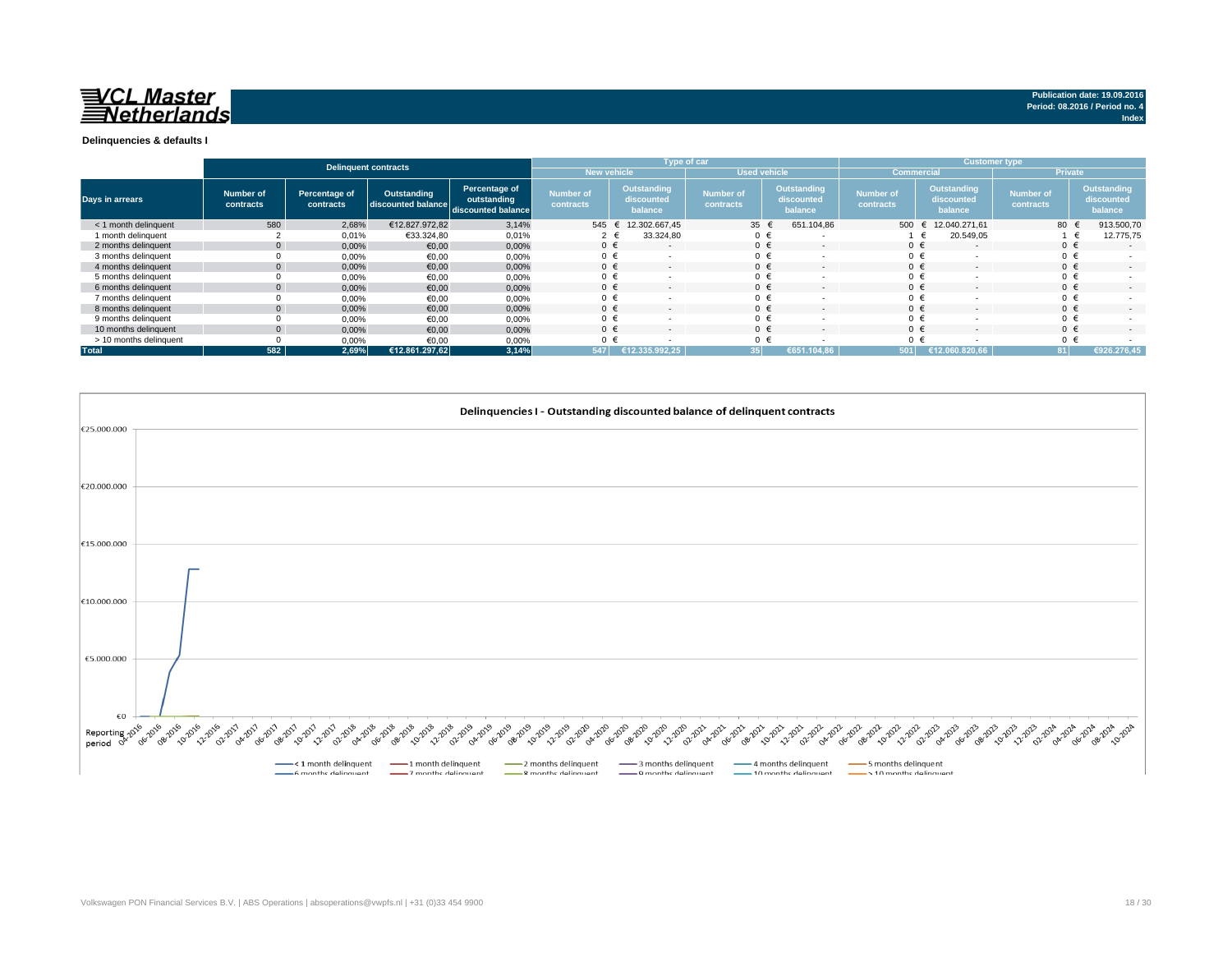## VCL Master<br>Netherlands

**Delinquencies & Defaults II**

|                        |                        |                            | <b>Defaulted contracts</b>           |                                                       |                                                           |                                           |                                      | Type of car                   |                                             |                               |                                      | <b>Customer type</b>          |                                      |
|------------------------|------------------------|----------------------------|--------------------------------------|-------------------------------------------------------|-----------------------------------------------------------|-------------------------------------------|--------------------------------------|-------------------------------|---------------------------------------------|-------------------------------|--------------------------------------|-------------------------------|--------------------------------------|
|                        |                        |                            |                                      |                                                       |                                                           | <b>New vehicle</b><br><b>Used vehicle</b> |                                      |                               |                                             | <b>Commercial</b>             |                                      |                               |                                      |
| Days in arrears        | Number of<br>contracts | Percentage of<br>contracts | Outstanding<br>discounted<br>balance | Percentage of<br>outstanding<br>discounted<br>balance | Outstanding<br>discounted<br>balance at day of<br>default | <b>Number of</b><br>contracts             | Outstanding<br>discounted<br>balance | <b>Number of</b><br>contracts | <b>Outstanding</b><br>discounted<br>balance | <b>Number of</b><br>contracts | Outstanding<br>discounted<br>balance | <b>Number of</b><br>contracts | Outstanding<br>discounted<br>balance |
| < 1 month delinguent   | 11                     | 0,05%                      | €125.799.49                          | 0,03%                                                 | €125.799,49                                               | 11                                        | €125.799,49                          | $\mathbf 0$                   | €0,00                                       | 10                            | €125.332,42                          |                               | €467,07                              |
| 1 month delinguent     |                        | 0,00%                      | €0.00                                | 0,00%                                                 | €0,00                                                     | $\Omega$                                  | €0.00                                |                               | €0,00                                       |                               | €0,00                                |                               | €0,00                                |
| 2 months delinguent    | $\mathbf{0}$           | 0,00%                      | €0,00                                | 0,00%                                                 | €0,00                                                     | $\Omega$                                  | €0.00                                | $\Omega$                      | €0.00                                       |                               | €0.00                                |                               | €0,00                                |
| 3 months delinguent    |                        | 0.00%                      | €0.00                                | 0,00%                                                 | €0,00                                                     |                                           | €0.00                                |                               | €0.00                                       |                               | €0,00                                |                               | €0,00                                |
| 4 months delinguent    | $\Omega$               | 0,00%                      | €0.00                                | 0,00%                                                 | €0,00                                                     | $\Omega$                                  | €0.00                                | $\Omega$                      | €0.00                                       |                               | €0.00                                |                               | €0,00                                |
| 5 months delinquent    |                        | 0.00%                      | €0,00                                | 0,00%                                                 | €0,00                                                     |                                           | €0,00                                | $\Omega$                      | €0,00                                       |                               | €0,00                                |                               | €0,00                                |
| 6 months delinguent    | $\overline{0}$         | 0.00%                      | €0.00                                | 0,00%                                                 | €0,00                                                     | $\Omega$                                  | €0.00                                | $\Omega$                      | €0.00                                       |                               | €0.00                                |                               | €0,00                                |
| 7 months delinguent    |                        | 0,00%                      | €0,00                                | 0,00%                                                 | €0,00                                                     |                                           | €0,00                                |                               | €0,00                                       |                               | €0,00                                |                               | €0,00                                |
| 8 months delinguent    |                        | 0,00%                      | €0,00                                | 0,00%                                                 | €0,00                                                     | 0                                         | €0.00                                | $\mathbf 0$                   | €0.00                                       |                               | €0.00                                |                               | €0,00                                |
| 9 months delinquent    |                        | 0.00%                      | €0.00                                | 0,00%                                                 | €0.00                                                     |                                           | €0,00                                |                               | €0,00                                       |                               | €0,00                                |                               | €0,00                                |
| 10 months delinquent   |                        | 0,00%                      | €0,00                                | 0,00%                                                 | €0,00                                                     |                                           | €0.00                                | $\Omega$                      | €0,00                                       |                               | €0,00                                |                               | €0,00                                |
| > 10 months delinquent |                        | 0,00%                      | €0,00                                | 0,00%                                                 | €0,00                                                     |                                           | €0,00                                |                               | €0,00                                       |                               | €0,00                                |                               | €0,00                                |
| <b>Total</b>           | 11                     | 0.05%                      | €125.799.49                          | 0.03%                                                 | €125.799.49                                               | 11 <sup>1</sup>                           | €125.799.49                          |                               | €0.00                                       | ۱n.                           | €125.332.42                          |                               | €467,07                              |

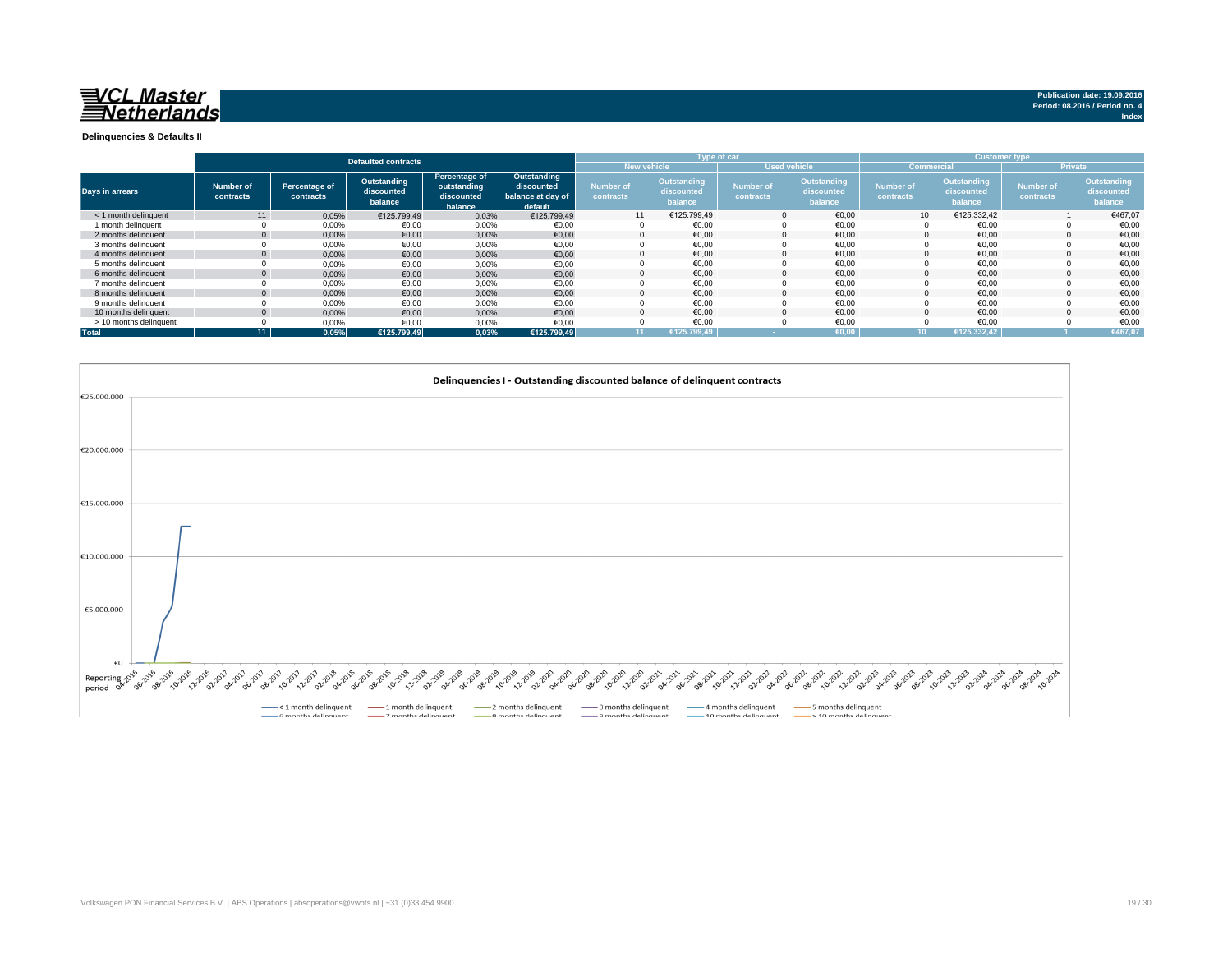#### **Delinquencies & defaults III**

|                        |                               |                            | Delinquent and defaulted contracts                   |                              |                               |                    | Type of car                          |                               |                                      | <b>Customer type</b>                 |                                      |                               |                |                                      |  |
|------------------------|-------------------------------|----------------------------|------------------------------------------------------|------------------------------|-------------------------------|--------------------|--------------------------------------|-------------------------------|--------------------------------------|--------------------------------------|--------------------------------------|-------------------------------|----------------|--------------------------------------|--|
|                        |                               |                            |                                                      |                              |                               | <b>New vehicle</b> |                                      | <b>Used vehicle</b>           |                                      | <b>Commercial</b>                    |                                      |                               | <b>Private</b> |                                      |  |
| Days in arrears        | <b>Number of</b><br>contracts | Percentage of<br>contracts | Outstanding<br>discounted balance discounted balance | Percentage of<br>outstanding | <b>Number of</b><br>contracts |                    | Outstanding<br>discounted<br>balance | <b>Number of</b><br>contracts | Outstanding<br>discounted<br>balance | <b>Number of</b><br><b>contracts</b> | Outstanding<br>discounted<br>balance | <b>Number of</b><br>contracts |                | Outstanding<br>discounted<br>balance |  |
| < 1 month delinquent   | 591                           | 2,73%                      | €12.953.772.31                                       | 3,17%                        | 556                           |                    | 12.428.466.94                        | 35f                           | 651.104,86                           | 510 $\epsilon$                       | 12.165.604.03                        |                               | 81 €           | 913.967,77                           |  |
| 1 month delinquent     |                               | 0,01%                      | €33.324,80                                           | 0,01%                        |                               | 2 €                | 33.324,80                            | $0 \in$                       |                                      |                                      | 20.549,05<br>$\epsilon$              |                               | $\epsilon$     | 12.775,75                            |  |
| 2 months delinquent    | $\mathbf{0}$                  | 0,00%                      | €0,00                                                | 0,00%                        |                               | $0 \in$            | . .                                  | $0 \in$                       | $\sim$                               | $0 \in$                              | ۰.                                   |                               | $0 \in$        | $\sim$                               |  |
| 3 months delinguent    |                               | 0,00%                      | €0,00                                                | 0,00%                        | $0 \in$                       |                    | $\sim$                               | $0 \in$                       |                                      | $0 \in$                              |                                      |                               | $0 \in$        | . .                                  |  |
| 4 months delinguent    |                               | 0,00%                      | €0,00                                                | 0,00%                        |                               | $0 \in$            | $\sim$                               | $0 \in$                       | $\sim$                               | $0 \in$                              | ۰.                                   |                               | $0 \in$        | $\sim$                               |  |
| 5 months delinquent    |                               | 0,00%                      | €0,00                                                | 0,00%                        |                               |                    |                                      |                               |                                      | 0 <sup>1</sup>                       |                                      |                               |                |                                      |  |
| 6 months delinguent    |                               | 0,00%                      | €0,00                                                | 0,00%                        |                               | $0 \in$            | $\sim$                               |                               | $\sim$                               | $0 \in$                              |                                      |                               |                | . .                                  |  |
| 7 months delinquent    |                               | 0,00%                      | €0,00                                                | 0,00%                        |                               |                    |                                      |                               |                                      | $\mathbf{0}$                         |                                      |                               |                |                                      |  |
| 8 months delinquent    |                               | 0,00%                      | €0,00                                                | 0,00%                        | $0 \in$                       |                    | $\sim$                               | $\mathbf{0}$                  | $\sim$                               | $0 \in$                              |                                      |                               | $0 \in$        | $\sim$                               |  |
| 9 months delinguent    |                               | 0,00%                      | €0,00                                                | 0,00%                        |                               |                    |                                      |                               |                                      | 0 <sub>0</sub>                       |                                      |                               |                |                                      |  |
| 10 months delinguent   |                               | 0,00%                      | €0.00                                                | 0,00%                        | $0 \in$                       |                    | $\sim$                               | $\mathbf{0}$                  | $\sim$                               | $0 \in$                              |                                      |                               | $0 \in$        | $\sim$                               |  |
| > 10 months delinquent |                               | 0,00%                      | €0.00                                                | 0,00%                        |                               |                    |                                      |                               |                                      | $\mathbf{0}$                         |                                      |                               |                |                                      |  |
| <b>Total</b>           | 593                           | 2.74%                      | €12.987.097.11                                       | 3.18%                        | 558 €                         |                    | 12.461.791.74                        | 35 €                          | 651.104.86                           | $511 \in$                            | 12.186.153.08                        |                               | 82 €           | 926.743,52                           |  |

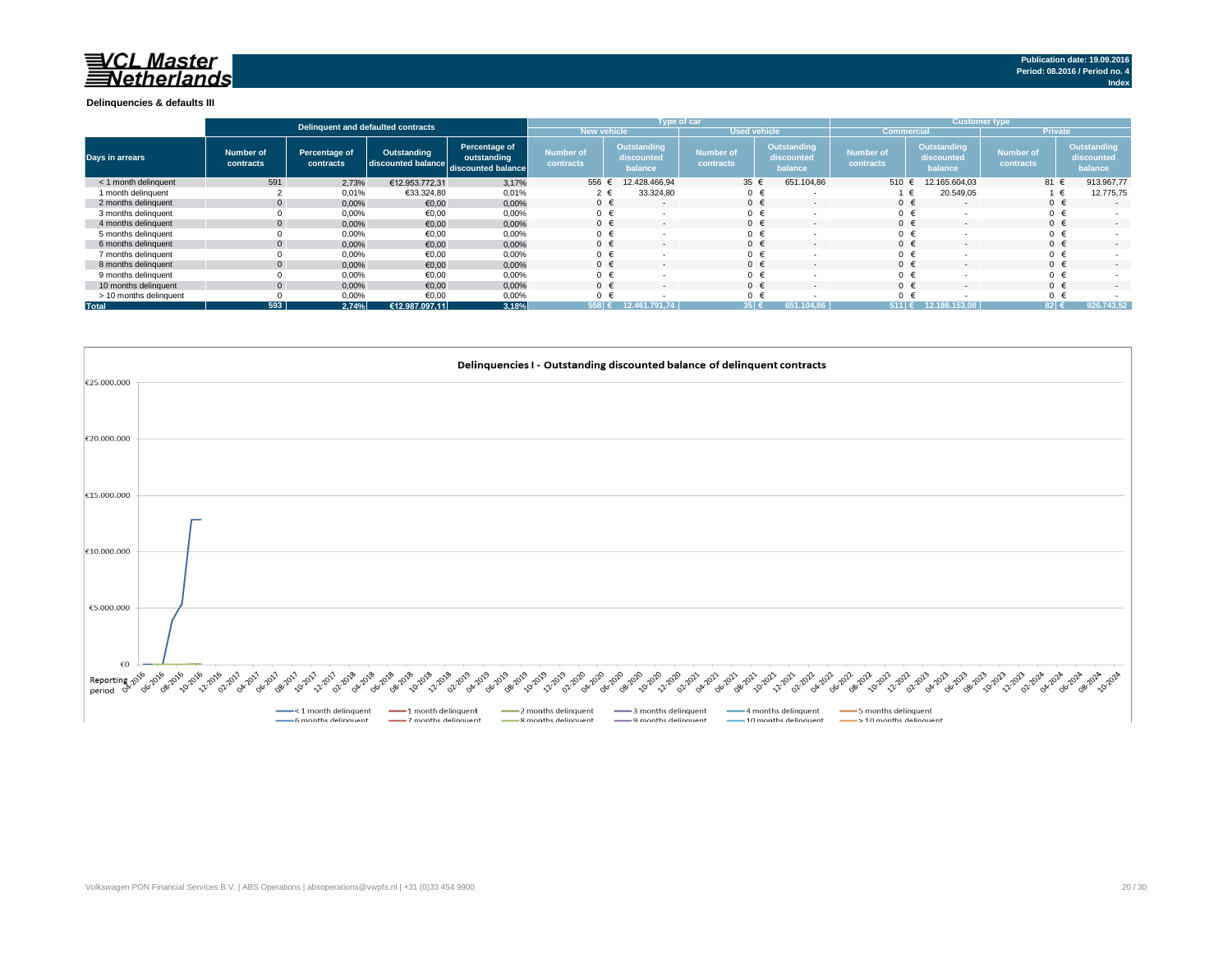| 'CL Master  |  |
|-------------|--|
| letherlands |  |

**Publication date: 19.09.201** 

| <b>Write-Offs</b>                                |                                                           |                        |                            |                              |
|--------------------------------------------------|-----------------------------------------------------------|------------------------|----------------------------|------------------------------|
| Write-Offs of the monthly<br>period<br>31-8-2016 | <b>Number of contracts</b><br>$\mathbf 0$                 | <b>Amount</b><br>€0,00 |                            |                              |
|                                                  | Cumulative Write-Offs as of the end of the monthly period |                        |                            | 60,00                        |
| <b>Cumulative net loss ratio</b>                 | Discounted balance of all initial and additional assets   |                        |                            | €435.251.214,16<br>0,00000%  |
|                                                  | <b>Current period</b>                                     |                        |                            | <b>Cumulative Write-Offs</b> |
| <b>Monthly period</b>                            | Number of contracts                                       | <b>Write-Offs</b>      | <b>Number of contracts</b> | <b>Write-Offs</b>            |
| 30-4-2016<br>31-5-2016                           | $\mathbf 0$<br>0                                          | €0,00<br>€0,00         | $\mathbf 0$<br>0           | $\epsilon$ 0,00<br>€0,00     |
| 30-6-2016                                        | $\mathbf 0$                                               | €0,00                  | $\pmb{0}$                  | €0,00                        |
| 31-7-2016<br>31-8-2016                           | 0<br>$\mathbf 0$                                          | €0,00<br>60,00         | 0<br>$\pmb{0}$             | €0,00<br>€0,00               |
| 30-9-2016                                        |                                                           |                        |                            |                              |
| 31-10-2016                                       |                                                           |                        |                            |                              |
| 30-11-2016<br>31-12-2016                         |                                                           |                        |                            |                              |
| 31-1-2017                                        |                                                           |                        |                            |                              |
| 28-2-2017<br>31-3-2017                           |                                                           |                        |                            |                              |
| 30-4-2017                                        |                                                           |                        |                            |                              |
| 31-5-2017<br>30-6-2017                           |                                                           |                        |                            |                              |
| 31-7-2017                                        |                                                           |                        |                            |                              |
| 31-8-2017<br>30-9-2017                           |                                                           |                        |                            |                              |
| 31-10-2017                                       |                                                           |                        |                            |                              |
| 30-11-2017                                       |                                                           |                        |                            |                              |
| 31-12-2017<br>31-1-2018                          |                                                           |                        |                            |                              |
| 28-2-2018                                        |                                                           |                        |                            |                              |
| 31-3-2018<br>30-4-2018                           |                                                           |                        |                            |                              |
| 31-5-2018                                        |                                                           |                        |                            |                              |
| 30-6-2018                                        |                                                           |                        |                            |                              |
| 31-7-2018<br>31-8-2018                           |                                                           |                        |                            |                              |
| 30-9-2018                                        |                                                           |                        |                            |                              |
| 31-10-2018<br>30-11-2018                         |                                                           |                        |                            |                              |
| 31-12-2018                                       |                                                           |                        |                            |                              |
| 31-1-2019                                        |                                                           |                        |                            |                              |
| 28-2-2019<br>31-3-2019                           |                                                           |                        |                            |                              |
| 30-4-2019                                        |                                                           |                        |                            |                              |
| 31-5-2019                                        |                                                           |                        |                            |                              |
| 30-6-2019<br>31-7-2019                           |                                                           |                        |                            |                              |
| 31-8-2019                                        |                                                           |                        |                            |                              |
| 30-9-2019<br>31-10-2019                          |                                                           |                        |                            |                              |
| 30-11-2019                                       |                                                           |                        |                            |                              |
| 31-12-2019                                       |                                                           |                        |                            |                              |
| 31-1-2020<br>29-2-2020                           |                                                           |                        |                            |                              |
| 31-3-2020                                        |                                                           |                        |                            |                              |
| 30-4-2020<br>31-5-2020                           |                                                           |                        |                            |                              |
| 30-6-2020                                        |                                                           |                        |                            |                              |
| 31-7-2020<br>31-8-2020                           |                                                           |                        |                            |                              |
| 30-9-2020                                        |                                                           |                        |                            |                              |
| 31-10-2020                                       |                                                           |                        |                            |                              |
| 30-11-2020<br>31-12-2020                         |                                                           |                        |                            |                              |
| 31-1-2021                                        |                                                           |                        |                            |                              |
| 28-2-2021<br>31-3-2021                           |                                                           |                        |                            |                              |
| 30-4-2021                                        |                                                           |                        |                            |                              |
| 31-5-2021                                        |                                                           |                        |                            |                              |
| 30-6-2021<br>31-7-2021                           |                                                           |                        |                            |                              |
| 31-8-2021                                        |                                                           |                        |                            |                              |
| 30-9-2021                                        |                                                           |                        |                            |                              |
| 31-10-2021<br>30-11-2021                         |                                                           |                        |                            |                              |
| 31-12-2021                                       |                                                           |                        |                            |                              |
| 31-1-2022<br>28-2-2022                           |                                                           |                        |                            |                              |
| 31-3-2022                                        |                                                           |                        |                            |                              |
| 30-4-2022                                        |                                                           |                        |                            |                              |
| 31-5-2022<br>30-6-2022                           |                                                           |                        |                            |                              |
| 31-7-2022                                        |                                                           |                        |                            |                              |
| 31-8-2022<br>30-9-2022                           |                                                           |                        |                            |                              |
| 31-10-2022                                       |                                                           |                        |                            |                              |
| 30-11-2022                                       |                                                           |                        |                            |                              |
| 31-12-2022<br>31-1-2023                          |                                                           |                        |                            |                              |
| 28-2-2023                                        |                                                           |                        |                            |                              |
| 31-3-2023<br>30-4-2023                           |                                                           |                        |                            |                              |
| 31-5-2023                                        |                                                           |                        |                            |                              |
| 30-6-2023                                        |                                                           |                        |                            |                              |
| 31-7-2023<br>31-8-2023                           |                                                           |                        | T                          |                              |
| 30-9-2023                                        |                                                           |                        |                            |                              |
| 31-10-2023                                       |                                                           |                        |                            |                              |
| 30-11-2023<br>31-12-2023                         |                                                           |                        |                            |                              |
| 31-1-2024                                        |                                                           |                        |                            |                              |
| 29-2-2024<br>31-3-2024                           |                                                           |                        |                            |                              |
| 30-4-2024                                        |                                                           |                        |                            |                              |
| 31-5-2024                                        |                                                           |                        |                            |                              |
| 30-6-2024<br>31-7-2024                           |                                                           |                        |                            |                              |
| 31-8-2024                                        |                                                           |                        |                            |                              |
| 30-9-2024                                        |                                                           |                        |                            |                              |

m li

m T

m n

**Total**

T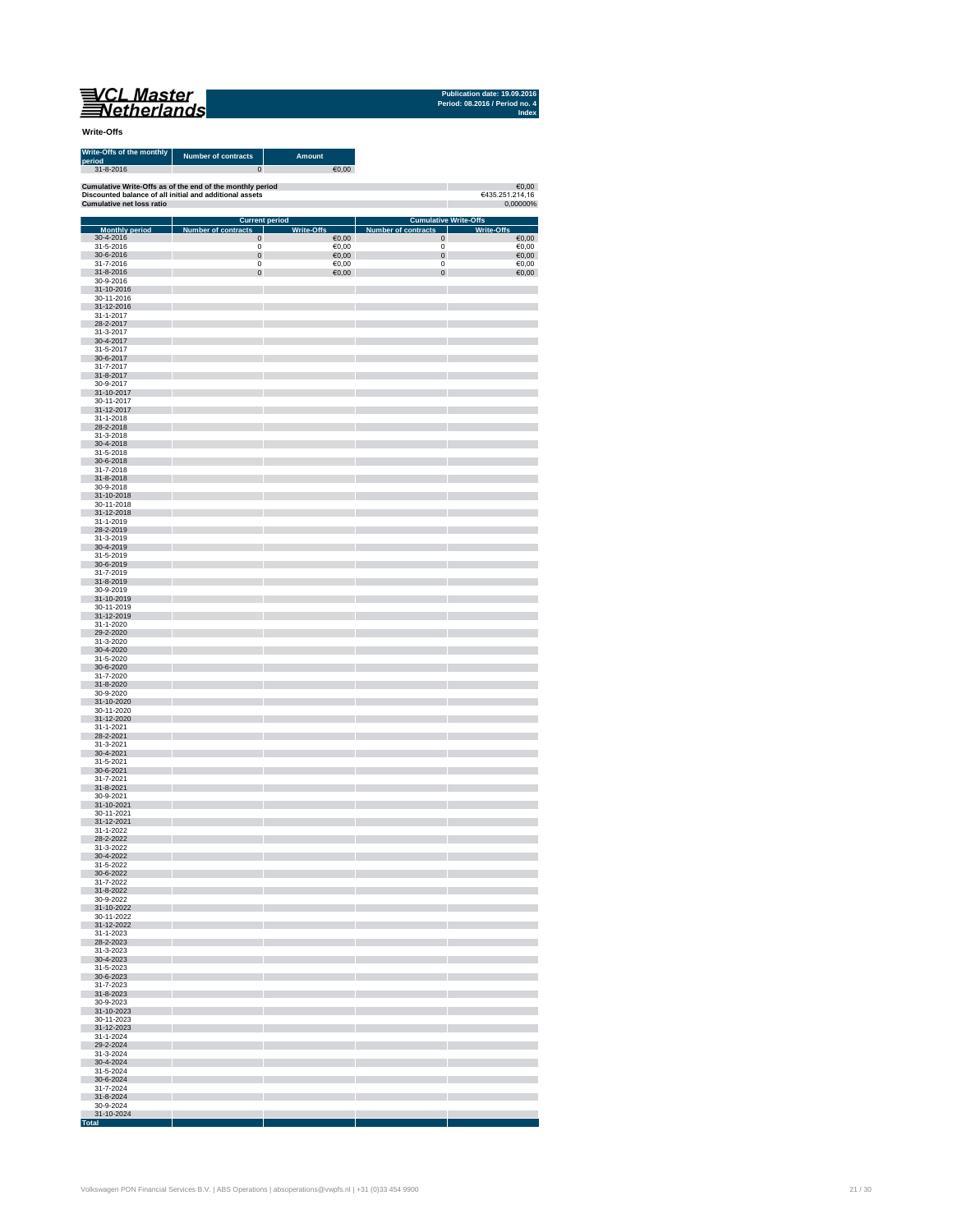## VCL Master<br>Netherlands

**Publication date: 19.09.2016 Period: 08.2016 / Period no. 4 Index**

**Pool data I**

|                                                  |                     |                            | <b>Total porfolio</b>             |                                                    |                               |                                      | Type of car                   |                                             | <b>Customer type</b>          |                                             |                               |                                             |  |  |
|--------------------------------------------------|---------------------|----------------------------|-----------------------------------|----------------------------------------------------|-------------------------------|--------------------------------------|-------------------------------|---------------------------------------------|-------------------------------|---------------------------------------------|-------------------------------|---------------------------------------------|--|--|
|                                                  |                     |                            |                                   |                                                    |                               | <b>New vehicle</b>                   |                               | <b>Used vehicle</b>                         |                               | <b>Commercial</b>                           | <b>Private</b>                |                                             |  |  |
| <b>Distribution by payment type</b>              | Number of contracts | Percentage of<br>contracts | Outstanding<br>discounted balance | Percentage of<br>outstanding<br>discounted balance | <b>Number of</b><br>contracts | Outstanding<br>discounted<br>balance | <b>Number of</b><br>contracts | Outstanding<br>discounted<br>balance        | <b>Number of</b><br>contracts | <b>Outstanding</b><br>discounted<br>balance | <b>Number of</b><br>contracts | Outstanding<br>discounted<br>balance        |  |  |
| Direct borrower account debit                    | 19.176              | 88,56%                     | 350.927.560,55                    | 85,80%                                             | 18.022 $∈$                    | 328.674.025.51                       | 1.154                         | 22.253.535,04                               | 10.698                        | € 244.376.921.50                            | 8.478                         | 106.550.639,05                              |  |  |
| Others                                           | 2.477               | 11,44%                     | 58.077.560,86                     | 14,20%                                             |                               | 2.266 € 53.914.208,58                | 211                           | 4.163.352.28<br>€                           | $2.441 \in$                   | 57.696.660.39                               | 36 €                          | 380.900,47                                  |  |  |
| <b>Total</b>                                     | 21.653              | 100,00%                    | €409.005.121.41                   | 100,00%                                            |                               | 20.288 € 382.588.234.09              | 1.365 $\epsilon$              | 26.416.887.32                               | 13.139                        | €302.073.581.89                             | 8.514                         | €106.931.539,52                             |  |  |
|                                                  |                     |                            |                                   |                                                    |                               |                                      |                               |                                             |                               |                                             |                               |                                             |  |  |
|                                                  |                     |                            | <b>Total porfolio</b>             |                                                    |                               |                                      | <b>Type of car</b>            |                                             |                               | <b>Customer type</b>                        |                               |                                             |  |  |
|                                                  |                     |                            |                                   |                                                    |                               | <b>New vehicle</b>                   | <b>Used vehicle</b>           |                                             |                               | <b>Commercia</b>                            | Private                       |                                             |  |  |
| <b>Distribution by contract</b><br>concentration | Number of contracts | Percentage of<br>contracts | Outstanding<br>discounted balance | Percentage of<br>outstanding<br>discounted balance | <b>Number of</b><br>contracts | Outstanding<br>discounted<br>balance | <b>Number of</b><br>contracts | <b>Outstanding</b><br>discounted<br>balance | <b>Number of</b><br>contracts | Outstanding<br>discounted<br>balance        | <b>Number of</b><br>contracts | <b>Outstanding</b><br>discounted<br>balance |  |  |
|                                                  | 11.154              | 51,51%                     | 177,526,031,58                    | 43.40%                                             | 10.634                        | $6$ 167.118.460.33                   | 520                           | 10.407.571.25                               | 2.735 ∈                       | 71.679.731.55                               | 8.419                         | 105.846.300.03<br>$\epsilon$                |  |  |
| $2 - 10$                                         | 5.873               | 27,12% €                   | 139.735.577.37                    | 34,16%                                             |                               | 5.359 € 128.998.820,20               | 514 $\in$                     | 10.736.757.17                               |                               | 5.778 € 138.650.337,88                      | 95 €                          | .085.239,49                                 |  |  |
| $11 - 20$                                        | 1.462               | 6,75% €                    | 33.681.666,50                     | 8.24%                                              | $1.350 \in$                   | 31.485.982,32                        | 112 $\epsilon$                | 2.195.684.18                                | 1.462 $∈$                     | 33.681.666.50                               | $0 \in$                       |                                             |  |  |
| $21 - 50$                                        | 2.224               | 10,27% €                   | 46.031.384,70                     | 11,25%                                             | 2.110 ∈                       | 43.684.865.44                        | 114 $∈$                       | 2.346.519.26                                | 2.224 ∈                       | 46.031.384.70                               | $0 \in$                       |                                             |  |  |
| > 50                                             | 940                 | 4,34% €                    | 12.030.461,26                     | 2,94%                                              | 835 €                         | 11.300.105.80                        | 105 €                         | 730.355,46                                  | 940 €                         | 12.030.461.26                               | $0 \in$                       |                                             |  |  |
| <b>Total</b>                                     | 21.653              | 100,00%                    | €409.005.121.41                   | 100,00%                                            | 20.288                        | €382.588.234.09                      | 1.365                         | €26.416.887.32                              | 13.139                        | €302.073.581.89                             | 8.514                         | €106.931.539,52                             |  |  |

|                                       |                            | <b>Total porfolio</b>      |                                   |                                                    |                               |                                      | <b>Type of car</b>            | Customer type,                              |                               |                                             |                               |                                      |  |  |
|---------------------------------------|----------------------------|----------------------------|-----------------------------------|----------------------------------------------------|-------------------------------|--------------------------------------|-------------------------------|---------------------------------------------|-------------------------------|---------------------------------------------|-------------------------------|--------------------------------------|--|--|
|                                       |                            |                            |                                   |                                                    | New vehicle                   |                                      | <b>Used vehicle</b>           |                                             | <b>Commercial</b>             |                                             | <b>Private</b>                |                                      |  |  |
| <b>Distribution by largest lessee</b> | <b>Number of contracts</b> | Percentage of<br>contracts | Outstanding<br>discounted balance | Percentage of<br>outstanding<br>discounted balance | <b>Number of</b><br>contracts | Outstanding<br>discounted<br>balance | <b>Number of</b><br>contracts | <b>Outstanding</b><br>discounted<br>balance | <b>Number of</b><br>contracts | <b>Outstanding</b><br>discounted<br>balance | <b>Number of</b><br>contracts | Outstanding<br>discounted<br>balance |  |  |
|                                       | 52                         | $0,24%$ €                  | 998.433,90                        | 0,24%                                              | $52 \in$                      | 998.433,90                           | $0 \in$                       | $\sim$                                      | $52 \epsilon$                 | 998.433,90                                  | $0 \in$                       | $\sim$                               |  |  |
|                                       | 46                         | $0,21%$ €                  | 998.363,65                        | 0,24%                                              | 46 €                          | 998.363,65                           | $0 \in$                       |                                             | 46 €                          | 998.363,65                                  | $0 \in$                       |                                      |  |  |
|                                       | 113                        | $0,52%$ €                  | 997.590,76                        | 0,24%                                              | 113 €                         | 997.590,76                           | $0 \in$                       | $\sim$                                      | 113 $\epsilon$                | 997.590,76                                  | $0 \in$                       | $\sim$                               |  |  |
|                                       | 45                         | $0,21%$ €                  | 995.586,89                        | 0,24%                                              | 45 €                          | 995.586,89                           | $0 \in$                       |                                             | 45 €                          | 995.586,89                                  | 0 €                           |                                      |  |  |
|                                       | 56                         | $0,26%$ €                  | 995.505,49                        | 0,24%                                              | $52 \in$                      | 916.613,18                           | $4 \in$                       | 78.892,31                                   | 56 €                          | 995.505,49                                  | $0 \in$                       | $\sim$                               |  |  |
|                                       | 35                         | $0,16%$ €                  | 995.314,34                        | 0,24%                                              | 34 $\in$                      | 967.841,88                           | $1 \in$                       | 27.472,46                                   | 35 $\epsilon$                 | 995.314,34                                  | $0 \in$                       |                                      |  |  |
|                                       | 67                         | $0,31%$ €                  | 993.720,41                        | 0,24%                                              | 56 €                          | 849.613,30                           | 11 €                          | 144.107,11                                  | 67 €                          | 993.720,41                                  | $0 \in$                       | $\sim$                               |  |  |
|                                       | 33                         | $0,15%$ €                  | 993.544,52                        | 0,24%                                              | 31 $\epsilon$                 | 951.307,83                           | $2 \in$                       | 42.236,69                                   | 33 $\epsilon$                 | 993.544,52                                  | 0 €                           |                                      |  |  |
| -9                                    | 56                         | $0,26%$ €                  | 993.419,78                        | 0,24%                                              | $55 \in$                      | 964.521,42                           | $1 \in$                       | 28.898,36                                   | 56 €                          | 993.419,78                                  | $0 \in$                       | $\sim$                               |  |  |
| 10 <sup>1</sup>                       | 41                         | $0,19%$ €                  | 992.992.08                        | 0,24%                                              | 39 $\in$                      | 957.594,43                           | $2 \in$                       | 35.397,65                                   | 41 €                          | 992.992.08                                  | $0 \in$                       |                                      |  |  |
| 11                                    | 33                         | $0,15%$ €                  | 992.904,74                        | 0,24%                                              | 32 $\epsilon$                 | 974.478,09                           | $1 \in$                       | 18.426,65                                   | 33 $\epsilon$                 | 992.904,74                                  | $0 \in$                       | $\sim$                               |  |  |
| 12                                    | 42                         | $0,19%$ €                  | 992.766,69                        | 0,24%                                              | 42 €                          | 992.766,69                           | $0 \in$                       |                                             | 42 €                          | 992.766,69                                  | 0 €                           |                                      |  |  |
| 13                                    | 41                         | $0,19%$ €                  | 992.509,66                        | 0,24%                                              | 38 $\epsilon$                 | 915.228,57                           | $3 \in$                       | 77.281,09                                   | 41 $\in$                      | 992.509,66                                  | $0 \in$                       | $\sim$                               |  |  |
| 14                                    | 46                         | $0,21%$ €                  | 986,788.98                        | 0,24%                                              | 46 €                          | 986.788,98                           | $0 \in$                       |                                             | 46 €                          | 986,788.98                                  | $0 \in$                       |                                      |  |  |
| 15                                    | 64                         | $0,30%$ €                  | 981.263,63                        | 0,24%                                              | 39 $\epsilon$                 | 870.885,12                           | 25 €                          | 110.378,51                                  | 64 €                          | 981.263,63                                  | $0 \in$                       |                                      |  |  |
| 16                                    | 83                         | $0,38%$ €                  | 965.169,76                        | 0,24%                                              | 83 €                          | 965.169,76                           | $0 \in$                       |                                             | 83 €                          | 965.169,76                                  | $0 \in$                       |                                      |  |  |
| 17                                    | 42                         | $0,19%$ €                  | 962.717.56                        | 0,24%                                              | 41 $\in$                      | 945.885.97                           | $1 \in$                       | 16.831.59                                   | 42 $\in$                      | 962.717.56                                  | $0 \in$                       | $\sim$                               |  |  |
| 18                                    | 27                         | $0,12%$ €                  | 961.444,49                        | 0,24%                                              | 25 €                          | 922.402,50                           | $2 \in$                       | 39.041,99                                   | 27 $\epsilon$                 | 961.444,49                                  | $0 \in$                       |                                      |  |  |
| 19                                    | 70                         | $0,32%$ €                  | 960.778,67                        | 0,23%                                              | 69 €                          | 948.949,55                           | $1 \in$                       | 11.829,12                                   | 70 €                          | 960.778,67                                  | $0 \in$                       | $\sim$                               |  |  |
| 20                                    | 52                         | $0,24%$ €                  | 959.351,46                        | 0,23%                                              | $52 \in$                      | 959.351,46                           | $0 \in$                       |                                             | 52 €                          | 959.351,46                                  | $0 \in$                       |                                      |  |  |
| <b>Total 1 - 20</b>                   | 1.044                      | 4,82%                      | €19.710.167,46                    | 4,82%                                              | 990 $\epsilon$                | 19.079.373,93                        | 54 €                          | 630.793,53                                  | $1.044$ €                     | 19.710.167,46                               | 0 <sub>0</sub>                | <b>Contractor</b>                    |  |  |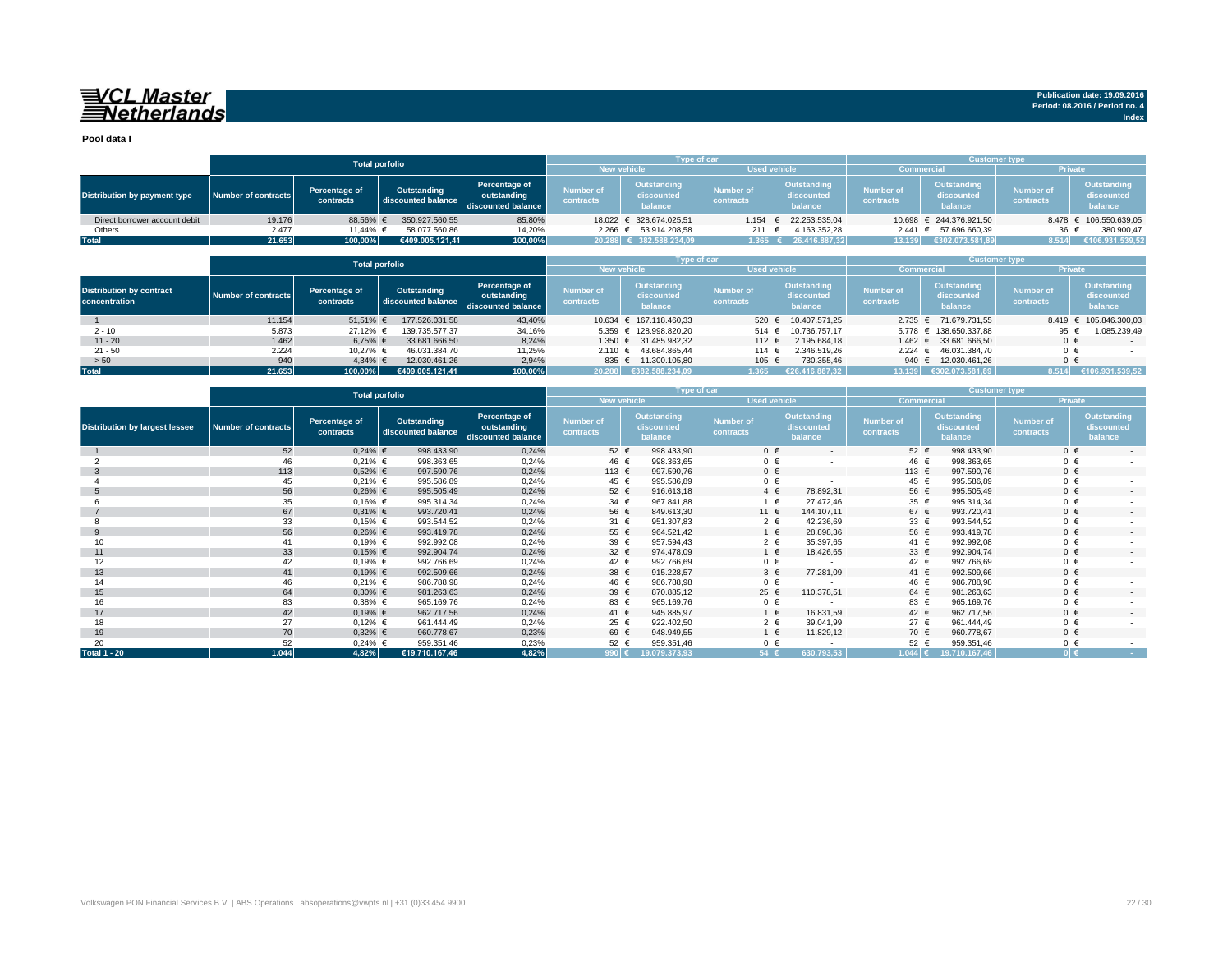## VCL Master<br>Netherlands

**Pool data II**

|                                                             |                        |                            | <b>Total porfolio</b>             |                                                       |                                           |                                      | Type of car                   |                                      | <b>Customer type</b>                |                                      |                               |                                      |  |  |
|-------------------------------------------------------------|------------------------|----------------------------|-----------------------------------|-------------------------------------------------------|-------------------------------------------|--------------------------------------|-------------------------------|--------------------------------------|-------------------------------------|--------------------------------------|-------------------------------|--------------------------------------|--|--|
|                                                             |                        |                            |                                   |                                                       | <b>New vehicle</b><br><b>Used vehicle</b> |                                      |                               |                                      | <b>Private</b><br><b>Commercial</b> |                                      |                               |                                      |  |  |
| <b>Distribution by</b><br>outstanding discounted<br>balance | Number of<br>contracts | Percentage of<br>contracts | Outstanding<br>discounted balance | Percentage of<br>outstanding<br>discounted<br>balance | <b>Number of</b><br>contracts             | Outstanding<br>discounted<br>balance | <b>Number of</b><br>contracts | Outstanding<br>discounted<br>balance | <b>Number of</b><br>contracts       | Outstanding<br>discounted<br>balance | <b>Number of</b><br>contracts | Outstanding<br>discounted<br>balance |  |  |
| $0.01 - 5.000.00$                                           | 214                    | $0.99%$ €                  | 837.888.64                        | 0.20%                                                 | 137 $\epsilon$                            | 596.281.36                           | 77 €                          | 241.607.28                           | 191 €                               | 735.860.42                           | 23 $\epsilon$                 | 102.028.22                           |  |  |
| 5.000.01 - 10.000.00                                        | 4.228                  | 19,53% €                   | 34.187.588.80                     | 8,36%                                                 | 4.038 ∈                                   | 32.740.197.05                        | 190                           | 1.447.391.75                         | 1.115 $∈$                           | 9.119.204.33                         | 3.113                         | 25.068.384.47                        |  |  |
| 10.000.01 - 15.000.00                                       | 5.226                  | 24.14% €                   | 66.263.565.18                     | 16.20%                                                | 4.958 $∈$                                 | 62.863.431.39                        | 268                           | 3.400.133.79                         |                                     | 2.098 € 27.013.183.63                |                               | 3.128 € 39.250.381.55                |  |  |
| 15.000.01 - 20.000.00                                       | 3.941                  | 18.20% €                   | 68.308.803.27                     | 16,70%                                                |                                           | 3.674 € 63.650.186.77                | 267                           | 4.658.616.50                         |                                     | 2.252 € 39.118.566.56                | 1.689                         | 29.190.236.71                        |  |  |
| 20.000.01 - 25.000.00                                       | 3.159                  | 14.59% €                   | 70.533.150.36                     | 17.25%                                                |                                           | 2.914 € 65.040.335.04                | 245 $\in$                     | 5.492.815.32                         |                                     | 2.732 € 61.227.949.09                | 427 $\in$                     | 9.305.201.27                         |  |  |
| 25.000.01 - 30.000.00                                       | 1.812                  | $8.37%$ €                  | 49.526.949.02                     | 12.11%                                                | 1.703 €                                   | 46.551.572.49                        | 109                           | 2.975.376.53                         |                                     | 1.723 € 47.126.924.75                | 89                            | 2.400.024.27                         |  |  |
| >30.000,00                                                  | 3.073                  | 14.19% €                   | 119.347.176.14                    | 29.18%                                                |                                           | 2.864 € 111.146.229.99               | 209                           | 8.200.946.15                         |                                     | 3.028 € 117.731.893.11               | 45 €                          | 1.615.283.03                         |  |  |
| <b>Total</b>                                                | 21.653                 | 100,00%                    | €409.005.121.41                   | 100,00%                                               | 20.288                                    | €382.588.234.09                      | 1.365                         | €26.416.887.32                       |                                     | 13.139 € 302.073.581.89              |                               | $8.514$ € 106.931.539.52             |  |  |
|                                                             |                        |                            |                                   |                                                       |                                           |                                      |                               |                                      |                                     |                                      |                               |                                      |  |  |

| <b>Statistics</b>                      |            |
|----------------------------------------|------------|
| Minimum outstanding discounted balance | 214.56     |
| Maximum outstanding discounted balance | 175.951.79 |
| Average outstanding discounted balance | 18.889.07  |

|                                                          |                        |                            | <b>Total porfolio</b>             |                                                       | <b>Customer type</b><br>Type of car |                                      |                               |                                      |                                     |                                      |                               |                                      |  |  |
|----------------------------------------------------------|------------------------|----------------------------|-----------------------------------|-------------------------------------------------------|-------------------------------------|--------------------------------------|-------------------------------|--------------------------------------|-------------------------------------|--------------------------------------|-------------------------------|--------------------------------------|--|--|
|                                                          |                        |                            |                                   |                                                       |                                     | <b>New vehicle</b>                   | <b>Used vehicle</b>           |                                      | <b>Private</b><br><b>Commercial</b> |                                      |                               |                                      |  |  |
| <b>Distribution by</b><br>outstanding nominal<br>balance | Number of<br>contracts | Percentage of<br>contracts | Outstanding<br>discounted balance | Percentage of<br>outstanding<br>discounted<br>balance | <b>Number of</b><br>contracts       | Outstanding<br>discounted<br>balance | <b>Number of</b><br>contracts | Outstanding<br>discounted<br>balance | <b>Number of</b><br>contracts       | Outstanding<br>discounted<br>balance | <b>Number of</b><br>contracts | Outstanding<br>discounted<br>balance |  |  |
| $0.01 - 5.000.00$                                        | 214                    | 0.99%                      | €837,888,64                       | 0.20%                                                 | 137 €                               | 596.281.36                           | 77 €                          | 241.607.28                           | 191 €                               | 735.860.42                           | 23 $\epsilon$                 | 102.028.22                           |  |  |
| 5.000.01 - 10.000.00                                     | 4.228                  | 19.53%                     | €34.187.588.80                    | 8,36%                                                 |                                     | 4.038 € 32.740.197.05                | 190                           | 1.447.391.75                         | 1.115 €                             | 9.119.204.33                         | 3.113 $\epsilon$              | 25.068.384.47                        |  |  |
| 10.000.01 - 15.000.00                                    | 5.229                  | 24,15%                     | €66,309,527,83                    | 16.21%                                                |                                     | 4.961 € 62.909.394.04                | 268                           | 3.400.133.79                         |                                     | 2.100 € 27.044.050.84                | 3.129 $\in$                   | 39.265.476.99                        |  |  |
| 15.000.01 - 20.000.00                                    | 3.945                  | 18,22%                     | €68.405.400.04                    | 16.72%                                                |                                     | 3.678 € 63.746.783.54                | 267                           | 4.658.616.50                         |                                     | 2.257 € 39.230.258.77                | 1.688                         | 29.175.141.27                        |  |  |
| 20.000.01 - 25.000.00                                    | 3.161                  | 14.60%                     | €70.617.435.60                    | 17.27%                                                |                                     | 2.916 € 65.124.620.28                | 245 $\in$                     | 5.492.815.32                         |                                     | $2.734 \in 61.312.234.33$            | 427                           | 9.305.201.27                         |  |  |
| 25.000.01 - 30.000.00                                    | 1.806                  | 8,34%                      | €49.390.605.80                    | 12,08%                                                |                                     | 1.697 € 46.415.229.27                | 109                           | 2.975.376.53                         |                                     | 1.717 € 46.990.581.53                | 89                            | 2.400.024.27                         |  |  |
| >30.000,00                                               | 3.070                  | 14,18%                     | €119.256.674.70                   | 29.16%                                                |                                     | 2.861 € 111.055.728,55               | 209                           | 8.200.946.15                         |                                     | 3.025 € 117.641.391.67               | 45 $\in$                      | 1.615.283.03                         |  |  |
| <b>Total</b>                                             | 21.653                 | 100.00%                    | €409.005.121.41                   | 100,00%                                               | 20.288                              | 6382.588.234.09                      | 1.365                         | €26.416.887.32                       | 13.139                              | €302.073.581.89                      | 8.514                         | €106.931.539,52                      |  |  |

| <b>Statistics</b>                   |            |
|-------------------------------------|------------|
| Minimum outstanding nominal balance | 280.00     |
| Maximum outstanding nominal balance | 195.840.42 |
| Average outstanding nominal balance | 20.749.88  |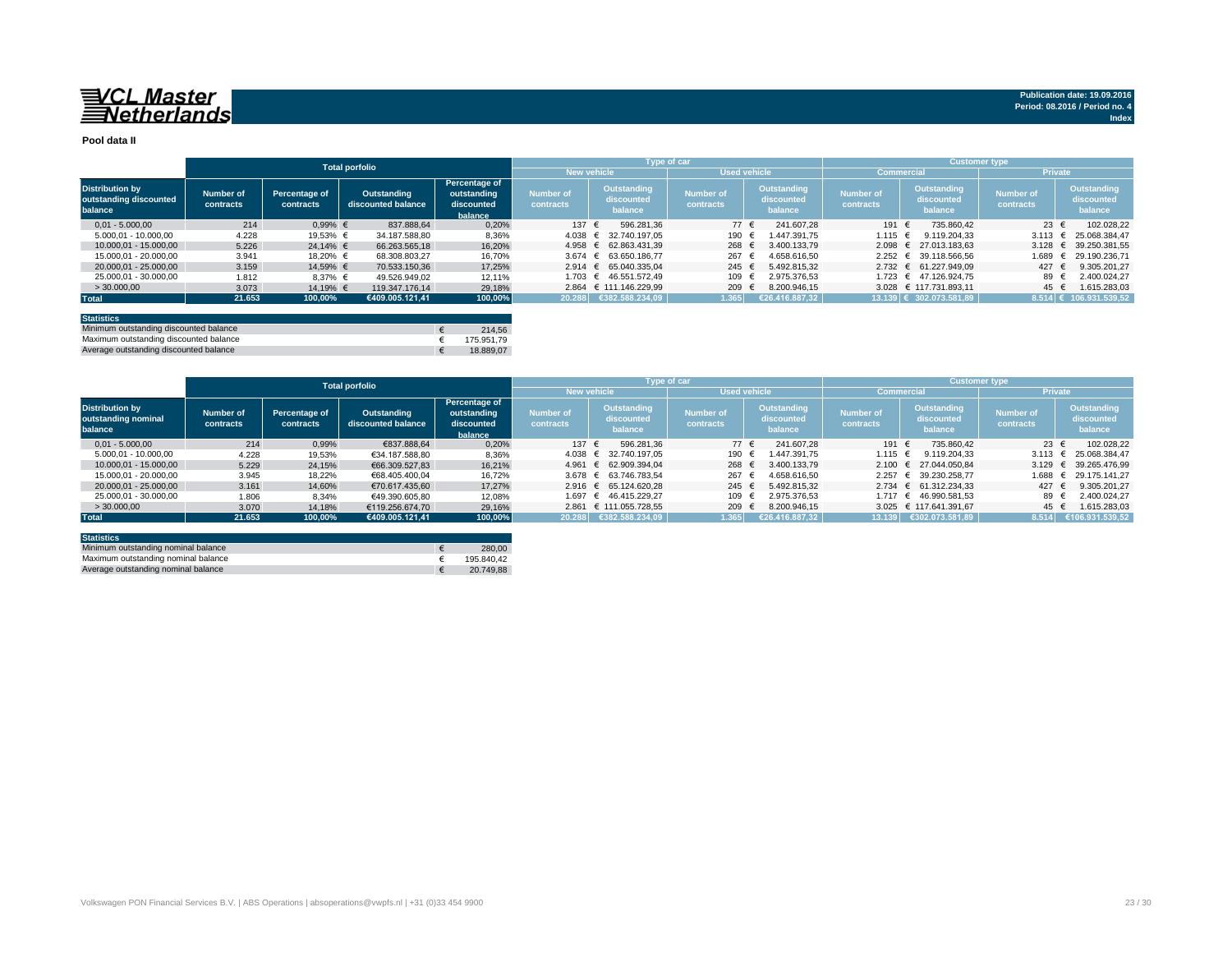## VCL Master<br>ENetherlands

**Pool data III**

|                        |           |               | <b>Total porfolio</b>   |                    |                                    | Type of car |                          |           |         |                                     |                  |         | <b>Customer type</b>   |  |                  |            |                       |  |
|------------------------|-----------|---------------|-------------------------|--------------------|------------------------------------|-------------|--------------------------|-----------|---------|-------------------------------------|------------------|---------|------------------------|--|------------------|------------|-----------------------|--|
|                        |           |               |                         |                    | Used vehicle<br><b>New vehicle</b> |             |                          |           |         | <b>Commercial</b><br><b>Private</b> |                  |         |                        |  |                  |            |                       |  |
| <b>Distribution by</b> | Number of | Percentage of | Outstanding             | Percentage of      | <b>Number of</b>                   |             | Outstanding              | Number of |         | Outstanding                         | <b>Number of</b> |         | Outstanding            |  | <b>Number of</b> |            | Outstanding           |  |
| remaining term         | contracts | contracts     | discounted              | outstanding        | contracts                          |             | discounted               | contracts |         | discounted                          | contracts        |         | discounted             |  | contracts        |            | discounted            |  |
|                        |           |               | balance                 | discounted balance |                                    |             | balance                  |           |         | balance                             |                  |         | balance                |  |                  |            | balance               |  |
| $01 - 12$              | 1.375     | $6.35\%$ €    | 15.551.489.12           | 3,80%              |                                    |             | 1.082 € 12.462.432.02    | 293 €     |         | 3.089.057.10                        |                  | 1.081   | € 12.946.985.28        |  | 294 €            |            | 2.604.503,84          |  |
| 13-24                  | 3.364     | 15.54% €      | 48.989.011.03           | 11,98%             | 3.051                              |             | € 43.881.905.45          | 313 €     |         | 5.107.105.58                        |                  |         | 1.958 € 33.979.444,31  |  | 1.406            |            | 15.009.566,72         |  |
| 25-36                  | 5.604     |               | 25,88% € 99.226.833,88  | 24,26%             |                                    |             | 5.261 € 92.521.159.75    | $343 \in$ |         | 6.705.674.13                        |                  |         | 3.006 € 68.897.760.62  |  | 2.598            |            | € 30.329.073.26       |  |
| $37 - 48$              | 8.706     |               | 40.21% € 178.599.783.31 | 43,67%             |                                    |             | 8.406 € 170.672.463.07   | 300 €     |         | 7.927.320.24                        |                  |         | 4.769 € 124.153.287.11 |  | 3.937            | $\epsilon$ | 54.446.496.20         |  |
| 49-60                  | 2.604     |               | 12,03% € 66.638.004,07  | 16,29%             |                                    |             | 2.488 € 63.050.273,80    | 116 €     |         | 3.587.730.27                        |                  |         | 2.325 € 62.096.104,57  |  | 279€             |            | 4.541.899,50          |  |
| 61-72                  |           | $0.00\%$ €    |                         | 0.00%              |                                    |             | $\overline{\phantom{a}}$ |           | $0 \in$ |                                     |                  | 0 €     |                        |  | $\Omega$         |            |                       |  |
| >72                    |           | $0.00\%$ €    |                         | 0.00%              |                                    | $0 \in$     |                          |           | $0 \in$ | $\overline{\phantom{a}}$            |                  | $0 \in$ |                        |  | $0 \in$          |            |                       |  |
| <b>Total</b>           | 21.653    |               | 100,00% €409.005.121,41 | 100,00%            |                                    |             | 20.288 €382.588.234,09   | 1.365     |         | €26.416.887.32                      |                  | 13.139  | €302.073.581.89        |  |                  |            | 8.514 €106.931.539,52 |  |
|                        |           |               |                         |                    |                                    |             |                          |           |         |                                     |                  |         |                        |  |                  |            |                       |  |

| <b>Statistics</b>               |       |
|---------------------------------|-------|
| Minimum Remaining Term          |       |
| Maximum Remaining Term          | 60    |
| Weighted Average Remaining Term | 37.38 |

|                        |           |               | <b>Total porfolio</b> |                    |                    |                         | <b>Type of car</b>  |                          | <b>Customer type</b> |                        |                  |                       |  |  |
|------------------------|-----------|---------------|-----------------------|--------------------|--------------------|-------------------------|---------------------|--------------------------|----------------------|------------------------|------------------|-----------------------|--|--|
|                        |           |               |                       |                    | <b>New vehicle</b> |                         | <b>Used vehicle</b> |                          | <b>Commercial</b>    |                        |                  | <b>Private</b>        |  |  |
| <b>Distribution by</b> | Number of | Percentage of | Outstanding           | Percentage of      | <b>Number of</b>   | Outstanding             | <b>Number of</b>    | Outstanding              | <b>Number of</b>     | Outstanding            | <b>Number of</b> | Outstanding           |  |  |
|                        | contracts | contracts     | discounted            | outstanding        | contracts          | discounted              | contracts           | discounted               | contracts            | discounted             | contracts        | discounted            |  |  |
| seasoning              |           |               | balance               | discounted balance |                    | <b>balance</b>          |                     | <b>halance</b>           |                      | halance                |                  | halance               |  |  |
| $01 - 12$              | 13.793    | 63.70%        | €294.563.339.64       | 72.02%             |                    | 12.758 € 272.792.768.45 | 1.035               | $\epsilon$ 21.770.571.19 |                      | 8.921 € 226.683.765.41 | $4.872 \in$      | 67.879.574.23         |  |  |
| $13 - 24$              | 5.559     | 25,67%        | €87.709.292.19        | 21.44%             |                    | 5.355 € 84.316.064.06   | 204                 | 3.393.228.13             |                      | 2.697 € 55.888.205.86  |                  | 2.862 € 31.821.086,33 |  |  |
| 25-36                  | 1.574     | 7.27%         | €20.064.442.36        | 4.91%              |                    | 1.473 € 19.070.894.87   | 101 €               | 993.547.49               | 940                  | € 13.918.835.39        | 634 €            | 6.145.606,97          |  |  |
| 37-48                  | 518       | 2,39%         | €4.947.280.23         | 1,21%              | 495 €              | 4.699.178.04            | 23 €                | 248.102.19               | 415 €                | 4.173.786.25           | 103 €            | 773.493,98            |  |  |
| 49-60                  | 209       | 0.97%         | €1.720.766.99         | 0.42%              | 207 €              | 1.709.328.67            | $2 \epsilon$        | 11.438.32                | 166 €                | 1.408.988.98           | $43 \epsilon$    | 311.778,01            |  |  |
| 61-72                  |           | 0,00%         | €0,00                 | 0.00%              | $0 \in$            |                         | ∩ €                 |                          | $0 \in$              |                        | $\Omega$         |                       |  |  |
| $>72$                  |           | 0,00%         | 0.09                  | 0,00%              | $0 \in$            | $\sim$                  | ∩ €                 | $\overline{\phantom{0}}$ | $0 \in$              |                        | $\Omega$         | $\sim$                |  |  |
| <b>Total</b>           | 21.653    | 100.00%       | €409.005.121.41       | 100.00%            | 20.288             | €382.588.234.09         | 1.365               | €26.416.887.32           | 13.139               | €302.073.581.89        | 8.514            | €106.931.539.52       |  |  |

| <b>Statistics</b>          |       |
|----------------------------|-------|
| Minimum seasoning          |       |
| Maximum seasoning          | 59    |
| Weighted average seasoning | 11.01 |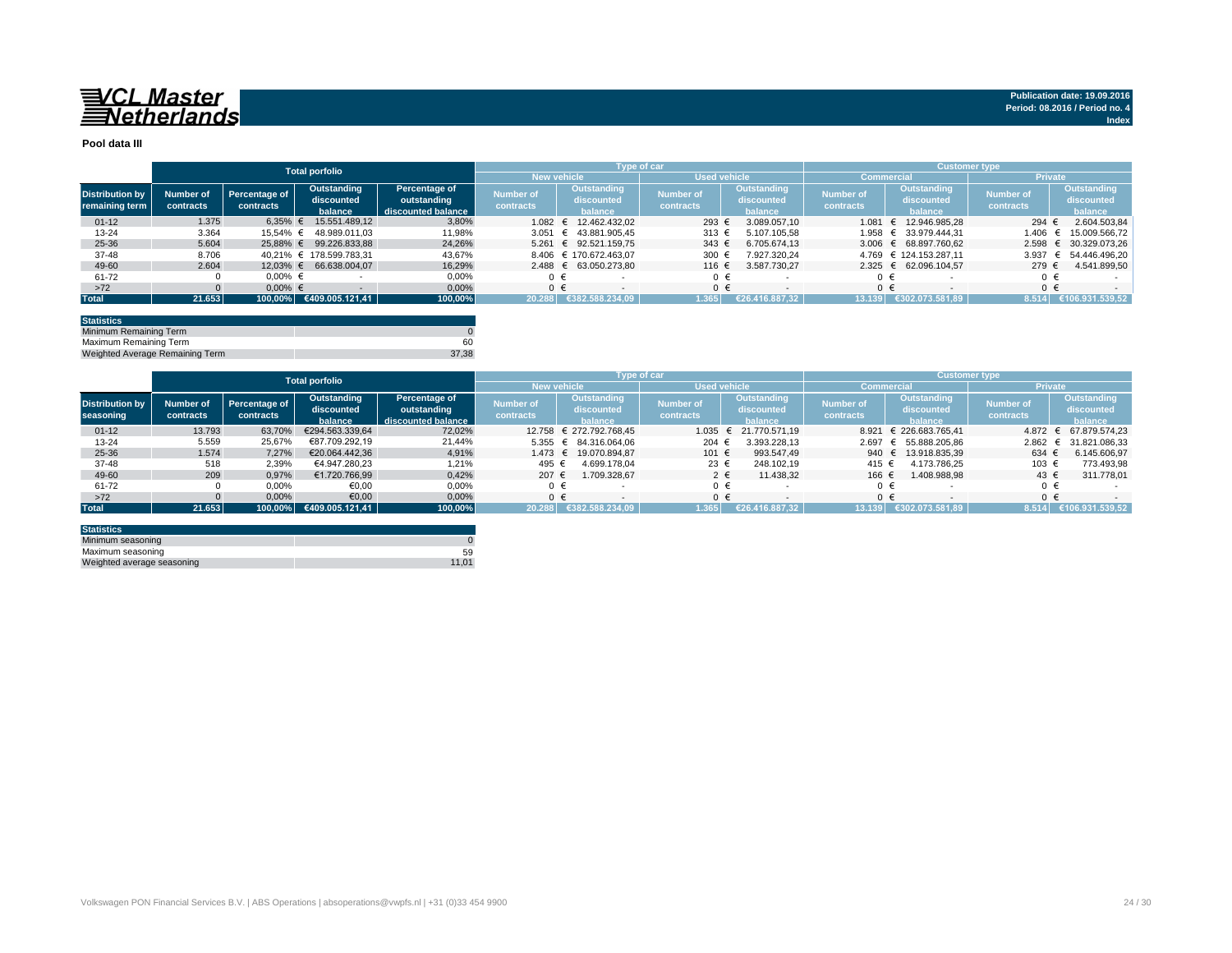## VCL Master<br>ENetherlands

**Publication date: 19.09.2016 Period: 08.2016 / Period no. 4 Index**

**Pool data IV**

|                              |                     |               | <b>Total porfolio</b>      |                    |                    | Type of car            |                     |                |                  | <b>Customer type</b>   |                  |                 |
|------------------------------|---------------------|---------------|----------------------------|--------------------|--------------------|------------------------|---------------------|----------------|------------------|------------------------|------------------|-----------------|
|                              |                     |               |                            |                    | <b>New vehicle</b> |                        | <b>Used vehicle</b> |                | Commercia        |                        | <b>Private</b>   |                 |
|                              |                     | Percentage of | Outstanding                | Percentage of      | Number of          | Outstanding            | <b>Number of</b>    | Outstanding    | <b>Number of</b> | Outstanding            | <b>Number of</b> | Outstanding     |
| <b>Distribution by brand</b> | Number of contracts |               | discounted                 | outstanding        |                    | discounted             |                     | discounted     |                  | discounted             |                  | discounted      |
|                              |                     | contracts     | balance.                   | discounted balance | contracts          | halance                | contracts           | balance        | contracts        | balance                | contracts        | balance         |
| <b>VW</b>                    | 8.149               | 37,63%        | €149.365.978.01            | 36,52%             |                    | 7.730 € 141.042.238.18 | 419 €               | 8.323.739.83   |                  | 4.429 € 100.783.742.42 | 3.720            | 48.582.235.59   |
| VW LCV                       | 1.758               | 8,12%         | €34.684.522.86             | 8,48%              |                    | 1.656 € 33.128.035,30  | 102 €               | .556.487.56    |                  | 1.758 € 34.684.522,86  |                  |                 |
| Audi                         | 1.734               | 8,01%         | €50.591.906.37             | 12,37%             | $1.571$ €          | 46.252.020.15          | 163 €               | 4.339.886.22   | 1.358 €          | 43.010.794.42          | 376 €            | 7.581.111,95    |
| Seat                         | 3.560               | 16,44%        | €43.745.606.25             | 10,70%             |                    | 3.469 € 42.525.659.94  | 91 €                | .219.946.31    | 673 €            | 10.973.513.55          | 2.887            | 32.772.092.70   |
| Skoda                        | 2.823               | 13.04%        | €42.749.201.41             | 10,45%             |                    | 2.735 € 41.415.951.41  | 88 €                | .333.250.00    |                  | 1.294 € 24.815.152.53  | 1.529            | € 17.934.048,88 |
| Other brands                 | 3.629               | 16.76%        | €87.867.906.51             | 21,48%             |                    | 3.127 € 78.224.329.11  | 502 $\epsilon$      | 9.643.577.40   | 3.627 $\in$      | 87.805.856.11          |                  | 62.050,40       |
| <b>Total</b>                 | 21.653              |               | $100,00\%$ €409.005.121,41 | 100,00%            |                    | 20.288 €382.588.234.09 | 1.365               | €26.416.887.32 | 13.139           | €302.073.581.89        | 8.514            | €106.931.539,52 |

|                                            |                            | <b>Total porfolio</b>      |                                      |                                                    |                               |                                             | <b>Type of car</b>            |                                             |                               | <b>Customer type</b>                 |                               |                                             |
|--------------------------------------------|----------------------------|----------------------------|--------------------------------------|----------------------------------------------------|-------------------------------|---------------------------------------------|-------------------------------|---------------------------------------------|-------------------------------|--------------------------------------|-------------------------------|---------------------------------------------|
|                                            |                            |                            |                                      |                                                    | <b>New vehicle</b>            |                                             | <b>Used vehicle</b>           |                                             | Commercia                     |                                      | <b>Private</b>                |                                             |
| Distribution by geographic<br>distribution | <b>Number of contracts</b> | Percentage of<br>contracts | Outstanding<br>discounted<br>balance | Percentage of<br>outstanding<br>discounted balance | <b>Number of</b><br>contracts | <b>Outstanding</b><br>discounted<br>halance | <b>Number of</b><br>contracts | <b>Outstanding</b><br>discounted<br>balance | <b>Number of</b><br>contracts | Outstanding<br>discounted<br>halance | <b>Number of</b><br>contracts | <b>Outstanding</b><br>discounted<br>balance |
| Noord-Holland                              | 3.405                      | 15,73%                     | €70.990.413.76                       | 17,36%                                             | 3.180 $\in$                   | 66.069.284.33                               | 225 $\in$                     | 4.921.129.43                                | 2.231                         | 55.724.855.55                        | 1.174                         | 15.265.558.21                               |
| Flevoland                                  | 580                        | 2,68%                      | €9.837.531.20                        | 2,41%                                              | 549 $∈$                       | 9.266.788.31                                | 31 €                          | 570.742.89                                  | 223                           | 5.286.603.35                         | 357                           | 4.550.927.85                                |
| Utrecht                                    | 2.033                      | 9,39%                      | €38.970.893.14                       | 9,53%                                              | 1.865 €                       | 35.716.132.12                               | 168 €                         | 3.254.761.02                                | 1.274 €                       | 29.591.709.98                        | 759 €                         | 9.379.183,16                                |
| Zuid-Holland                               | 5.620                      | 25.95%                     | €105.315.761.18                      | 25,75%                                             | $5.319$ €                     | 99.171.316.02                               | 301                           | 6.144.445.16                                | $3.216$ €                     | 74.974.741.87                        | 2.404                         | 30.341.019.31                               |
| Gelderland                                 | 2.291                      | 10,58%                     | €41.694.895.13                       | 10,19%                                             | 2.121 ∈                       | 39.025.053.04                               | 170 €                         | 2.669.842.09                                | 1.451 €                       | 31.681.938.92                        | 840 €                         | 10.012.956.21                               |
| Noord-Brabant                              | 3.323                      | 15,35%                     | €61.515.453.56                       | 15,04%                                             | 3.157 $\epsilon$              | 57.898.888.50                               | 166 €                         | 3.616.565,06                                | 1.975 €                       | 45.028.811.88                        | 1.348                         | 16.486.641.68                               |
| Zeeland                                    | 347                        | 1,60%                      | €6.036.597.82                        | 1,48%                                              | 330 $\epsilon$                | 5.753.716.96                                | 17 $\in$                      | 282.880,86                                  | 154 €                         | 3.552.725.37                         | 193 €                         | 2.483.872,45                                |
| Limburg                                    | 1.564                      | 7,22%                      | €25.571.536.77                       | 6,25%                                              | 1.488 €                       | 23.902.991.57                               | 76 €                          | .668.545.20                                 | 933 $\epsilon$                | 17.665.662.62                        | 631 $\epsilon$                | 7.905.874.15                                |
| Overijssel                                 | 1.415                      | 6,53%                      | €28.201.297.65                       | 6,90%                                              | $1.269$ €                     | 26.052.288.43                               | 146 €                         | 2.149.009.22                                | 1.089 €                       | 23.933.992.63                        | 326 $\epsilon$                | 4.267.305.02                                |
| Drenthe                                    | 333                        | 1,54%                      | €6.843.608.89                        | 1,67%                                              | 315 $\epsilon$                | 6.559.182.79                                | 18 €                          | 284.426.10                                  | 207 €                         | 5.120.560.86                         | $126 \text{ } 6$              | .723.048.03                                 |
| Friesland                                  | 270                        | 1,25%                      | €4.150.624.54                        | 1,01%                                              | 254 ∈                         | 3.905.821.51                                | 16 €                          | 244.803.03                                  | 85 €                          | 1.748.312.23                         | 185 €                         | 2.402.312,31                                |
| Groningen                                  | 472                        | 2,18%                      | €9.876.507.77                        | 2,41%                                              | 441                           | 9.266.770.51                                | 31 €                          | 609.737,26                                  | 301                           | 7.763.666,63                         | 171 €                         | 2.112.841,14                                |
| <b>Total</b>                               | 21.653                     | 100,00%                    | €409.005.121.41                      | 100,00%                                            | 20.288                        | 8.234.09<br>€382.58                         | 1.365                         | €26.416.887.32                              | 13.139                        | €302.073.581.89                      | 8.514                         | 106.931.539.52                              |

|                                                                   |                     |                            |                                             | <b>Type of car</b>                  |                               | <b>Customer type</b>                        |                               |                                      |                        |                                             |                               |                                      |
|-------------------------------------------------------------------|---------------------|----------------------------|---------------------------------------------|-------------------------------------|-------------------------------|---------------------------------------------|-------------------------------|--------------------------------------|------------------------|---------------------------------------------|-------------------------------|--------------------------------------|
|                                                                   |                     | <b>Total porfolio</b>      |                                             |                                     | <b>New vehicle</b>            |                                             | <b>Used vehicle</b>           |                                      | <b>Commercial</b>      |                                             | Private                       |                                      |
| <b>Distribution by industry sector</b>                            | Number of contracts | Percentage of<br>contracts | <b>Outstanding</b><br>discounted<br>balance | Percentage of<br>discounted balance | Number of<br><b>contracts</b> | <b>Outstanding</b><br>discounted<br>balance | <b>Number of</b><br>contracts | Outstanding<br>discounted<br>balance | Number of<br>contracts | <b>Outstanding</b><br>discounted<br>balance | <b>Number of</b><br>contracts | Outstanding<br>discounted<br>balance |
| Agriculture / Forestry                                            | 118                 | 0,54%                      | €2.966.360.91                               | 0,73%                               | 108 $\in$                     | 2.750.388.32                                | 10 €                          | 215.972.59                           | 118 €                  | 2.966.360.91                                | $0 \in$                       | $\sim$                               |
| Construction                                                      | 96                  | 0,44%                      | €2.181.887,51                               | 0,53%                               | 89 €                          | 2.043.108.29                                | $7 \in$                       | 138.779,22                           | 96 €                   | 2.181.887.51                                | $0 \in$                       |                                      |
| Energy / Mining                                                   | 63                  | 0,29%                      | €1.914.207.57                               | 0,47%                               | 57 $\epsilon$                 | 1.785.478.90                                | 6 €                           | 128,728.67                           | 63 €                   | 1.914.207.57                                | $0 \in$                       | . .                                  |
| <b>Financial services</b>                                         | 1.009               | 4,66%                      | €27.283.230.37                              | 6,67%                               | 940 €                         | 25.468.549.35                               | 69 €                          | .814.681.02                          | 1.009 $∈$              | 27.283.230.37                               | $0 \in$                       |                                      |
| Hotel and restaurant industry                                     | 92                  | 0,42%                      | €1.939.822.76                               | 0,47%                               | 79 €                          | 1.654.121.16                                | 13 €                          | 285,701.60                           | 92 $\in$               | 1.939.822.76                                | $0 \in$                       | $\sim$                               |
| Information technology                                            | 906                 | 4,18%                      | €20.848.762.88                              | 5,10%                               | 804                           | 18.990.818.50<br>€                          | 102 €                         | 1.857.944.38                         | 906 $\epsilon$         | 20.848.762.88                               | $0 \in$                       |                                      |
| Manufacturing industry                                            | 1.767               | 8,16%                      | €43.402.999,51                              | 10,61%                              | 1.627 $∈$                     | 40.546.603.55                               | 140 €                         | 2.856.395,96                         | 1.767                  | 43.402.999,51<br>$\epsilon$                 | $0 \in$                       | . .                                  |
| Other                                                             | 701                 | 3,24%                      | €16.741.251.06                              | 4,09%                               | 523 €                         | 12.609.981.04                               | 178 €                         | 4.131.270.02                         | 701                    | 16.741.251.06<br>$\epsilon$                 | $0 \in$                       |                                      |
| Other services                                                    | 4.130               | 19,07%                     | €85.065.863.95                              | 20,80%                              | 3.685 $\in$                   | 77.010.232,89                               | 445 $∈$                       | 8.055.631.06                         | 4.130 $∈$              | 85.065.863.95                               | $0 \in$                       |                                      |
| Private                                                           | 8.514               | 39,32%                     | €106.931.539,52                             | 26,14%                              |                               | 8.430 € 105.939.476.02                      | 84 €                          | 992.063,50                           | $0 \in$                |                                             | 8.514                         | € 106.931.539.52                     |
| Public administration, education,<br>health care, public services | 481                 | 2,22%                      | €9.475.946,63                               | 2,32%                               | 442 $\in$                     | 8.794.473.82                                | 39 $\epsilon$                 | 681.472.81                           | 481                    | 9.475.946,63                                | $0 \in$                       |                                      |
| Real estate                                                       | 401                 | 1,85%                      | €10.542.580.58                              | 2,58%                               | 365 €                         | 9.721.247.99                                | 36 €                          | 821.332.59                           | 401                    | 10.542.580.58                               | $0 \in$                       |                                      |
| Retail / Wholesale                                                | 862                 | 3,98%                      | €18,226,509.10                              | 4,46%                               | 791                           | 17.065.550.34<br>€                          | 71 €                          | .160.958.76                          | 862 €                  | 18,226,509.10                               | $0 \in$                       | . .                                  |
| Transportation                                                    | 2.513               | 11.61%                     | €61.484.159,06                              | 15,03%                              | 2.348 ∈                       | 58.208.203.92                               | 165 €                         | 3.275.955,14                         | $2.513$ €              | 61.484.159.06                               | $0 \in$                       |                                      |
| <b>Total</b>                                                      | 21.653              | 100.00%                    | €409.005.121.41                             | 100,00%                             | 20.288                        | €382.588.234.09                             | 1.365                         | €26.416.887.32                       | 13.139                 | €302.073.581.89                             | 8.514                         | €106.931.539.52                      |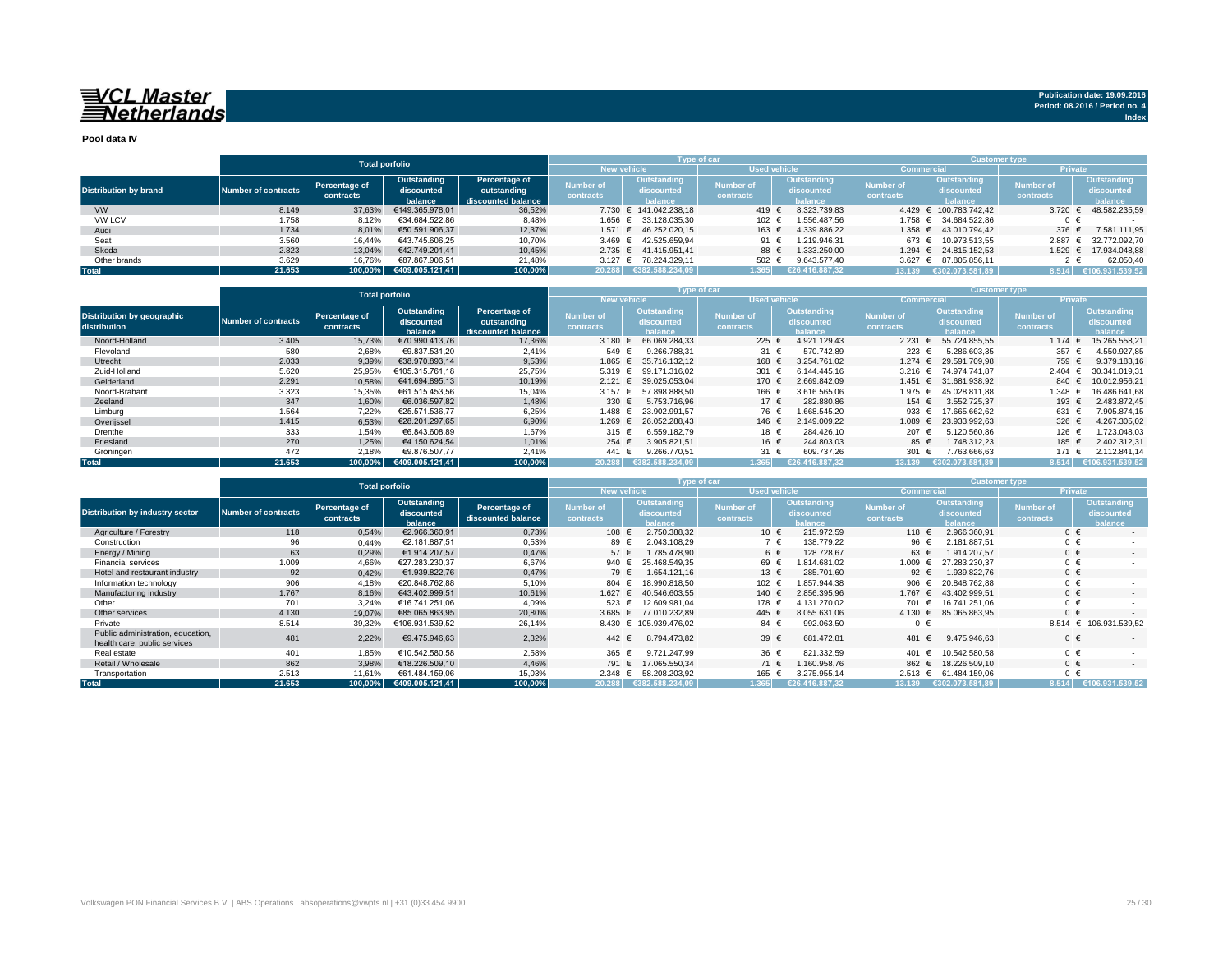## VCL Master<br>Setherlands

**Pool data V**

|                                     |                |                               |                            |                                   |                    |                        | Type of car                     |                        |                             |                                     | <b>Customer type</b>            |                               |                                         |  |
|-------------------------------------|----------------|-------------------------------|----------------------------|-----------------------------------|--------------------|------------------------|---------------------------------|------------------------|-----------------------------|-------------------------------------|---------------------------------|-------------------------------|-----------------------------------------|--|
|                                     |                |                               |                            | <b>Total porfolio</b>             |                    | <b>New vehicle</b>     |                                 | Used vehicle           |                             | <b>Commercial</b><br><b>Private</b> |                                 |                               |                                         |  |
|                                     |                |                               |                            | <b>Outstanding</b>                | Percentage of      |                        | <b>Outstanding</b>              |                        | <b>Outstanding</b>          |                                     | Outstanding                     |                               | <b>Outstanding</b>                      |  |
| Distribution by brand & Model Model |                | <b>Number of</b><br>contracts | Percentage of<br>contracts | discounted                        | outstanding        | Number of<br>contracts | discounted                      | Number of<br>contracts | discounted                  | Number of<br>contracts              | discounted                      | <b>Number of</b><br>contracts | discounted                              |  |
|                                     |                |                               |                            | balance                           | discounted balance |                        | balance                         |                        | halance                     |                                     | palance                         |                               | <b>alance</b>                           |  |
| Volkswagen                          | Amarok         | 3                             | $0.01\%$ €                 | 63.717,65                         | 0,02%              | $3 \in$                | 63.717,65                       | $0 \in$                | $\sim$                      | $3 \in$                             | 63.717,65                       | $0 \in$                       |                                         |  |
|                                     | Beetle         | 8                             | $0.04\%$ €                 | 184.872,88                        | 0,05%              | 6                      | 146,780.00<br>$\epsilon$        | $2 \in$                | 38.092,88                   | $5 \in$                             | 119.211,22                      | $3 \in$                       | 65.661,66                               |  |
|                                     | Caddy          | 117                           | $0,54%$ €                  | 1.358.376,48                      | 0,33%              | 108 €                  | 1.300.586,09                    | $9 \in$                | 57.790,39                   | 115 $∈$                             | 1.319.147,34                    | $\overline{2}$                | 39.229,14                               |  |
|                                     | Crafter        | 45                            | $0.21\%$ €                 | 1.271.490,68                      | 0.31%              | 45 €                   | 1.271.490,68                    | $0 \in$                |                             | 45                                  | €<br>1.271.490,68               |                               | $0 \in$                                 |  |
|                                     | Golf           | 2.949                         | 13,62% €                   | 64.907.712,67                     | 15,87%             | 2.757 ∈                | 60.179.765.35                   | 192 €                  | 4.727.947.32                | $1.686$ €                           | 42.073.168.30                   | $1.263$ €                     | 22.834.544.37                           |  |
|                                     | Jetta          | 29                            | $0,13%$ €                  | 396.518,12                        | 0,10%              | 15 $\epsilon$          | 198.177,37                      | 14 €                   | 198.340,75                  | 28                                  | 388.311,19<br>€                 | $\mathbf{1}$                  | 8.206,93<br>€                           |  |
|                                     | Passat         | 1.041                         |                            | 4,81% € 35.474.965,72             | 8.67%              | 981 €                  | 33.619.672,96                   | 60 €                   | 1.855.292,76                | 1.028                               | 35.070.155,21<br>€              | 13                            | 404.810,51<br>€                         |  |
|                                     | Polo           | 1.577                         | 7.28% €                    | 20.897.975,83                     | 5,11%              | 1.511 $∈$              | 20.141.978.36                   | 66 €                   | 755.997,47                  | 589 €                               | 8.073.447,41                    | 988 €                         | 12.824.528,42                           |  |
|                                     | Sharan         | 13                            | $0.06\%$ €                 | 439.318,70                        | 0,11%              | 11 €                   | 386.744,58                      | $2 \in$                | 52.574,12                   | 11 $\epsilon$                       | 371.562,91                      | $\overline{2}$                | 67.755,79                               |  |
|                                     | Tiguan         | 38                            | $0.18%$ €                  | 1.061.257,89                      | 0.26%              | 38 €                   | 1.061.257,89                    | $0 \in$                | $\overline{\phantom{a}}$    | 29 €                                | 833.143,38                      | $9 \in$                       | 228.114,51                              |  |
|                                     | Touareg        | $\overline{4}$                | $0.02\%$ €                 | 205.628,66                        | 0,05%              | $4 \in$                | 205.628.66                      | $0 \in$                | $\sim$                      | $4 \in$                             | 205.628,66                      | $0 \in$                       |                                         |  |
|                                     | Touran         | 89                            | $0,41%$ €                  | 2.276.243,78                      | 0,56%              | 84 €                   | 2.185.354,62                    | $5 \in$                | 90.889,16                   | 81 €                                | 2.069.159,46                    | 8                             | 207.084,32                              |  |
|                                     | Transporter    | 188                           | $0.87%$ €                  | 3.388.959,10                      | 0,83%              |                        | 173 € 3.245.378,16              | 15 $\epsilon$          | 143.580,94                  | 188 €                               | 3.388.959,10                    |                               | $0 \in$                                 |  |
|                                     | Up!            | 2.048                         |                            | 9,46% € 17.438.939,85             | 4,26%              |                        | 1.994 € 17.035.705.81           | 54 $\in$               | 403.234.04<br>€8.323.739.83 | 617 $\epsilon$                      | 5.536.639.91                    | 3.720                         | 1.431 € 11.902.299,94<br>€48.582.235.59 |  |
| <b>Sub-Total VW</b>                 |                | 8.149                         |                            | 37,63% €149.365.978,01            | 36,52%             | 7.730                  | €141.042.238.18                 |                        |                             | 4.429                               | €100.783.742.42                 |                               |                                         |  |
| <b>VW LCV</b>                       | Amarok         | 5                             | $0.02\%$ €                 | 125.678,69                        | 0,03%              | $5 \in$                | 125.678,69                      | $0 \in$                | $\sim$                      | $5 \in$                             | 125.678,69                      |                               | $0 \in$                                 |  |
|                                     | Caddy          | 800<br>409                    |                            | 3,69% € 11.472.345,03             | 2,80%<br>2,62%     |                        | 769 € 11.161.902,01             | 31 $\epsilon$<br>56 €  | 310.443,02<br>1.028.033,65  |                                     | 800 € 11.472.345,03             | $0 \in$<br>$0 \in$            |                                         |  |
|                                     | Crafter        | 3                             |                            | 1,89% € 10.703.724,97             |                    |                        | 353 € 9.675.691,32              |                        | ×.                          |                                     | 409 € 10.703.724,97             |                               |                                         |  |
|                                     | Tiguan         | $\overline{1}$                | $0.01\%$ €                 | 87.152,60                         | 0,02%              | $3 \in$                | 87.152,60                       | $0 \in$                | $\sim$                      | $3 \in$<br>$1 \in$                  | 87.152,60                       |                               | $0 \in$                                 |  |
|                                     | Touran         | 540                           | $0.00\%$ €                 | 6.828,73<br>2,49% € 12.288.792,84 | 0,00%<br>3,00%     | $1 \in$                | 6.828,73<br>525 € 12.070.781,95 | $0 \in$<br>15 €        | 218.010,89                  |                                     | 6.828,73<br>540 € 12.288.792,84 | $0 \in$                       | $0 \in$                                 |  |
| <b>Sub-Total VW LCV</b>             | Transporter    | 1.758                         |                            | €34.684.522.86                    | 8,48%              |                        | $1.656$ $633.128.035.30$        | 102                    | €1.556.487.56               | 1.758                               | €34.684.522.86                  |                               | €0.00                                   |  |
|                                     | A1             | 237                           | 8,12%<br>1,09% $∈$         | 3.904.159,20                      | 7,72%              | 232 €                  | 3.824.902,99                    | $5 \in$                | 79.256,21                   | $54 \in$                            | 949.694,96                      | 183 €                         | 2.954.464,24                            |  |
| Audi                                | A3             | 931                           |                            | 4,30% € 26.115.677,28             | 51,62%             | 837 €                  | 23.639.979,77                   | 94 $\in$               | 2.475.697,51                |                                     | 764 € 22.350.547,65             | 167 €                         | 3.765.129,63                            |  |
|                                     | A4             | 272                           | 1,26% $∈$                  | 8.426.000,82                      | 16,65%             | 244 €                  | 7.881.835,08                    | 28 €                   | 544.165,74                  | 260 €                               | 8.047.320,36                    | 12 €                          | 378.680,46                              |  |
|                                     | A <sub>5</sub> | 68                            | $0.31\%$ €                 | 2.181.883,57                      | 4,31%              | 58 €                   | 1.921.576,98                    | 10 €                   | 260.306,59                  | 67 €                                | 2.155.587,22                    | $1 \in$                       | 26.296,35                               |  |
|                                     | A <sub>6</sub> | 143                           | $0.66%$ €                  | 6.057.039,50                      | 11.97%             | 127 €                  | 5.484.448,04                    | 16 €                   | 572.591,46                  | 142 €                               | 6.029.504,33                    | $1 \in$                       | 27.535,17                               |  |
|                                     | A7             | 10                            | $0.05%$ €                  | 561.009,09                        | 1,11%              | 9                      | $\epsilon$<br>511.178,07        | $1 \in$                | 49.831,02                   | 8 €                                 | 475.622,87                      |                               | $2 \in$<br>85.386,22                    |  |
|                                     | A8             | 5                             | $0.02%$ €                  | 337.108,53                        | 0,67%              | 4 €                    | 273.190,37                      | $1 \in$                | 63.918,16                   | $5 \in$                             | 337.108,53                      |                               | $0 \in$                                 |  |
|                                     | Q3             | 24                            | $0,11%$ €                  | 751.694,95                        | 1,49%              | 22 $\epsilon$          | 691.778,56                      | $2 \in$                | 59.916,39                   | 19 €                                | 605.459,97                      |                               | 146.234,98<br>$5 \in$                   |  |
|                                     | Q <sub>5</sub> | 34                            | $0,16%$ €                  | 1.553.663,78                      | 3,07%              | 29 €                   | 1.355.979,82                    | $5 \in$                | 197.683.96                  | 30 $\epsilon$                       | 1.392.798,06                    |                               | 160.865.72<br>$4 \in$                   |  |
|                                     | Q7             | $\overline{7}$                | $0.03%$ €                  | 571.793,80                        | 1,13%              | 7 €                    | 571.793,80                      | $0 \in$                |                             | 7 €                                 | 571.793,80                      |                               | $0 \in$                                 |  |
|                                     | TT.            | 3                             | $0.01\%$ €                 | 131.875.85                        | 0.26%              | $2 \in$                | 95.356,67                       | $1 \in$                | 36.519,18                   | $2 \in$                             | 95.356,67                       |                               | 36.519,18<br>1 €                        |  |
| <b>Sub-Total Audi</b>               |                | 1.734                         | 8,01%                      | €50.591.906,37                    | 12,37%             |                        | 1.571 €46.252.020.15            | 163 <sup>1</sup>       | £4 339 886 22               |                                     | 1.358 €43.010.794.42            |                               | €7.581.111.95                           |  |
| Seat                                | Alhambra       | 13                            | $0.06\%$ €                 | 430.246,86                        | 0,11%              | 13 $\epsilon$          | 430.246,86                      | $0 \in$                |                             | 12 $\in$                            | 401.350,16                      | 1                             | 28.896,70                               |  |
|                                     | Altea          | 15                            | $0.07%$ €                  | 151.103,00                        | 0,04%              | 15 $\epsilon$          | 151.103,00                      | $0 \in$                | $\overline{\phantom{a}}$    | 8 €                                 | 60.791,92                       | 7 €                           | 90.311,08                               |  |
|                                     | Ibiza          | 1.496                         |                            | 6,91% € 18.253.970,85             | 4,46%              |                        | 1.475 € 18.048.997.36           | 21 $\in$               | 204.973.49                  | 213 $\epsilon$                      | 2.684.542.13                    |                               | 1.283 € 15.569.428,72                   |  |
|                                     | Leon           | 784                           |                            | 3,62% € 14.438.026,97             | 3,53%              |                        | 728 € 13.539.899,01             | 56 €                   | 898.127,96                  | 391 €                               | 7.351.804,39                    | 393 $\epsilon$                | 7.086.222,58                            |  |
|                                     | Mii            | 1.212                         | 5,60% $€$                  | 9.993.699,97                      | 2,44%              |                        | 1.198 € 9.876.855,11            | 14 €                   | 116.844,86                  | 45 $\in$                            | 411.831,79                      | 1.167 $∈$                     | 9.581.868,18                            |  |
|                                     | Toledo         | 40                            | $0.18%$ €                  | 478.558.60                        | 0,12%              | 40 €                   | 478.558.60                      | $0 \in$                |                             | $4 \in$                             | 63.193,16                       | 36                            | 415.365,44<br>€                         |  |
| <b>Sub-Total Seat</b>               |                | 3.560                         | 16,44%                     | €43.745.606,25                    | 10,70%             | 3.469                  | €42.525.659,94                  | 91                     | €1.219.946,31               | 673                                 | €10.973.513,55                  | 2.887                         | €32.772.092,70                          |  |
| Skoda                               | Citigo         | 711                           | $3,28%$ €                  | 5.733.553,04                      | 1,40%              | 697 €                  | 5.634.082,26                    | 14 €                   | 99.470,78                   | 80 €                                | 714.890,55                      | 631 $\epsilon$                | 5.018.662,49                            |  |
|                                     | Fabia          | 773                           |                            | 3,57% € 10.350.346,67             | 2,53%              |                        | 768 € 10.279.484,79             | $5 \in$                | 70.861,88                   | 214 $∈$                             | 2.951.177,93                    | 559                           | 7.399.168,74<br>$\epsilon$              |  |
|                                     | Octavia        | 888                           |                            | 4,10% € 17.768.650,91             | 4,34%              |                        | 828 € 16.757.186,67             | 60 €                   | 1.011.464,24                | 747 $\in$                           | 15.056.853,84                   | 141 $\in$                     | 2.711.797,07                            |  |
|                                     | Rapid          | 225                           | 1,04% $∈$                  | 3.065.457,74                      | 0,75%              | 223 €                  | 3.038.590,82                    | $2 \in$                | 26.866,92                   | 43 €                                | 620.554,86                      | 182 €                         | 2.444.902,88                            |  |
|                                     | Roomster       | $\mathbf{3}$                  | $0.01\%$ €                 | 35.497,56                         | 0,01%              | $3 \in$                | 35.497,56                       | $0 \in$                |                             | $1 \in$                             | 12.128,80                       | $\overline{2}$                | 23.368,76                               |  |
|                                     | Superb         | 201                           | $0.93%$ €                  | 5.333.100,01                      | 1,30%              | 194 €                  | 5.208.513,83                    | 7 €                    | 124.586,18                  | 196 €                               | 5.179.401,17                    |                               | 153.698,84<br>$5 \in$                   |  |
|                                     | Yeti           | 22                            | $0,10%$ €                  | 462.595,48                        | 0,11%              | 22 $\epsilon$          | 462.595,48                      | $0 \in$                |                             | 13 $\epsilon$                       | 280.145,38                      |                               | $9 \in$<br>182.450,10                   |  |
| <b>Sub-Total Skoda</b>              |                | 2.823                         | 13.04%                     | €42.749.201,41                    | 10,45%             |                        | 2.735 €41.415.951,41            |                        | €1.333.250.00               | 1.294                               | €24.815.152.53                  | 1.529                         | €17.934.048.88                          |  |
| Other brands                        |                | 3.629                         | 16,76%                     | €87.867.906,51                    | 21.48%             |                        | 3.127 €78.224.329.11            | 502                    | €9.643.577.40               | 3.627                               | €87.805.856.11                  |                               | €62.050.40                              |  |
| <b>Total</b>                        |                | 21.653                        |                            | 100,00% €409.005.121,41           | 100.00%            |                        | 20.288 6382.588.234.09          |                        | 1.365 €26.416.887.32        |                                     | 13.139 €302.073.581.89          |                               | 8.514 €106.931.539.52                   |  |

**Index**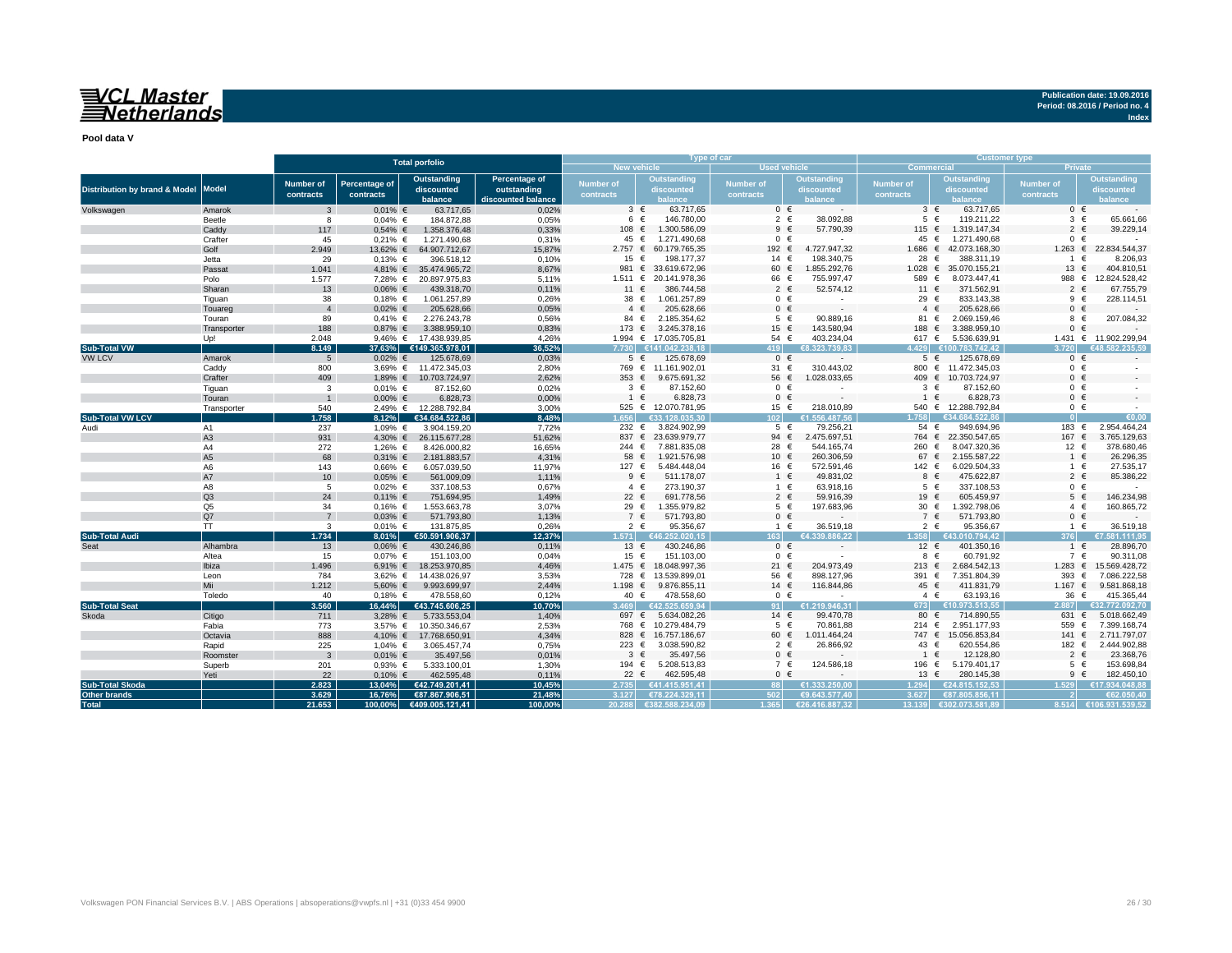

### **Pool data VI**

|               |                        | <b>Total portfolio</b>     | <b>Customer type</b>              |                                                    |                     |                                   |                     |                                   |  |  |  |
|---------------|------------------------|----------------------------|-----------------------------------|----------------------------------------------------|---------------------|-----------------------------------|---------------------|-----------------------------------|--|--|--|
|               |                        |                            |                                   |                                                    |                     | <b>Commercial</b>                 | <b>Private</b>      |                                   |  |  |  |
| Type of car   | Number of<br>contracts | Percentage of<br>contracts | Outstanding<br>discounted balance | Percentage of<br>outstanding<br>discounted balance | Number of contracts | Outstanding<br>discounted balance | Number of contracts | Outstanding<br>discounted balance |  |  |  |
| New vehicles  | 20.288                 | 93,70% €                   | 382.588.234,09                    | 93,54%                                             | 11.858              | €276.648.758,07                   | 8.430               | €105.939.476.02                   |  |  |  |
| Used vehicles | 1.365                  | 6.30% €                    | 26.416.887.32                     | 6.46%                                              | 1.281               | €25.424.823.82                    | 84                  | €992.063.50                       |  |  |  |
| <b>Total</b>  | 21.653                 | 100,00%                    | (€409.005.121,41                  | 100,00%                                            | 13.139              | €302.073.581,89                   | 8.514               | €106.931.539,52                   |  |  |  |

|                      | <b>Total portfolio</b> |                            |                                          |                                                    |  |  |  |  |  |  |  |  |
|----------------------|------------------------|----------------------------|------------------------------------------|----------------------------------------------------|--|--|--|--|--|--|--|--|
| <b>Customer type</b> | Number of<br>contracts | Percentage of<br>contracts | <b>Outstanding</b><br>discounted balance | Percentage of<br>outstanding<br>discounted balance |  |  |  |  |  |  |  |  |
| Commercial           | 13.139                 | 60,68%                     | €302.073.581,89                          | 73,86%                                             |  |  |  |  |  |  |  |  |
| Private              | 8.514                  | 39.32%                     | €106.931.539,52                          | 26.14%                                             |  |  |  |  |  |  |  |  |
| <b>Total</b>         | 21.653                 | 100,00%                    | €409.005.121,41                          | 100,00%                                            |  |  |  |  |  |  |  |  |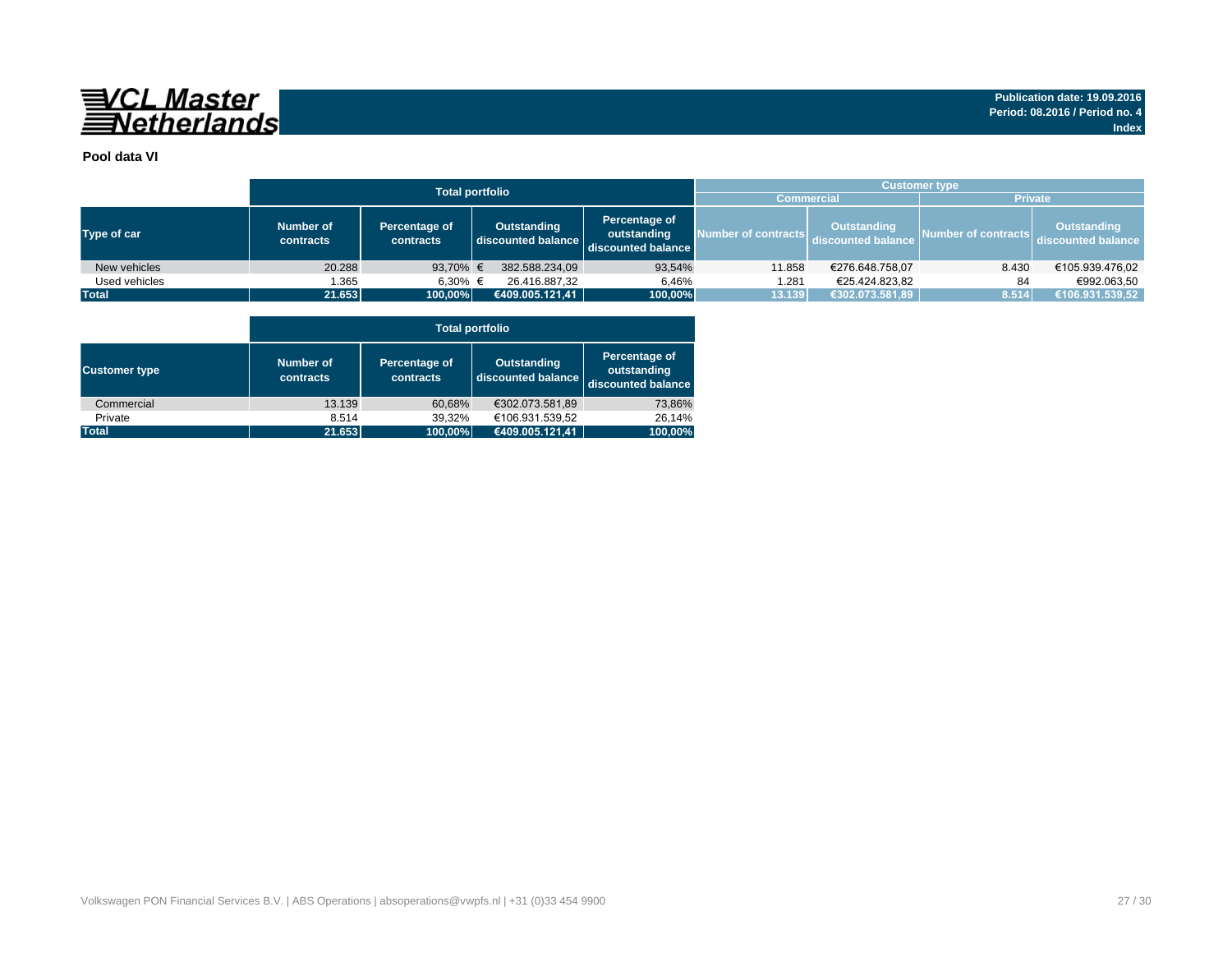## VCL Master<br>ENetherlands

**Publication date: 19.09.2016 Period: 08.2016 / Period no. 4 Index**

#### **Pool data VII**

|                            |                               |                            | <b>Total porfolio</b>                |                                                       | <b>New vehicle</b>              | Type of car.                         | <b>Used vehicle</b>           |                                      |                               | <b>Customer type</b><br><b>Private</b><br><b>Commercial</b> |                               |                                      |  |
|----------------------------|-------------------------------|----------------------------|--------------------------------------|-------------------------------------------------------|---------------------------------|--------------------------------------|-------------------------------|--------------------------------------|-------------------------------|-------------------------------------------------------------|-------------------------------|--------------------------------------|--|
| Distribution by motor type | <b>Number of</b><br>contracts | Percentage of<br>contracts | Outstanding<br>discounted<br>balance | Percentage of<br>outstanding<br>discounted<br>balance | Number of <b>N</b><br>contracts | Outstanding<br>discounted<br>balance | <b>Number of</b><br>contracts | Outstanding<br>discounted<br>balance | <b>Number of</b><br>contracts | Outstanding<br>discounted<br>balance                        | <b>Number of</b><br>contracts | Outstanding<br>discounted<br>balance |  |
| EA189 (unfixed)            | 615                           | 2.84%                      | 7.281.151.86                         | 1,78%                                                 | 544                             | €6.440.185.68                        |                               | €840,966,18                          | 592                           | €7.084.095.41                                               | 23                            | €197.056.45                          |  |
| Other                      | 21.038                        | 97.16% $\in$               | € 401.723.969.55                     | 98,22%                                                | 19.744                          | €376.148.048.41                      | 1.294                         | €25.575.921.14                       | 12.547                        | €294.989.486.48                                             | 8.491                         | €106.734.483.07                      |  |
| <b>Total</b>               | 21.653                        |                            | 100,00% € 409.005.121,41             | 100,00%                                               |                                 | 20.288 € 382.588.234,09              | 1.365                         | 26.416.887.32                        |                               | 13.139 € 302.073.581,89                                     | 8.514                         | 106.931.539,52                       |  |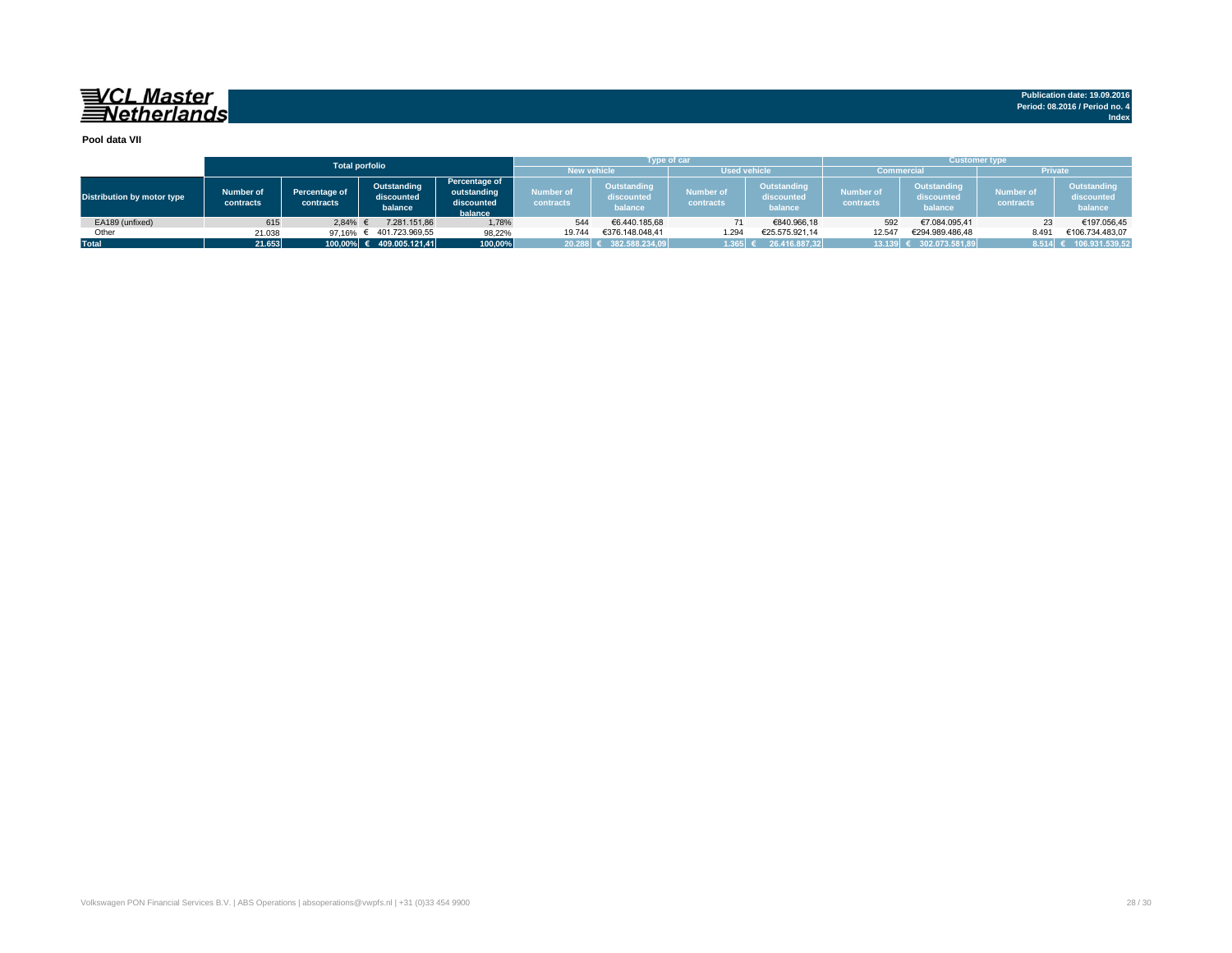# VCL Master<br>Netherlands

**Publication date: 19.09.2016 Period: 08.2016 / Period no. 4 Index**

### **Prepayments**

| <b>Reporting period</b> | <b>Unscheduled payments</b> | Discounted balance as of | <b>Periodic CPR</b> | <b>Annualised CPR</b> |
|-------------------------|-----------------------------|--------------------------|---------------------|-----------------------|
| Pool cut                |                             | previous period<br>-     |                     |                       |
| 31-5-2016               | €498.994,73                 | €254.509.899,87          | 0,196%              | 2,328%                |
| 30-6-2016               | €90.546,38                  | €255.186.298,49          | 0,035%              | 0,425%                |
| 31-7-2016               | €630.907,72                 | €346.248.092,83          | 0,182%              | 2,165%                |
| 31-8-2016               | €149.257,83                 | €347.052.186,47          | 0,043%              | 0,515%                |
| 30-9-2016               |                             |                          |                     |                       |
| 31-10-2016              |                             |                          |                     |                       |
| 30-11-2016              |                             |                          |                     |                       |
| 31-12-2016              |                             |                          |                     |                       |
| 31-1-2017               |                             |                          |                     |                       |
| 28-2-2017               |                             |                          |                     |                       |
| 31-3-2017               |                             |                          |                     |                       |
| 30-4-2017               |                             |                          |                     |                       |
| 31-5-2017               |                             |                          |                     |                       |
| 30-6-2017               |                             |                          |                     |                       |
| 31-7-2017               |                             |                          |                     |                       |
| 31-8-2017               |                             |                          |                     |                       |
| 30-9-2017               |                             |                          |                     |                       |
| 31-10-2017              |                             |                          |                     |                       |
| 30-11-2017              |                             |                          |                     |                       |
| 31-12-2017<br>31-1-2018 |                             |                          |                     |                       |
| 28-2-2018               |                             |                          |                     |                       |
| 31-3-2018               |                             |                          |                     |                       |
| 30-4-2018               |                             |                          |                     |                       |
| 31-5-2018               |                             |                          |                     |                       |
| 30-6-2018               |                             |                          |                     |                       |
| 31-7-2018               |                             |                          |                     |                       |
| 31-8-2018               |                             |                          |                     |                       |
| 30-9-2018               |                             |                          |                     |                       |
| 31-10-2018              |                             |                          |                     |                       |
| 30-11-2018              |                             |                          |                     |                       |
| 31-12-2018              |                             |                          |                     |                       |
| 31-1-2019               |                             |                          |                     |                       |
| 28-2-2019               |                             |                          |                     |                       |
| 31-3-2019               |                             |                          |                     |                       |
| 30-4-2019               |                             |                          |                     |                       |
| 31-5-2019               |                             |                          |                     |                       |
| 30-6-2019               |                             |                          |                     |                       |
| 31-7-2019               |                             |                          |                     |                       |
| 31-8-2019               |                             |                          |                     |                       |
| 30-9-2019               |                             |                          |                     |                       |
| 31-10-2019              |                             |                          |                     |                       |
| 30-11-2019              |                             |                          |                     |                       |
| 31-12-2019              |                             |                          |                     |                       |
| 31-1-2020               |                             |                          |                     |                       |
| 29-2-2020               |                             |                          |                     |                       |
| 31-3-2020               |                             |                          |                     |                       |
| 30-4-2020               |                             |                          |                     |                       |
| 31-5-2020               |                             |                          |                     |                       |
| 30-6-2020<br>31-7-2020  |                             |                          |                     |                       |
| 31-8-2020               |                             |                          |                     |                       |
| 30-9-2020               |                             |                          |                     |                       |
| 31-10-2020              |                             |                          |                     |                       |
| 30-11-2020              |                             |                          |                     |                       |
| 31-12-2020              |                             |                          |                     |                       |
| 31-1-2021               |                             |                          |                     |                       |
| 28-2-2021               |                             |                          |                     |                       |
| 31-3-2021               |                             |                          |                     |                       |
| 30-4-2021               |                             |                          |                     |                       |
| 31-5-2021               |                             |                          |                     |                       |
| 30-6-2021               |                             |                          |                     |                       |
| 31-7-2021               |                             |                          |                     |                       |
| 31-8-2021               |                             |                          |                     |                       |
| 30-9-2021               |                             |                          |                     |                       |
| 31-10-2021              |                             |                          |                     |                       |
| 30-11-2021              |                             |                          |                     |                       |
| 31-12-2021              |                             |                          |                     |                       |
| 31-1-2022               |                             |                          |                     |                       |
| 28-2-2022               |                             |                          |                     |                       |
| 31-3-2022               |                             |                          |                     |                       |
| 30-4-2022               |                             |                          |                     |                       |

The annualised constant prepayment rate (CPR) of the underlying receivables based upon the most recent periodic CPR. Periodic CPR is equal to the total unscheduled principal received in the most recent period divided by the start of period principal balance. This is then annualised as follows:

1-((1-Periodic CPR)^number of periods in a year)